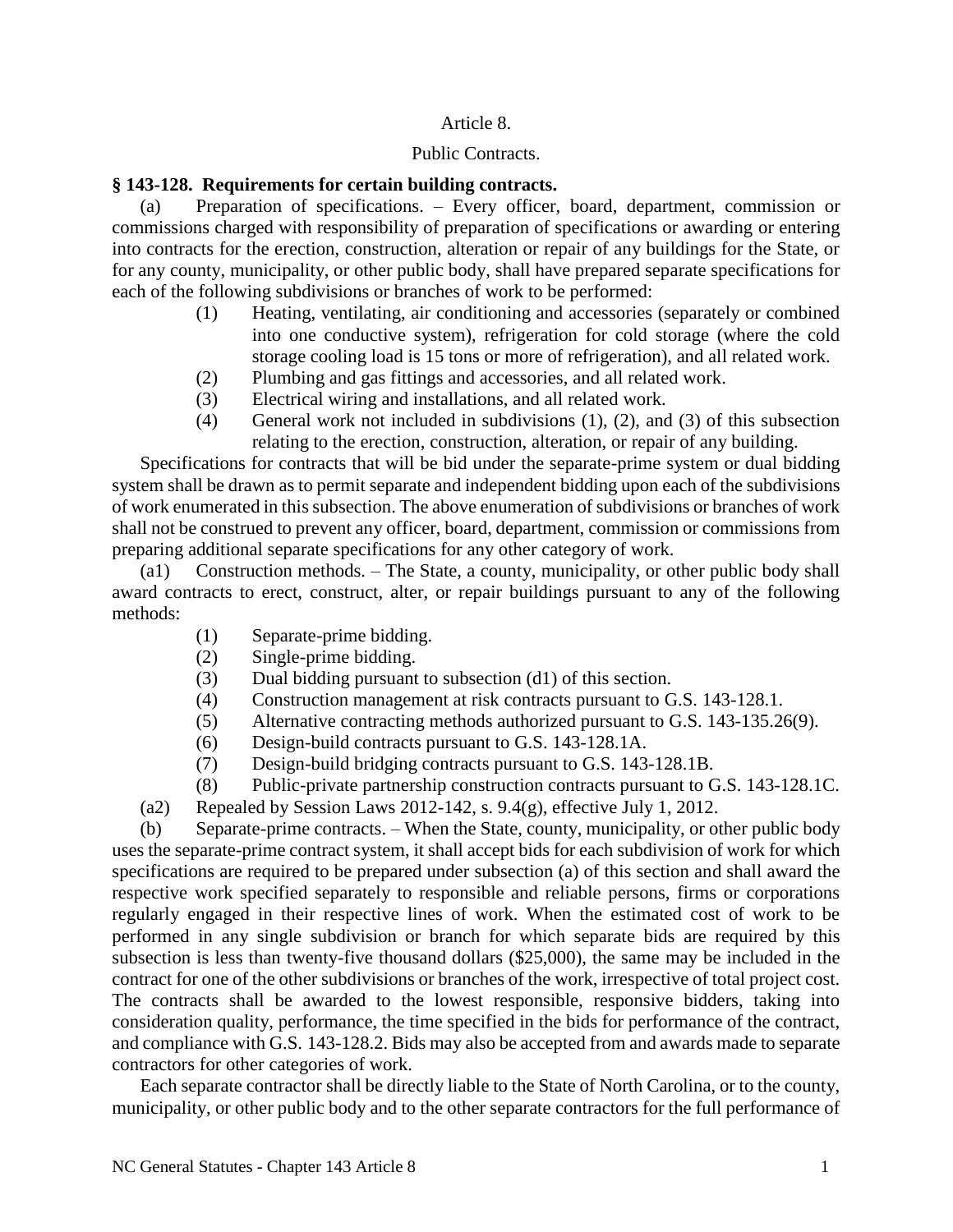all duties and obligations due respectively under the terms of the separate contracts and in accordance with the plans and specifications, which shall specifically set forth the duties and obligations of each separate contractor. For the purpose of this section, "separate contractor" means any person, firm or corporation who shall enter into a contract with the State, or with any county, municipality, or other public entity to erect, construct, alter or repair any building or buildings, or parts of any building or buildings.

(c) Repealed by Session Laws 2001-496, s. 3, effective January 1, 2001.

(d) Single-prime contracts. – All bidders in a single-prime project shall identify on their bid the contractors they have selected for the subdivisions or branches of work for:

- (1) Heating, ventilating, and air conditioning;
- (2) Plumbing;
- (3) Electrical; and
- (4) General.

The contract shall be awarded to the lowest responsible, responsive bidder, taking into consideration quality, performance, the time specified in the bids for performance of the contract, and compliance with G.S. 143-128.2. A contractor whose bid is accepted shall not substitute any person as subcontractor in the place of the subcontractor listed in the original bid, except (i) if the listed subcontractor's bid is later determined by the contractor to be nonresponsible or nonresponsive or the listed subcontractor refuses to enter into a contract for the complete performance of the bid work, or (ii) with the approval of the awarding authority for good cause shown by the contractor. The terms, conditions, and requirements of each contract between the contractor and a subcontractor performing work under a subdivision or branch of work listed in this subsection shall incorporate by reference the terms, conditions, and requirements of the contract between the contractor and the State, county, municipality, or other public body.

When contracts are awarded pursuant to this section, the public body shall make available to subcontractors the dispute resolution process as provided for in subsection (f1) of this section.

(d1) Dual bidding. – The State, a county, municipality, or other public entity may accept bids to erect, construct, alter, or repair a building under both the single-prime and separate-prime contracting systems and shall award the contract to the lowest responsible, responsive bidder under the single-prime system or to the lowest responsible, responsive bidder under the separate-prime system, taking into consideration quality, performance, compliance with G.S. 143-128.2, and time specified in the bids to perform the contract. In determining the system under which the contract will be awarded to the lowest responsible, responsive bidder, the public entity may consider cost of construction oversight, time for completion, and other factors it considers appropriate. The bids received as separate-prime bids shall be received, but not opened, one hour prior to the deadline for the submission of single-prime bids. The amount of a bid submitted by a subcontractor to the general contractor under the single-prime system shall not exceed the amount bid, if any, for the same work by that subcontractor to the public entity under the separate-prime system. The provisions of subsection (b) of this section shall apply to separate-prime contracts awarded pursuant to this section and the provisions of subsection (d) of this section shall apply to single-prime contracts awarded pursuant to this section.

(e) Project expediter; scheduling; public body to resolve project disputes. – The State, county, municipality, or other public body may, if specified in the bid documents, provide for assignment of responsibility for expediting the work on a project to a single responsible and reliable person, firm or corporation, which may be a prime contractor. In executing this responsibility, the designated project expediter may recommend to the State, county, municipality,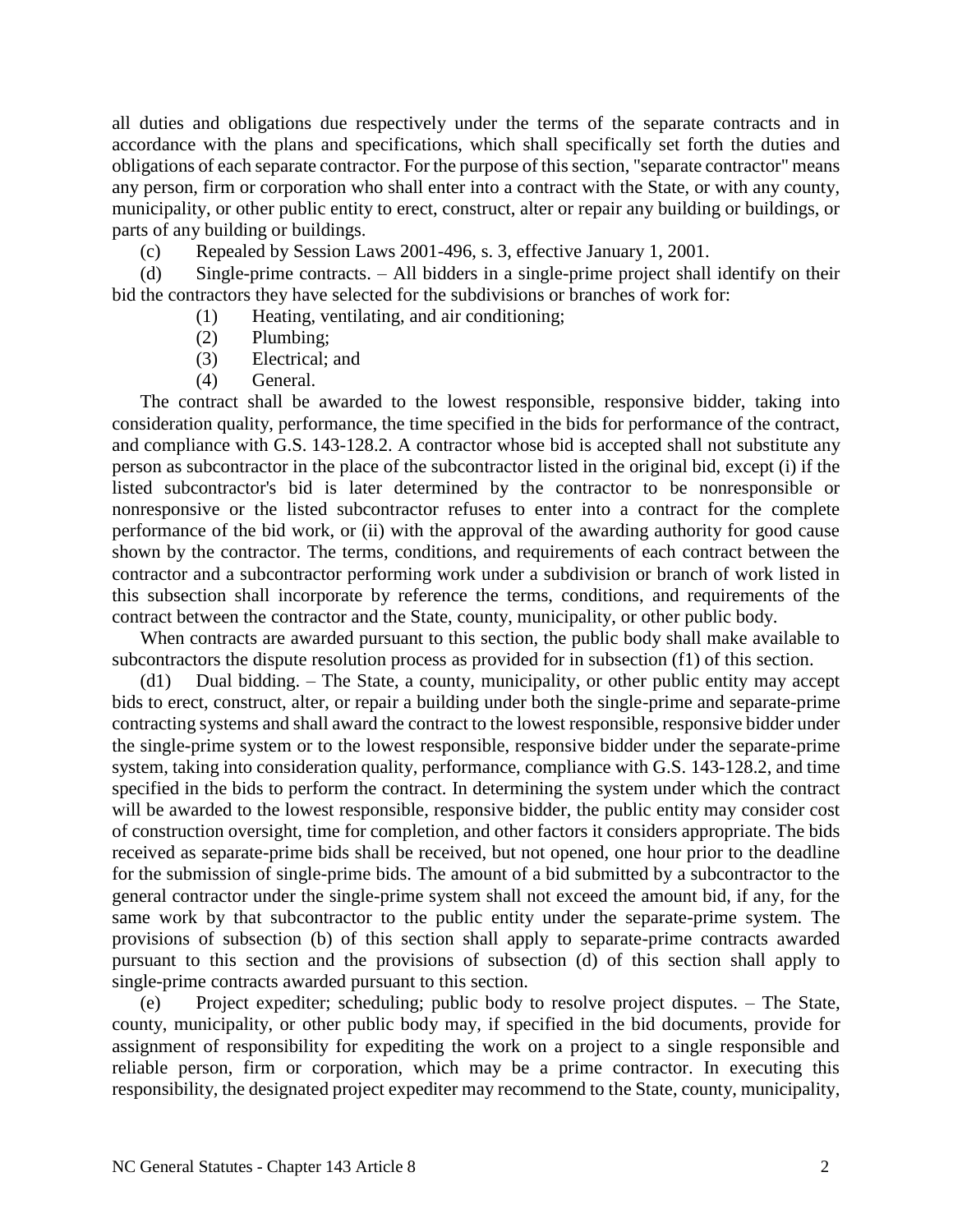or other public body whether payment to a contractor should be approved. The project expediter, if required by the contract documents, shall be responsible for preparing the project schedule and shall allow all contractors and subcontractors performing any of the branches of work listed in subsection (d) of this section equal input into the preparation of the initial schedule. Whenever separate contracts are awarded and separate contractors engaged for a project pursuant to this section, the public body may provide in the contract documents for resolution of project disputes through alternative dispute resolution processes as provided for in subsection (f1) of this section.

(f) Repealed by Session Laws 2001-496, s. 3, effective January 1, 2001.

(f1) Dispute resolution. – A public entity shall use the dispute resolution process adopted by the State Building Commission pursuant to G.S. 143-135.26(11), or shall adopt another dispute resolution process, which shall include mediation, to be used as an alternative to the dispute resolution process adopted by the State Building Commission. This dispute resolution process will be available to all the parties involved in the public entity's construction project including the public entity, the architect, the construction manager, the contractors, and the first-tier and lower-tier subcontractors and shall be available for any issues arising out of the contract or construction process. The public entity may set a reasonable threshold, not to exceed fifteen thousand dollars (\$15,000), concerning the amount in controversy that must be at issue before a party may require other parties to participate in the dispute resolution process. The public entity may require that the costs of the process be divided between the parties to the dispute with at least one-third of the cost to be paid by the public entity, if the public entity is a party to the dispute. The public entity may require in its contracts that a party participate in mediation concerning a dispute as a precondition to initiating litigation concerning the dispute.

(g) Exceptions. – This section shall not apply to:

- (1) The purchase and erection of prefabricated or relocatable buildings or portions thereof, except that portion of the work which must be performed at the construction site.
- (2) The erection, construction, alteration, or repair of a building when the cost thereof is three hundred thousand dollars (\$300,000) or less.
- (3) The erection, construction, alteration, or repair of a building by The University of North Carolina or its constituent institutions when the cost thereof is five hundred thousand dollars (\$500,000) or less.

Notwithstanding the other provisions of this subsection, subsection (f1) of this section shall apply to any erection, construction, alteration, or repair of a building by a public entity. (1925, c. 141, s. 2; 1929, c. 339, s. 2; 1931, c. 46; 1943, c. 387; 1945, c. 851; 1949, c. 1137, s. 1; 1963, c. 406, ss. 2-7; 1967, c. 860; 1973, c. 1419; 1977, c. 620; 1987 (Reg. Sess., 1988), c. 1108, ss. 4, 5; 1989, c. 480, s. 1; 1995, c. 358, s. 4; c. 367, ss. 1, 4, 5; c. 509, s. 79; 1998-137, s. 1; 1998-193, s. 1; 2001-496, ss. 3, 13; 2002-159, s. 42; 2007-322, s. 3; 2012-142, s. 9.4(g); 2013-401, s. 3).)

## **§ 143-128.1. Construction management at risk contracts.**

- (a) For purposes of this section and G.S. 143-64.31:
	- (1) "Construction management services" means services provided by a construction manager, which may include preparation and coordination of bid packages, scheduling, cost control, value engineering, evaluation, preconstruction services, and construction administration.
	- (2) "Construction management at risk services" means services provided by a person, corporation, or entity that (i) provides construction management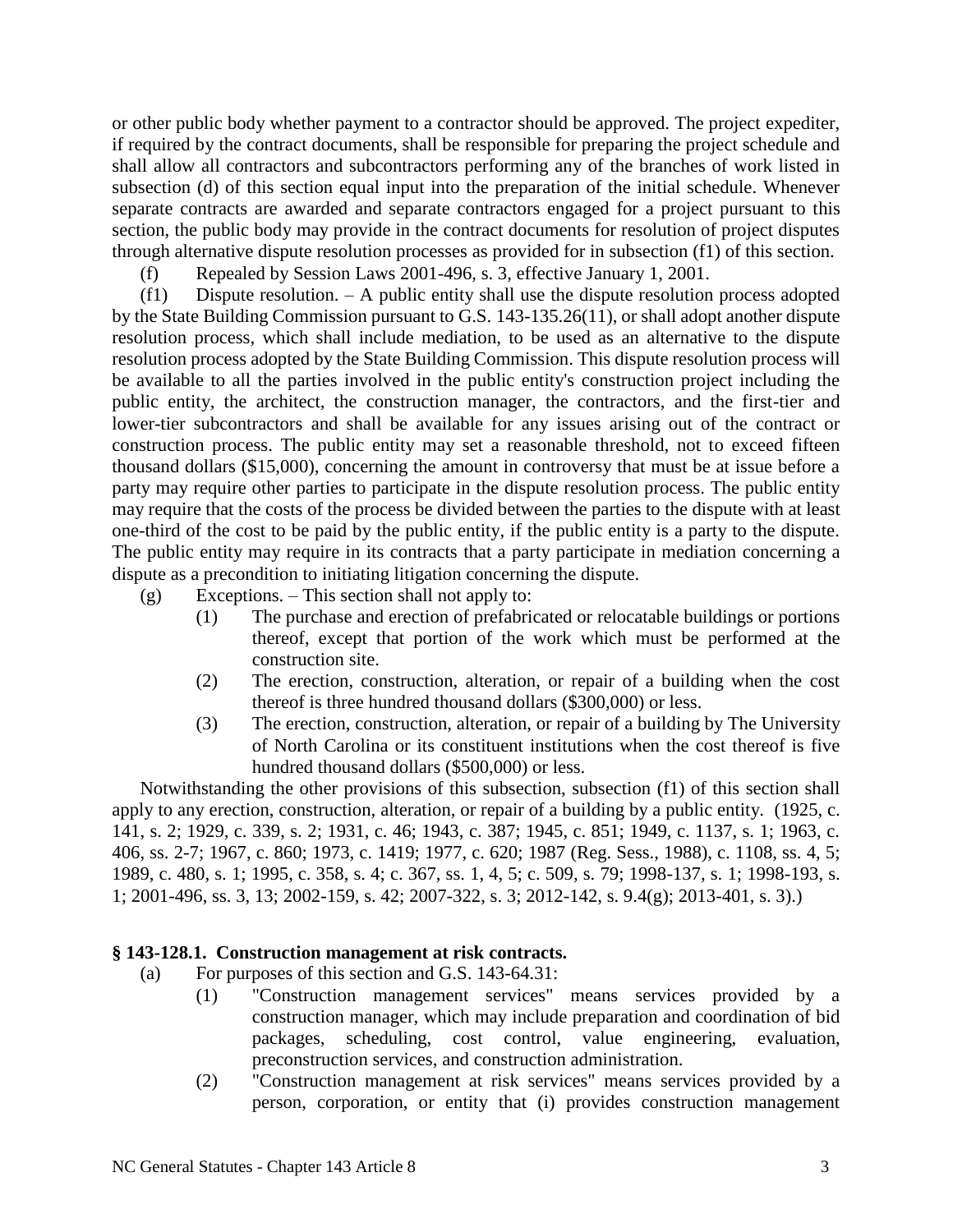services for a project throughout the preconstruction and construction phases, (ii) who is licensed as a general contractor, and (iii) who guarantees the cost of the project.

- (3) "Construction manager at risk" means a person, corporation, or entity that provides construction management at risk services.
- (4) "First-tier subcontractor" means a subcontractor who contracts directly with the construction manager at risk.

(b) The construction manager at risk shall be selected in accordance with Article 3D of this Chapter. Design services for a project shall be performed by a licensed architect or engineer. The public owner shall contract directly with the architect or engineer. The public owner shall make a good-faith effort to comply with G.S. 143-128.2, G.S. 143-128.4, and to recruit and select small business entities when selecting a construction manager at risk.

(c) The construction manager at risk shall contract directly with the public entity for all construction; shall publicly advertise as prescribed in G.S. 143-129; and shall prequalify and accept bids from first-tier subcontractors for all construction work under this section. The construction manager at risk shall use the prequalification process determined by the public entity in accordance with G.S. 143-135.8, provided that public entity and the construction manager at risk shall jointly develop the assessment tool and criteria for that specific project, which must include the prequalification scoring values and minimum required score for prequalification on that project. The public entity shall require the construction manager at risk to submit its plan for compliance with G.S. 143-128.2 for approval by the public entity prior to soliciting bids for the project's first-tier subcontractors. A construction manager at risk and first-tier subcontractors shall make a good faith effort to comply with G.S. 143-128.2, G.S. 143-128.4, and to recruit and select small business entities. A construction manager at risk may perform a portion of the work only if (i) bidding produces no responsible, responsive bidder for that portion of the work, the lowest responsible, responsive bidder will not execute a contract for the bid portion of the work, or the subcontractor defaults and a prequalified replacement cannot be obtained in a timely manner, and (ii) the public entity approves of the construction manager at risk's performance of the work. All bids shall be opened publicly, and once they are opened, shall be public records under Chapter 132 of the General Statutes. The construction manager at risk shall act as the fiduciary of the public entity in handling and opening bids. The construction manager at risk shall award the contract to the lowest responsible, responsive bidder, taking into consideration quality, performance, the time specified in the bids for performance of the contract, the cost of construction oversight, time for completion, compliance with G.S. 143-128.2, and other factors deemed appropriate by the public entity and advertised as part of the bid solicitation. The public entity may require the selection of a different first-tier subcontractor for any portion of the work, consistent with this section, provided that the construction manager at risk is compensated for any additional cost incurred.

When contracts are awarded pursuant to this section, the public entity shall provide for a dispute resolution procedure as provided in G.S. 143-128(f1).

(d) The construction manager at risk shall provide a performance and payment bond to the public entity in accordance with the provisions of Article 3 of Chapter 44A of the General Statutes.

(e) Construction management at risk services may be used by the public entity only after the public entity has concluded that construction management at risk services is in the best interest of the project, and the public entity has compared the advantages and disadvantages of using the construction management at risk method for a given project in lieu of the delivery methods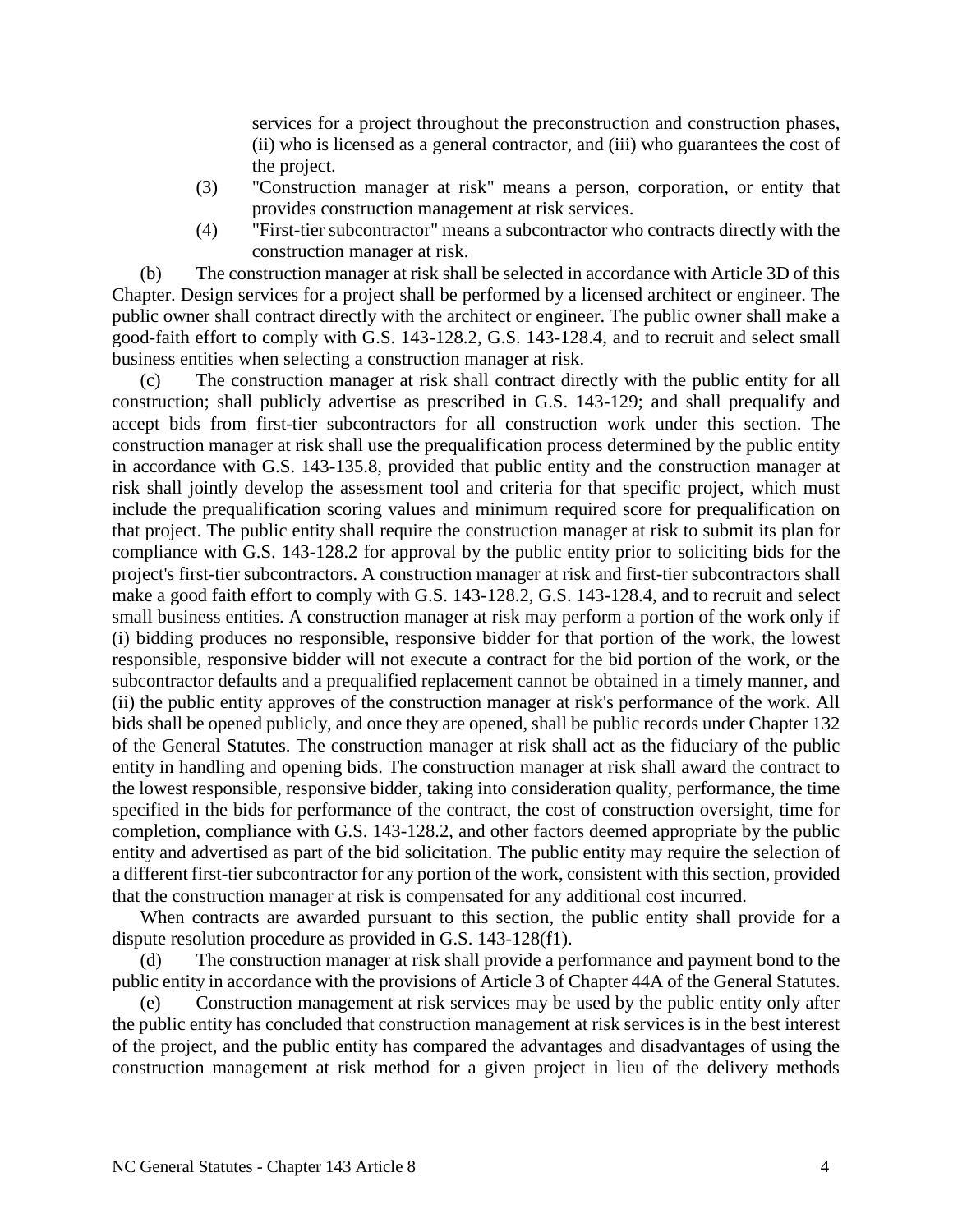identified in G.S.  $143-128(a1)(1)$  through G.S.  $143-128(a1)(3)$ . The public entity may not delegate this determination. (2001-496, s. 2; 2013-401, s. 5; 2014-42, s. 2.)

# **§ 143-128.1A. Design-build contracts.**

- (a) Definitions for purposes of this section:
	- (1) Design-builder. As defined in G.S. 143-128.1B.
	- (2) Governmental entity. As defined in G.S. 143-128.1B.

(b) A governmental entity shall establish in writing the criteria used for determining the circumstances under which the design-build method is appropriate for a project, and such criteria shall, at a minimum, address all of the following:

- (1) The extent to which the governmental entity can adequately and thoroughly define the project requirements prior to the issuance of the request for qualifications for a design-builder.
- (2) The time constraints for the delivery of the project.
- (3) The ability to ensure that a quality project can be delivered.
- (4) The capability of the governmental entity to manage and oversee the project, including the availability of experienced staff or outside consultants who are experienced with the design-build method of project delivery.
- (5) A good-faith effort to comply with G.S. 143-128.2, G.S. 143-128.4, and to recruit and select small business entities. The governmental entity shall not limit or otherwise preclude any respondent from submitting a response so long as the respondent, itself or through its proposed team, is properly licensed and qualified to perform the work defined by the public notice issued under subsection (c) of this section.
- (6) The criteria utilized by the governmental entity, including a comparison of the advantages and disadvantages of using the design-build delivery method for a given project in lieu of the delivery methods identified in subdivisions (1), (2), and (4) of G.S. 143-128(a1).

(c) A governmental entity shall issue a public notice of the request for qualifications that includes, at a minimum, general information on each of the following:

- (1) The project site.
- (2) The project scope.
- (3) The anticipated project budget.
- (4) The project schedule.
- (5) The criteria to be considered for selection and the weighting of the qualifications criteria.
- (6) Notice of any rules, ordinances, or goals established by the governmental entity, including goals for minority- and women-owned business participation and small business participation.
- (7) Other information provided by the owner to potential design-builders in submitting qualifications for the project.
- (8) A statement providing that each design-builder shall submit in its response to the request for qualifications an explanation of its project team selection, which shall consist of either of the following: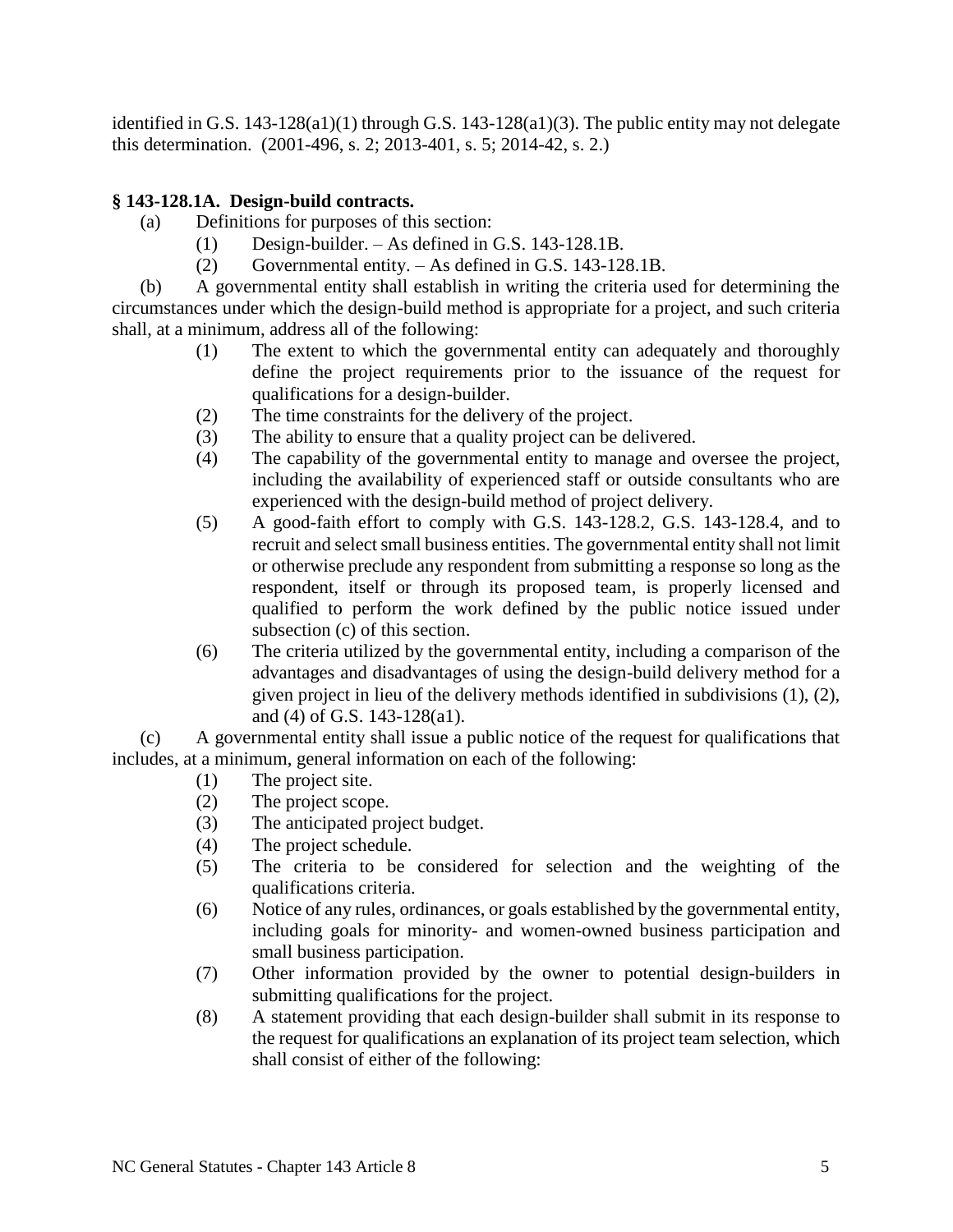- a. A list of the licensed contractors, licensed subcontractors, and licensed design professionals whom the design-builder proposes to use for the project's design and construction.
- b. An outline of the strategy the design-builder plans to use for open contractor and subcontractor selection based upon the provisions of Article 8 of Chapter 143 of the General Statutes.

(d) Following evaluation of the qualifications of the design-builders, the three most highly qualified design-builders shall be ranked. If after the solicitation for design-builders not as many as three responses have been received from qualified design-builders, the governmental entity shall again solicit for design-builders. If as a result of such second solicitation not as many as three responses are received, the governmental entity may then begin negotiations with the highest-ranked design-builder under G.S. 143-64.31 even though fewer than three responses were received. If the governmental entity deems it appropriate, the governmental entity may invite some or all responders to interview with the governmental entity.

(e) The design-builder shall be selected in accordance with Article 3D of this Chapter. Each design-builder shall certify to the governmental entity that each licensed design professional who is a member of the design-build team, including subconsultants, was selected based upon demonstrated competence and qualifications in the manner provided by G.S. 143-64.31.

(f) The design-builder shall provide a performance and payment bond to the governmental entity in accordance with the provisions of Article 3 of Chapter 44A of the General Statutes. The design-builder shall obtain written approval from the governmental entity prior to changing key personnel as listed in sub-subdivision (c)(8)a. of this section after the contract has been awarded. (2013-401, s. 4; 2014-42, s. 7.)

# **§ 143-128.1B. Design-build bridging contracts.**

- (a) Definitions for purposes of this section:
	- (1) Design-build bridging. A design and construction delivery process whereby a governmental entity contracts for design criteria services under a separate agreement from the construction phase services of the design-builder.
	- (2) Design-builder. An appropriately licensed person, corporation, or entity that, under a single contract, offers to provide or provides design services and general contracting services where services within the scope of the practice of professional engineering or architecture are performed respectively by a licensed engineer or licensed architect and where services within the scope of the practice of general contracting are performed by a licensed general contractor.
	- (3) Design criteria. The requirements for a public project expressed in drawings and specifications sufficient to allow the design-builder to make a responsive bid proposal.
	- (4) Design professional. Any professional licensed under Chapters 83A, 89A, or 89C of the General Statutes.
	- (5) First-tier subcontractor. A subcontractor who contracts directly with the design-builder, excluding design professionals.
	- (6) Governmental entity. Every officer, board, department, commission, or commissions charged with responsibility of preparation of specifications or awarding or entering into contracts for the erection, construction, alteration, or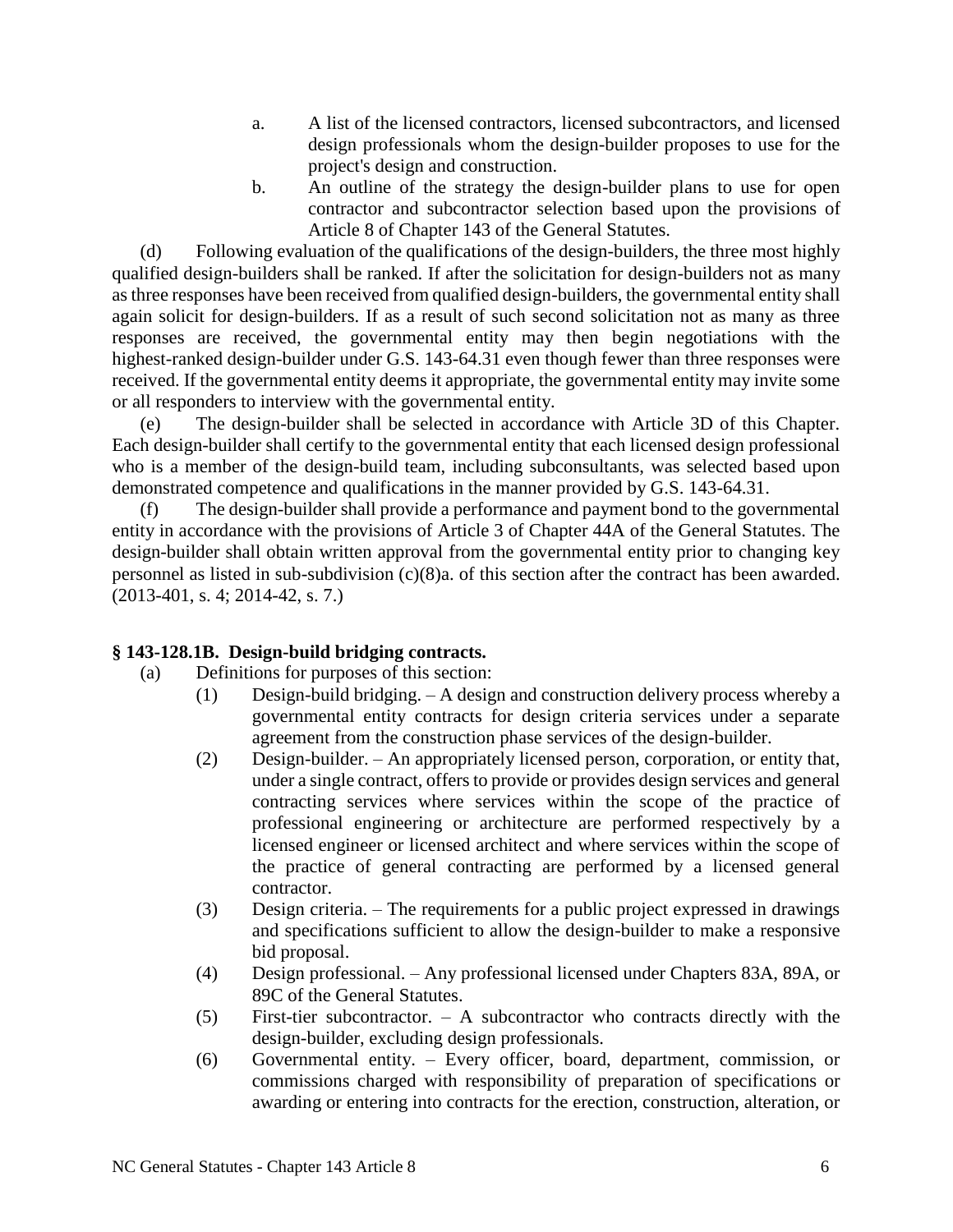repair of any buildings for the State or for any county, municipality, or other public body.

(b) A governmental entity shall establish in writing the criteria used for determining the circumstances under which engaging a design criteria design professional is appropriate for a project, and such criteria shall, at a minimum, address all of the following:

- (1) The extent to which the governmental entity can adequately and thoroughly define the project requirements prior to the issuance of the request for proposals for a design-builder.
- (2) The time constraints for the delivery of the project.
- (3) The ability to ensure that a quality project can be delivered.
- (4) The capability of the governmental entity to manage and oversee the project, including the availability of experienced staff or outside consultants who are experienced with the design-build method of project delivery.
- (5) A good-faith effort to comply with G.S. 143-128.2, G.S. 143-128.4, and to recruit and select small business entities. The governmental entity shall not limit or otherwise preclude any respondent from submitting a response so long as the respondent, itself or through its proposed team, is properly licensed and qualified to perform the work defined by the public notice issued under subsection (d) of this section.
- (6) The criteria utilized by the governmental entity, including a comparison of the advantages and disadvantages of using the design-build delivery method for a given project in lieu of the delivery methods identified in subdivisions (1), (2), and (4) of G.S. 143-128(a1).

(c) On or before entering into a contract for design-build services under this section, the governmental entity shall select or designate a staff design professional, or a design professional who is independent of the design-builder, to act as its design criteria design professional as its representative for the procurement process and for the duration of the design and construction. If the design professional is not a full-time employee of the governmental entity, the governmental entity shall select the design professional on the basis of demonstrated competence and qualifications as provided by G.S. 143-64.31. The design criteria design professional shall develop design criteria in consultation with the governmental entity. The design criteria design professional shall not be eligible to submit a response to the request for proposals nor provide design input to a design-build response to the request for proposals. The design criteria design professional shall prepare a design criteria package equal to thirty-five percent (35%) of the completed design documentation for the entire construction project. The design criteria package shall include all of the following:

- (1) Programmatic needs, interior space requirements, intended space utilization, and other capacity requirements.
- (2) Information on the physical characteristics of the site, such as a topographic survey.
- (3) Material quality standards or performance criteria.
- (4) Special material requirements.
- (5) Provisions for utilities.
- (6) Parking requirements.
- (7) The type, size, and location of adjacent structures.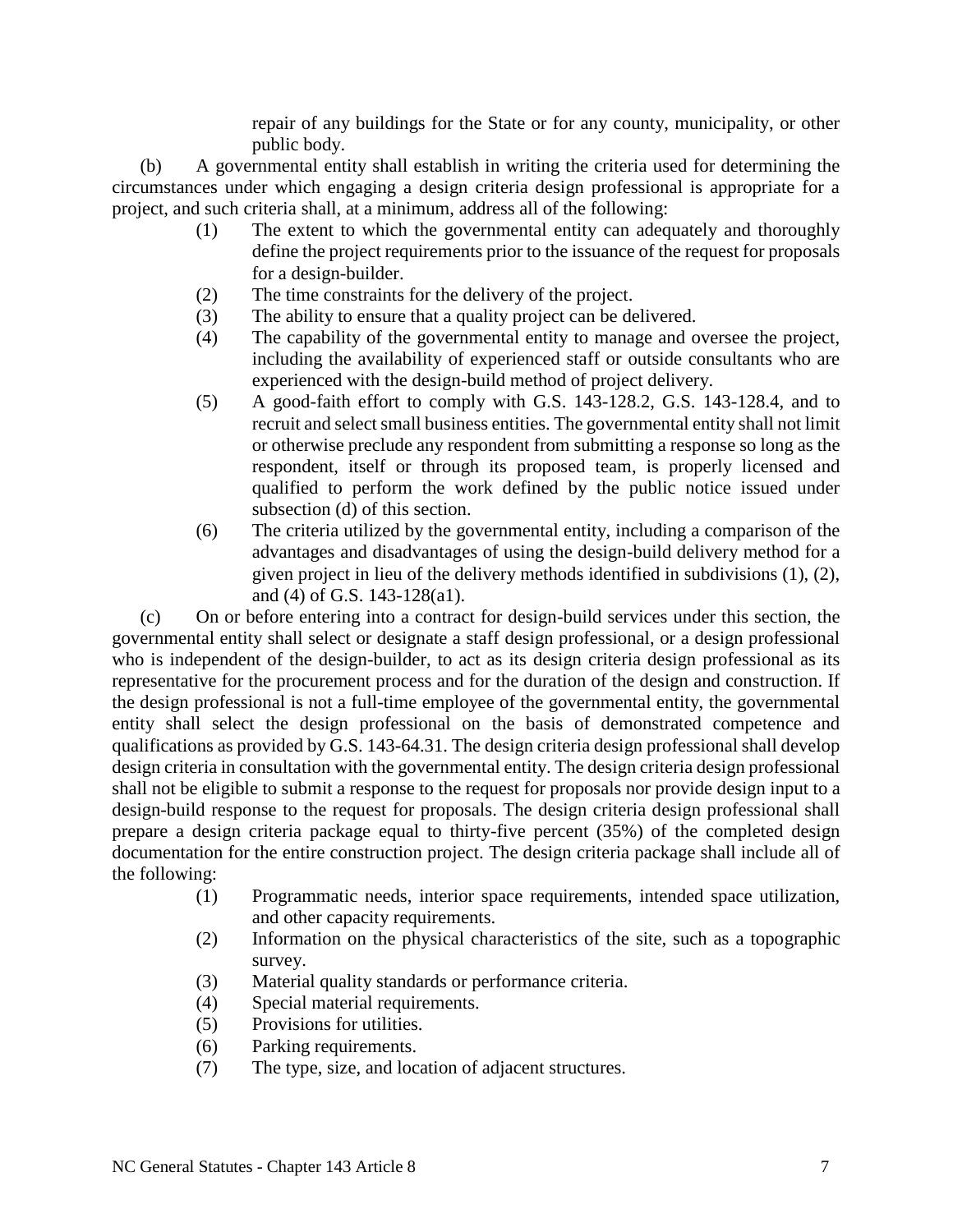- (8) Preliminary or conceptual drawings and specifications sufficient in detail to allow the design-builder to make a proposal which is responsive to the request for proposals.
- (9) Notice of any ordinances, rules, or goals adopted by the governmental entity.

(d) A governmental entity shall issue a public notice of the request for proposals that includes, at a minimum, general information on each of the following:

- (1) The project site.
- (2) The project scope.
- (3) The anticipated project budget.
- (4) The project schedule.
- (5) The criteria to be considered for selection and the weighting of the selection criteria.
- (6) Notice of any rules, ordinances, or goals established by the governmental entity, including goals for minority- and women-owned business participation and small business entities.
- (7) The thirty-five percent (35%) design criteria package prepared by the design criteria design professional.
- (8) Other information provided by the owner to design-builders in submitting responses to the request for proposals for the project.
- (9) A statement providing that each design-builder shall submit in its request for proposal response an explanation of its project team selection, which shall consist of a list of the licensed contractor and licensed design professionals whom the design-builder proposes to use for the project's design and construction.
- (10) A statement providing that each design-builder shall submit in its request for proposal a sealed envelope with all of the following:
	- a. The design-builder's price for providing the general conditions of the contract.
	- b. The design-builder's proposed fee for general construction services.
	- c. The design-builder's fee for design services.

(e) Following evaluation of the qualifications of the design-builders, the governmental entity shall rank the design-builders who have provided responses, grouping the top three without ordinal ranking. If after the solicitation for design-builders not as many as three responses have been received from qualified design-builders, the governmental entity shall again solicit for design-builders. If as a result of such second solicitation not as many as three responses are received, the governmental entity may then make its selection. From the grouping of the top three design-builders, the governmental entity shall select the design-builder who is the lowest responsive, responsible bidder based on the cumulative amount of fees provided in accordance with subdivision (d)(10) of this section and taking into consideration quality, performance, and the time specified in the proposals for the performance of the contract. Each design-builder shall certify to the governmental entity that each licensed design professional who is a member of the design-build team, including subconsultants, was selected based upon demonstrated competence and qualifications in the manner provided by G.S. 143-64.31.

(f) The design-builder shall accept bids based upon the provisions of this Article from first-tier subcontractors for all construction work under this section.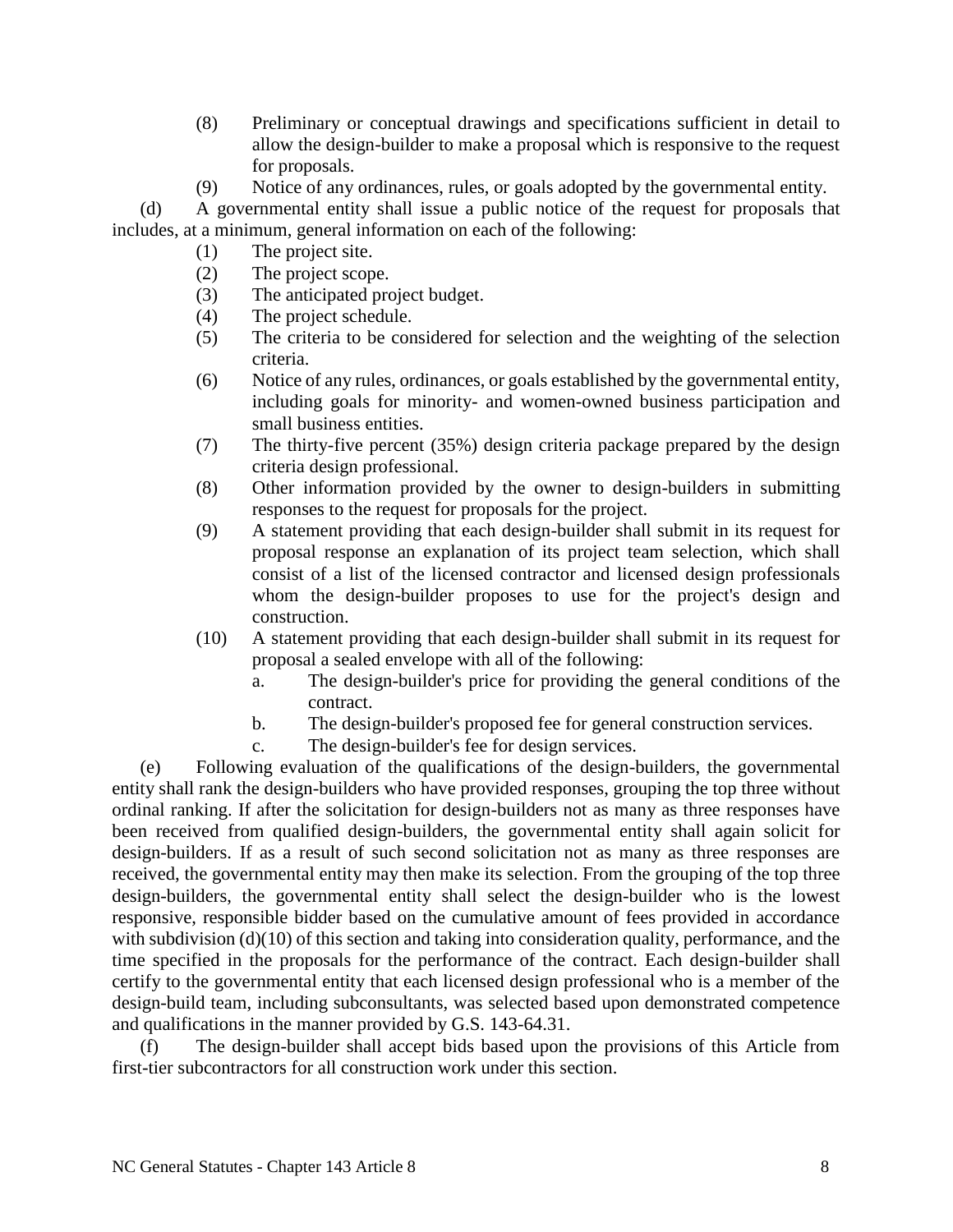(g) The design-builder shall provide a performance and payment bond to the governmental entity in accordance with the provisions of Article 3 of Chapter 44A of the General Statutes. The design-builder shall obtain written approval from the governmental entity prior to changing key personnel, as listed under subdivision (d)(9) of this section, after the contract has been awarded. (2013-401, s. 4; 2014-42, s. 6.)

## **§ 143-128.1C. Public-private partnership construction contracts.**

- (a) Definitions for purposes of this section:
	- (1) Construction contract. Any contract entered into between a private developer and a contractor for the design, construction, reconstruction, alteration, or repair of any building or other work or improvement required for a private developer to satisfy its obligations under a development contract.
	- (2) Contractor. Any person who has entered into a construction contract with a private developer under this section.
	- (3) Design-builder. Defined in G.S. 143-128.1B.
	- (4) Development contract. Any contract between a governmental entity and a private developer under this section and, as part of the contract, the private developer is required to provide at least fifty percent (50%) of the financing for the total cost necessary to deliver the capital improvement project, whether through lease or ownership, for the governmental entity. For purposes of determining whether the private developer is providing the minimum percentage of the total financing costs, the calculation shall not include any payment made by a public entity or proceeds of financing arrangements by a private entity where the source of repayment is a public entity.
	- (5) Governmental entity. Defined in G.S. 143-128.1B.
	- (6) Labor or materials. Includes all materials furnished or labor performed in the performance of the work required by a construction contract whether or not the labor or materials enter into or become a component part of the improvement and shall include gas, power, light, heat, oil, gasoline, telephone services, and rental of equipment or the reasonable value of the use of equipment directly utilized in the performance of the work required by a construction contract.
	- (7) Private developer. Any person who has entered into a development contract with a governmental entity under this section.
	- (8) Public-private project. A capital improvement project undertaken for the benefit of a governmental entity and a private developer pursuant to a development contract that includes construction of a public facility or other improvements, including paving, grading, utilities, infrastructure, reconstruction, or repair, and may include both public and private facilities.
	- (9) State entity. The State and every agency, authority, institution, board, commission, bureau, council, department, division, officer, or employee of the State. The term does not include a unit of local government as defined in G.S. 159-7.
	- (10) State-supported financing arrangement. Any installment financing arrangement, lease-purchase arrangement, arrangement under which funds are to be paid in the future based upon the availability of an asset or funds for payment, or any similar arrangement in the nature of a financing, under which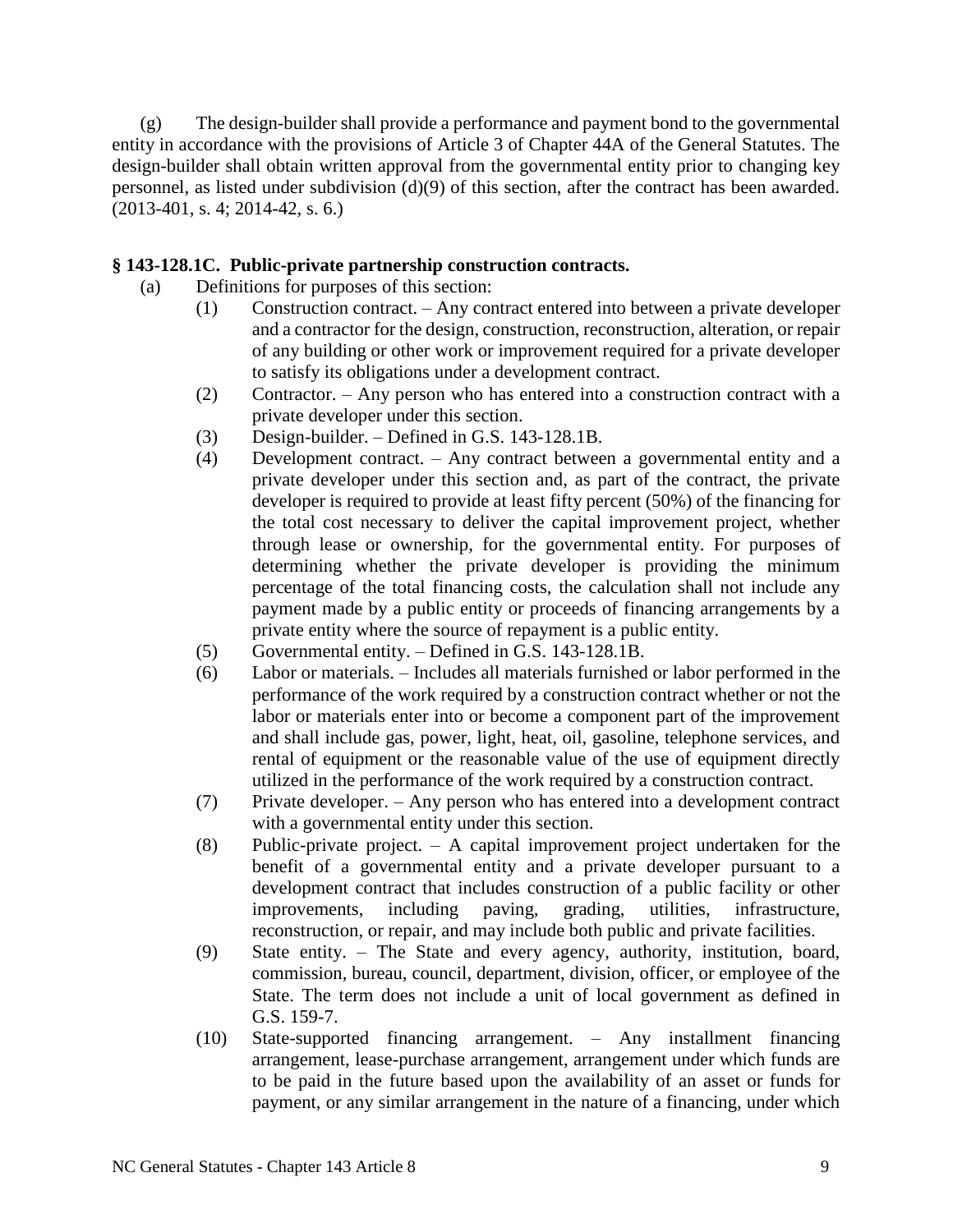a State entity agrees to make payments to acquire or obtain ownership or beneficial use of a capital asset for the State entity or any other State entity for a term, including renewal options, of greater than one year. Any arrangement that results in the identification of a portion of a lease payment, installment payment, or similar scheduled payment thereunder by a State entity as "interest" for purposes of federal income taxation shall automatically be a State-supported financing arrangement for purposes of this section. A true operating lease is not a State-supported financing arrangement.

(11) Subcontractor. – Any person who has contracted to furnish labor, services, or materials to, or who has performed labor or services for, a contractor or another subcontractor in connection with a development contract.

(b) If the governmental entity determines in writing that it has a critical need for a capital improvement project, the governmental entity may acquire, construct, own, lease as lessor or lessee, and operate or participate in the acquisition, construction, ownership, leasing, and operation of a public-private project, or of specific facilities within such a project, including the making of loans and grants from funds available to the governmental entity for these purposes. If the governmental entity is a public body under Article 33C of this Chapter, the determination shall occur during an open meeting of that public body. The governmental entity may enter into development contracts with private developers with respect to acquiring, constructing, owning, leasing, or operating a project under this section. If the development contract is entered into by a governmental entity that is a unit of local government as defined in G.S. 159-7, and the unit must finance all or part of its portion of the cost of the project, then the amount financed by the unit is subject to approval by the Local Government Commission as provided in Chapter 159 of the General Statutes. Approval must be secured prior to the execution of the development contract. The development contract shall specify the following:

- (1) The property interest of the governmental entity and all other participants in the development of the project.
- (2) The responsibilities of the governmental entity and all other participants in the development of the project.
- (3) The responsibilities of the governmental entity and all other participants with respect to financing of the project.
- (4) The responsibilities to put forth a good-faith effort to comply with G.S. 143-128.2, G.S. 143-128.4, and to recruit and select small business entities.

(c) The development contract may provide that the private developer shall be responsible for any or all of the following:

- (1) Construction of the entire public-private project.
- (2) Reconstruction or repair of the public-private project or any part thereof subsequent to construction of the project.
- (3) Construction of any addition to the public-private project.
- (4) Renovation of the public-private project or any part thereof.
- (5) Purchase of apparatus, supplies, materials, or equipment for the public-private project whether during or subsequent to the initial equipping of the project.
- (6) A good-faith effort to comply with G.S. 143-128.2, G.S. 143-128.4, and to recruit and select small business entities.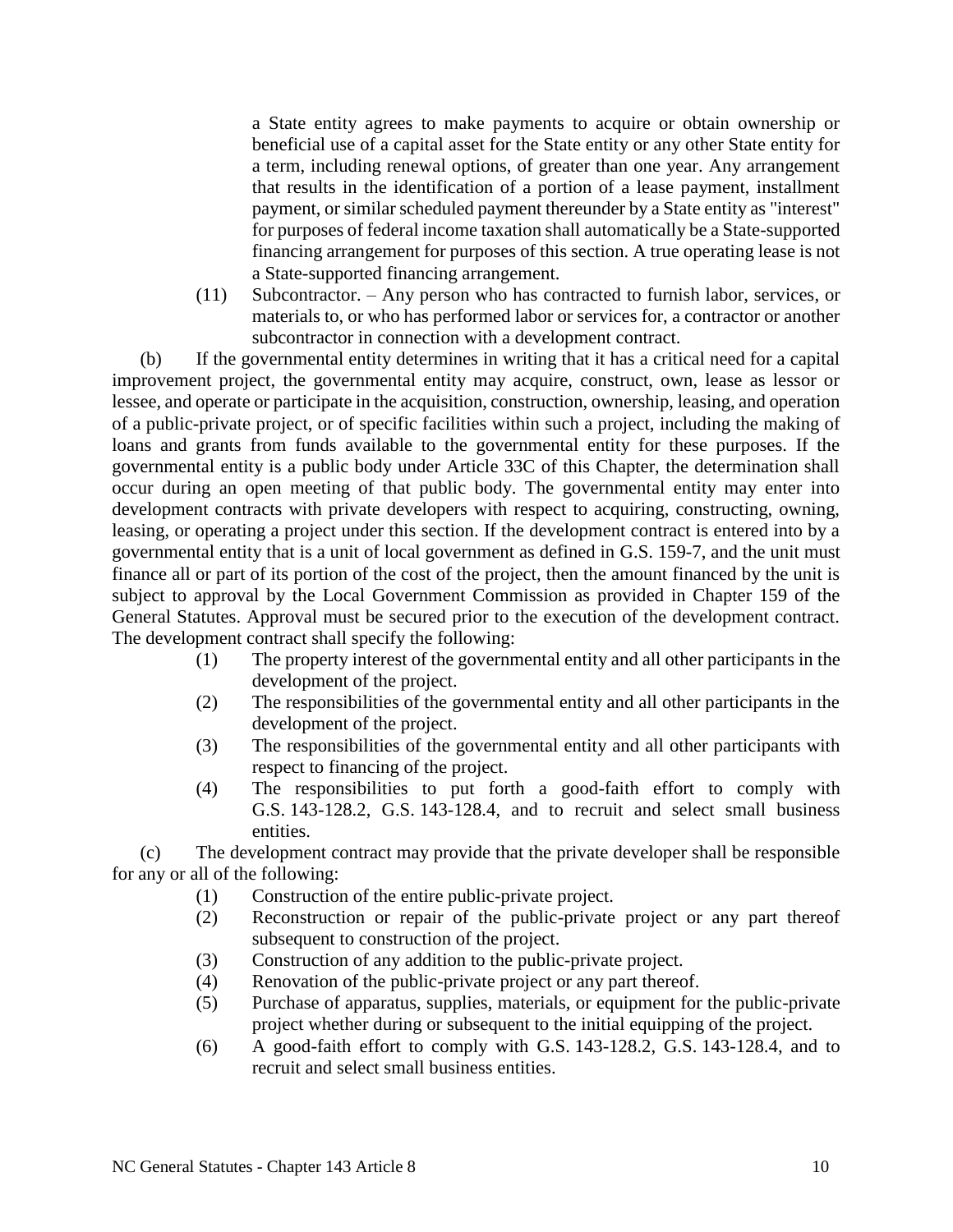(d) The development contract may also provide that the governmental entity and private developer shall use the same contractor or contractors in constructing a portion of or the entire public-private project. If the development contract provides that the governmental entity and private developer shall use the same contractor, the development contract shall include provisions deemed appropriate by the governmental entity to assure that the public facility or facilities included in or added to the public-private project are constructed, reconstructed, repaired, or renovated at a reasonable price and that the apparatus, supplies, materials, and equipment purchased for the public facility or facilities included in the public-private project are purchased at a reasonable price. For public-private partnerships using the design-build project delivery method, the provisions of G.S. 143-128.1A shall apply.

(e) A private developer and its contractors shall make a good-faith effort to comply with G.S. 143-128.2, G.S. 143-128.4, and to recruit and select small business entities.

(f) A private developer may perform a portion of the construction or design work only if both of the following criteria apply:

- (1) A previously engaged contractor defaults, and a qualified replacement cannot be obtained after a good-faith effort has been made in a timely manner.
- (2) The governmental entity approves the private developer to perform the work.

(g) The following bonding provisions apply to any development contract entered into under this section:

- (1) A payment bond shall be required for any development contract as follows: A payment bond in the amount of one hundred percent (100%) of the total anticipated amount of the construction contracts to be entered into between the private developer and the contractors to design or construct the improvements required by the development contract. The payment bond shall be conditioned upon the prompt payment for all labor or materials for which the private developer or one or more of its contractors or those contractors' subcontractors are liable. The payment bond shall be solely for the protection of the persons furnishing materials or performing labor or services for which the private developer or its contractors or subcontractors are liable. The total anticipated amount of the construction contracts shall be stated in the development contract and certified by the private developer as being a good-faith projection of its total costs for designing and constructing the improvements required by the development contract. The payment bond shall be executed by one or more surety companies legally authorized to do business in the State of North Carolina and shall become effective upon the awarding of the development contract. The development contract may provide for the requirement of a performance bond.
- (2) a. Subject to the provisions of this subsection, any claimant who has performed labor or furnished materials in the prosecution of the work required by any contract for which a payment bond has been given pursuant to the provisions of this subsection, and who has not been paid in full therefor before the expiration of 90 days after the day on which the claimant performed the last labor or furnished the last materials for which that claimant claims payment, may bring an action on the payment bond in that claimant's own name to recover any amount due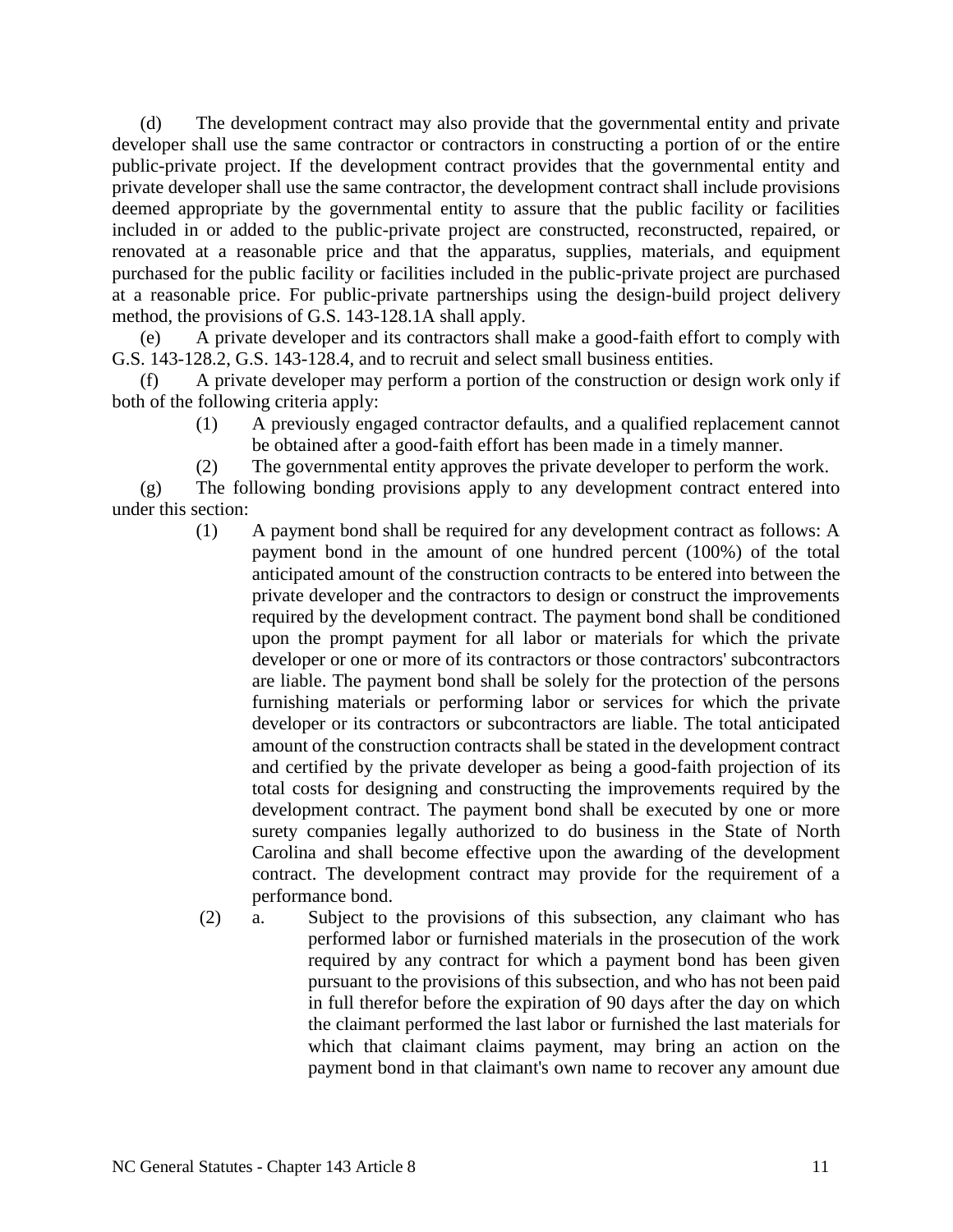to that claimant for the labor or materials and may prosecute the action to final judgment and have execution on the judgment.

- b. Any claimant who has a direct contractual relationship with any contractor or any subcontractor but has no contractual relationship, express or implied, with the private developer may bring an action on the payment bond only if that claimant has given written notice of claim on the payment bond to the private developer within 120 days from the date on which the claimant performed the last of the labor or furnished the last of the materials for which that claimant claims payment, in which that claimant states with substantial accuracy the amount claimed and the name of the person for whom the work was performed or to whom the material was furnished.
- c. The notice required by sub-subdivision b. of this subdivision shall be served by certified mail or by signature confirmation as provided by the United States Postal Service, postage prepaid, in an envelope addressed to the private developer at any place where that private developer's office is regularly maintained for the transaction of business or in any manner provided by law for the service of summons. The claimants' service of a claim of lien on real property or a claim of lien on funds as funds as allowed by Article 2 of Chapter 44A of the General Statutes on the private developer shall be deemed, nonexclusively, as adequate notice under this section.
- (3) Every action on a payment bond as provided in this subsection shall be brought in a court of appropriate jurisdiction in a county where the development contract or any part thereof is to be or has been performed. Except as provided in G.S. 44A-16(c), no action on a payment bond shall be commenced after one year from the day on which the last of the labor was performed or material was furnished by the claimant.
- (4) No surety shall be liable under a payment bond for a total amount greater than the face amount of the payment bond. A judgment against any surety may be reduced or set aside upon motion by the surety and a showing that the total amount of claims paid and judgments previously rendered under the payment bond, together with the amount of the judgment to be reduced or set aside, exceeds the face amount of the bond.
- (5) No act of or agreement between the governmental entity, a private developer, or a surety shall reduce the period of time for giving notice under sub-subdivision (2)b. of this subsection or commencing action under subdivision (3) of this subsection or otherwise reduce or limit the liability of the private developer or surety as prescribed in this subsection. Every bond given by a private developer pursuant to this subsection shall be conclusively presumed to have been given in accordance with the provisions of this subsection, whether or not the bond is drawn as to conform to this subsection. The provisions of this subsection shall be conclusively presumed to have been written into every bond given pursuant to this subsection.
- (6) Any person entitled to bring an action or any defendant in an action on a payment bond shall have a right to require the governmental entity or the private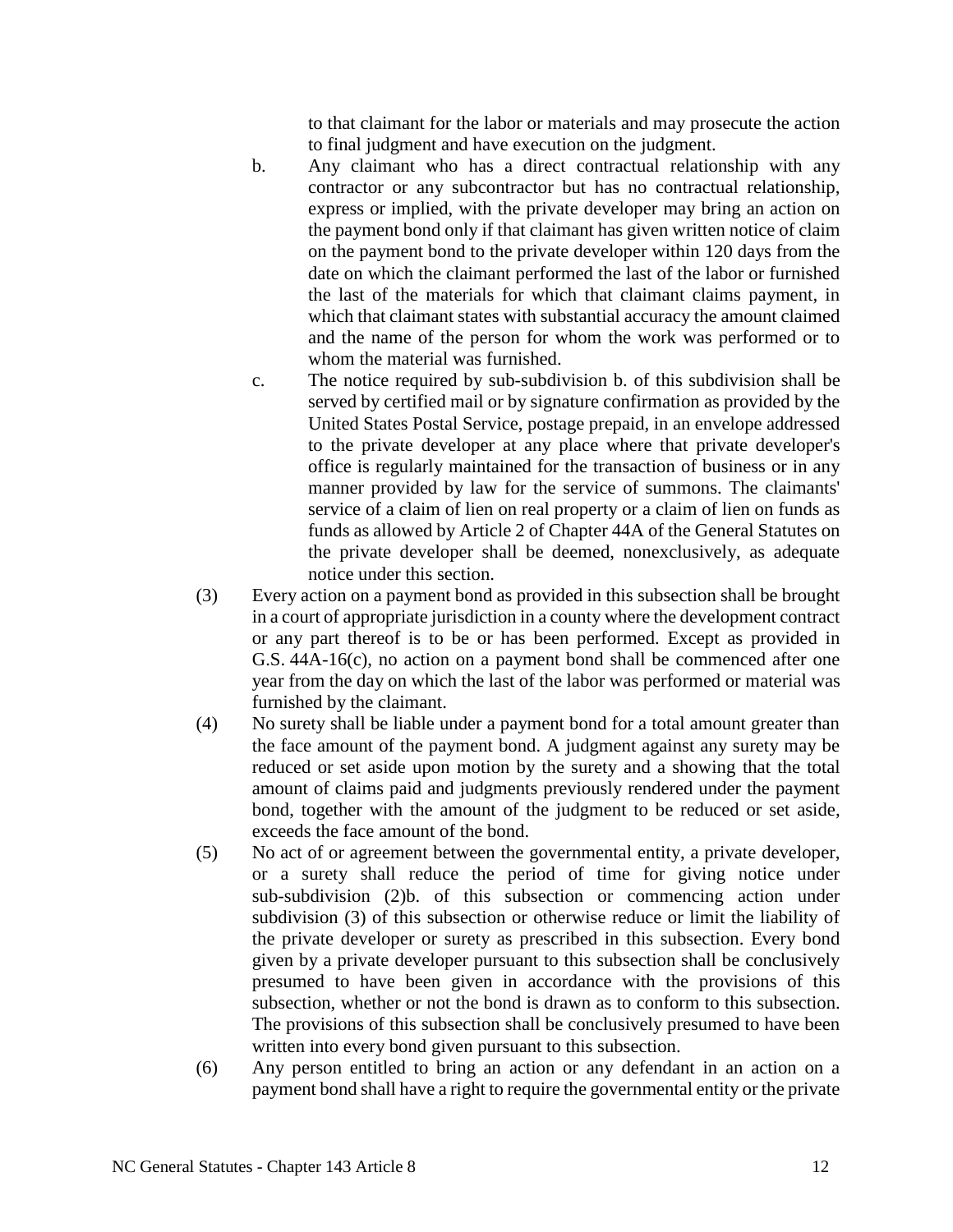developer to certify and furnish a copy of the payment bond, the development contract, and any construction contracts covered by the bond. It shall be the duty of the private developer or the governmental entity to give any such person a certified copy of the payment bond and the construction contract upon not less than 10 days' notice and request. The governmental entity or private developer may require a reasonable payment for the actual cost of furnishing the certified copy. A copy of any payment bond, development contract, and any construction contracts covered by the bond certified by the governmental entity or private developer shall constitute prima facie evidence of the contents, execution, and delivery of the bond, development contract, and construction contracts.

- (7) A payment bond form containing the following provisions shall comply with this subsection:
	- a. The date the bond is executed.
	- b. The name of the principal.
	- c. The name of the surety.
	- d. The governmental entity.
	- e. The development contract number.
	- f. All of the following:
		- 1. "KNOW ALL MEN BY THESE PRESENTS, That we, the PRINCIPAL and SURETY above named, are held and firmly bound unto the above named [governmental entity], hereinafter called [governmental entity], in the penal sum of the amount stated above, for the payment of which sum well and truly to be made, we bind ourselves, our heirs, executors, administrators, and successors, jointly and severally, firmly by these presents."
		- 2. "THE CONDITION OF THIS OBLIGATION IS SUCH, that whereas the Principal entered into a certain development contract with [governmental entity], numbered as shown above and hereto attached."
		- 3. "NOW THEREFORE, if the Principal shall promptly make payment to all persons supplying labor and material in the prosecution of the construction or design work provided for in the development contract, and any and all duly authorized modifications of the contract that may hereafter be made, notice of which modifications to the surety being hereby waived, then this obligation to be void; otherwise to remain in full force and virtue."
		- 4. "IN WITNESS WHEREOF, the above bounden parties have executed this instrument under their several seals on the date indicated above, the name and corporate seal of each corporate party being hereto affixed and these presents duly signed by its undersigned representative, pursuant to authority of its governing body." Appropriate places for execution by the surety and principal shall be provided.
- (8) In any suit brought or defended under the provisions of this subsection, the presiding judge may allow reasonable attorneys' fees to the attorney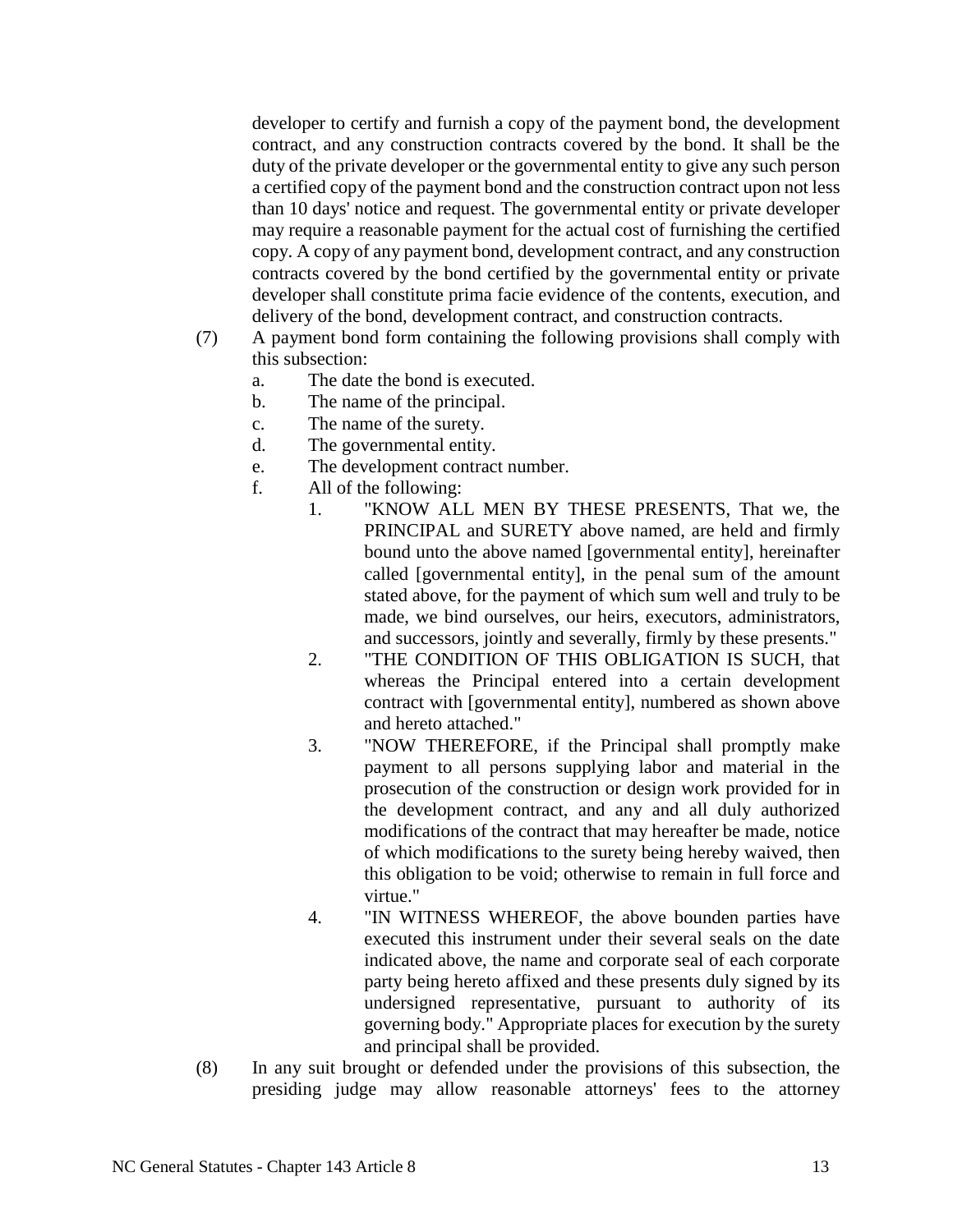representing the prevailing party. Attorneys' fees under this subdivision are to be taxed as part of the court costs and shall be payable by the losing party upon a finding that there was an unreasonable refusal by the losing party to fully resolve the matter which constituted the basis of the suit or the basis of the defense. For purposes of this subdivision, the term "prevailing party" means a party plaintiff or third-party plaintiff who obtains a judgment of at least fifty percent (50%) of the monetary amount sought in a claim or a party defendant or third-party defendant against whom a claim is asserted which results in a judgment of less than fifty percent (50%) of the amount sought in the claim defended. Notwithstanding the provisions of this subdivision, if an offer of judgment is served in accordance with G.S. 1A-1, Rule 68, a "prevailing party" is an offeree who obtains judgment in an amount more favorable than the last offer or is an offeror against whom judgment is rendered in an amount less favorable than the last offer.

(9) The obligations and lien rights set forth in Article 2 of Chapter 44A of the General Statutes shall apply to a project awarded under this section to the extent of any property interests held by the private developer in the project. For purposes of applying the provisions of Article 2 of Chapter 44A of the General Statutes, the private developer shall be deemed the owner to the extent of that private developer's ownership interest. This subdivision shall not be construed as making the provisions of Article 2 of Chapter 44A of the General Statutes apply to governmental entities or public buildings to the extent of any property interest held by the governmental entity in the building.

(h) The governmental entity shall determine its programming requirements for facilities to be constructed under this section and shall determine the form in which private developers may submit their qualifications. The governmental entity shall advertise a notice for interested private developers to submit qualifications in a newspaper having general circulation within the county in which the governmental entity is located. Prior to the submission of qualifications, the governmental entity shall make available, in whatever form it deems appropriate, the programming requirements for facilities included in the public-private project. Any private developer submitting qualifications shall include the following:

- (1) Evidence of financial stability. However, "trade secrets" as that term is defined in G.S. 66-152(3) shall be exempt from disclosure under Chapter 132 of the General Statutes.
- (2) Experience with similar projects.
- (3) Explanation of project team selection by either listing of licensed contractors, licensed subcontractors, and licensed design professionals whom the private developer proposes to use for the project's design and construction or a statement outlining a strategy for open contractor and subcontractor selection based upon the provisions of this Article.
- (4) Statement of availability to undertake the public-private project and projected time line for project completion.
- (5) Any other information required by the governmental entity.

(i) Based upon the qualifications package submitted by the private developers and any other information required by the governmental entity, the governmental entity may select one or more private developers with whom to negotiate the terms and conditions of a contract to perform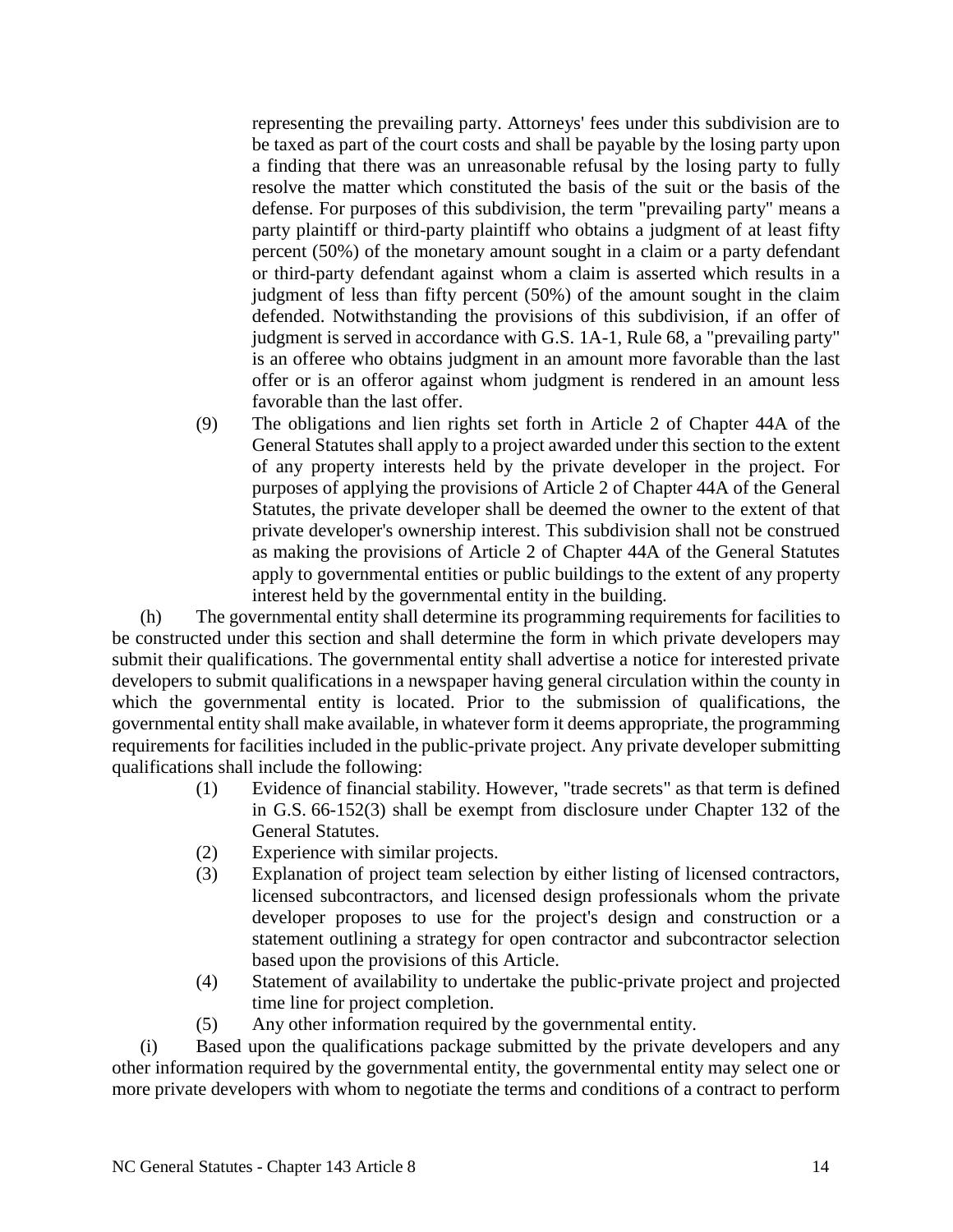the public-private project. The governmental entity shall advertise the terms of the proposed contract to be entered into by the governmental entity in a newspaper having general circulation within the county in which the governmental entity is located at least 30 days prior to entering into the development contract. If the governmental entity is a public body under Article 33C of this Chapter, the development contract shall be considered in an open meeting of that public body following a public hearing on the proposed development contract. Notice of the public hearing shall be published in the same notice as the advertisement of the terms under this subsection.

(j) The governmental entity shall make available a summary of the development contract terms which shall include a statement of how to obtain a copy of the complete development contract.

(k) Leases and other agreements entered into under this section are subject to approval as follows:

- (1) If a capital lease or operating lease is entered into by a unit of local government as defined in G.S. 159-7, that capital lease or operating lease is subject to approval by the local government commission under Article 8 of Chapter 159 of the General Statutes if it meets the standards set out in G.S. 159-148(a)(1), 159-148(a)(2), and 159-148(a)(3), 159-148(a)(4) or 159-153. For purposes of determining whether the standards set out in G.S. 159-148(a)(3) have been met, only the five hundred thousand dollar (\$500,000) threshold applies.
- (2) If a capital lease or other agreement entered into by a State entity constitutes a State-supported financing arrangement and requires payments thereunder that are payable, whether directly or indirectly, and whether or not subject to the appropriation of funds for such payment, by payments from the General Fund of the State or other funds and accounts of the State that are funded from the general revenues and other taxes and fees of the State or State entities, not including taxes and fees that are required to be deposited to the Highway Fund or Highway Trust Fund to be used to make payments under capital leases or other agreements for projects covered under Article 14B of Chapter 136 of the General Statutes, that capital lease or other agreement shall be subject to the approval procedures required for special indebtedness by G.S. 142-83 and G.S. 142-84. This requirement shall not apply to any arrangement where bonds or other obligations are issued or incurred by a State entity to carry out a financing program authorized by the General Assembly under which such bonds or other obligations are payable from monies derived from specified, limited, nontax sources, so long as the payments under that arrangement by a State entity are limited to the sources authorized by the General Assembly.

(*l*) A capital lease or operating lease entered into under this section may not contain any provision with respect to the assignment of specific students or students from a specific area to any specific school.

(m) This section shall not apply to any contract or other agreement between or among The University of North Carolina or one of its constituent institutions, a private, nonprofit corporation established under Part 2B of Article 1 of Chapter 116 of the General Statutes, or any private foundation, private association, or private club created for the primary purpose of financial support to The University of North Carolina or one of its constituent institutions. (2013-401, s. 4; 2015-241, s. 31.11(a); 2021-58, s. 2(a).)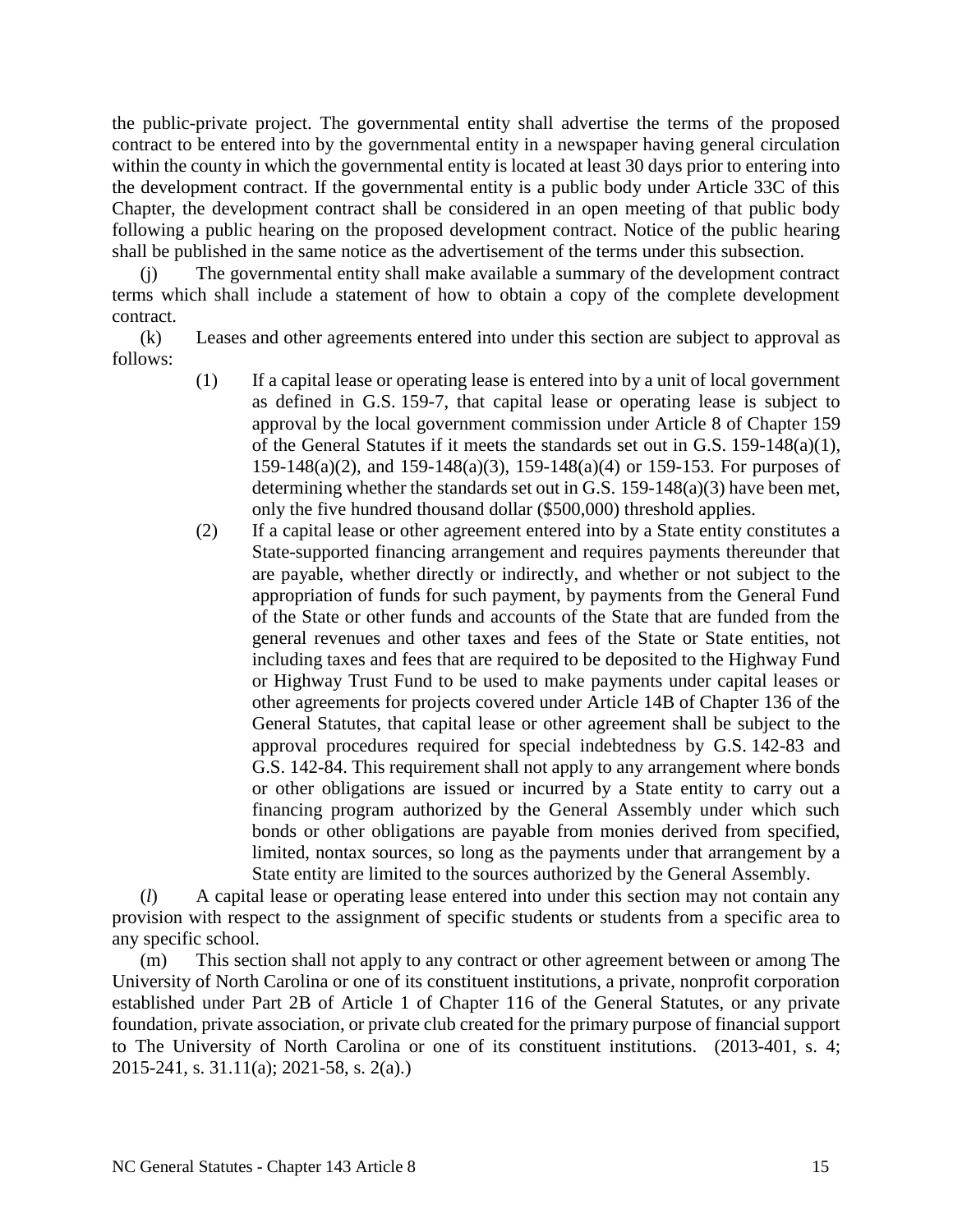#### **§ 143-128.2. Minority business participation goals.**

(a) The State shall have a verifiable ten percent (10%) goal for participation by minority businesses in the total value of work for each State building project, including building projects done by a private entity on a facility to be leased or purchased by the State. A local government unit or other public or private entity that receives State appropriations for a building project or other State grant funds for a building project, including a building project done by a private entity on a facility to be leased or purchased by the local government unit, where the project cost is one hundred thousand dollars (\$100,000) or more, shall have a verifiable ten percent (10%) goal for participation by minority businesses in the total value of the work; provided, however, a local government unit may apply a different verifiable goal that was adopted prior to December 1, 2001, if the local government unit had and continues to have a sufficiently strong basis in evidence to justify the use of that goal. On State building projects and building projects subject to the State goal requirement, the Secretary shall identify the appropriate percentage goal, based on adequate data, for each category of minority business as defined in G.S.  $143-128.2(g)(1)$  based on the specific contract type.

Except as otherwise provided for in this subsection, each city, county, or other local public entity shall adopt, after a notice and public hearing, an appropriate verifiable percentage goal for participation by minority businesses in the total value of work for building projects.

Each entity required to have verifiable percentage goals under this subsection shall make a good faith effort to recruit minority participation in accordance with this section or G.S. 143-131(b), as applicable.

(b) A public entity shall establish prior to solicitation of bids the good faith efforts that it will take to make it feasible for minority businesses to submit successful bids or proposals for the contracts for building projects. Public entities shall make good faith efforts as set forth in subsection (e) of this section. Public entities shall require contractors to make good faith efforts pursuant to subsection (f) of this section. Each first-tier subcontractor on a construction management at risk project shall comply with the requirements applicable to contractors under this subsection.

(c) Each bidder, which shall mean first-tier subcontractor for construction manager at risk projects for purposes of this subsection, on a project bid under any of the methods authorized under G.S. 143-128(a1) shall identify on its bid the minority businesses that it will use on the project and an affidavit listing the good faith efforts it has made pursuant to subsection (f) of this section and the total dollar value of the bid that will be performed by the minority businesses. A contractor, including a first-tier subcontractor on a construction manager at risk project, that performs all of the work under a contract with its own workforce may submit an affidavit to that effect in lieu of the affidavit otherwise required under this subsection. The apparent lowest responsible, responsive bidder shall also file the following:

- (1) Within the time specified in the bid documents, either:
	- a. An affidavit that includes a description of the portion of work to be executed by minority businesses, expressed as a percentage of the total contract price, which is equal to or more than the applicable goal. An affidavit under this sub-subdivision shall give rise to a presumption that the bidder has made the required good faith or effort; or
	- b. Documentation of its good faith effort to meet the goal. The documentation must include evidence of all good faith efforts that were implemented, including any advertisements, solicitations, and evidence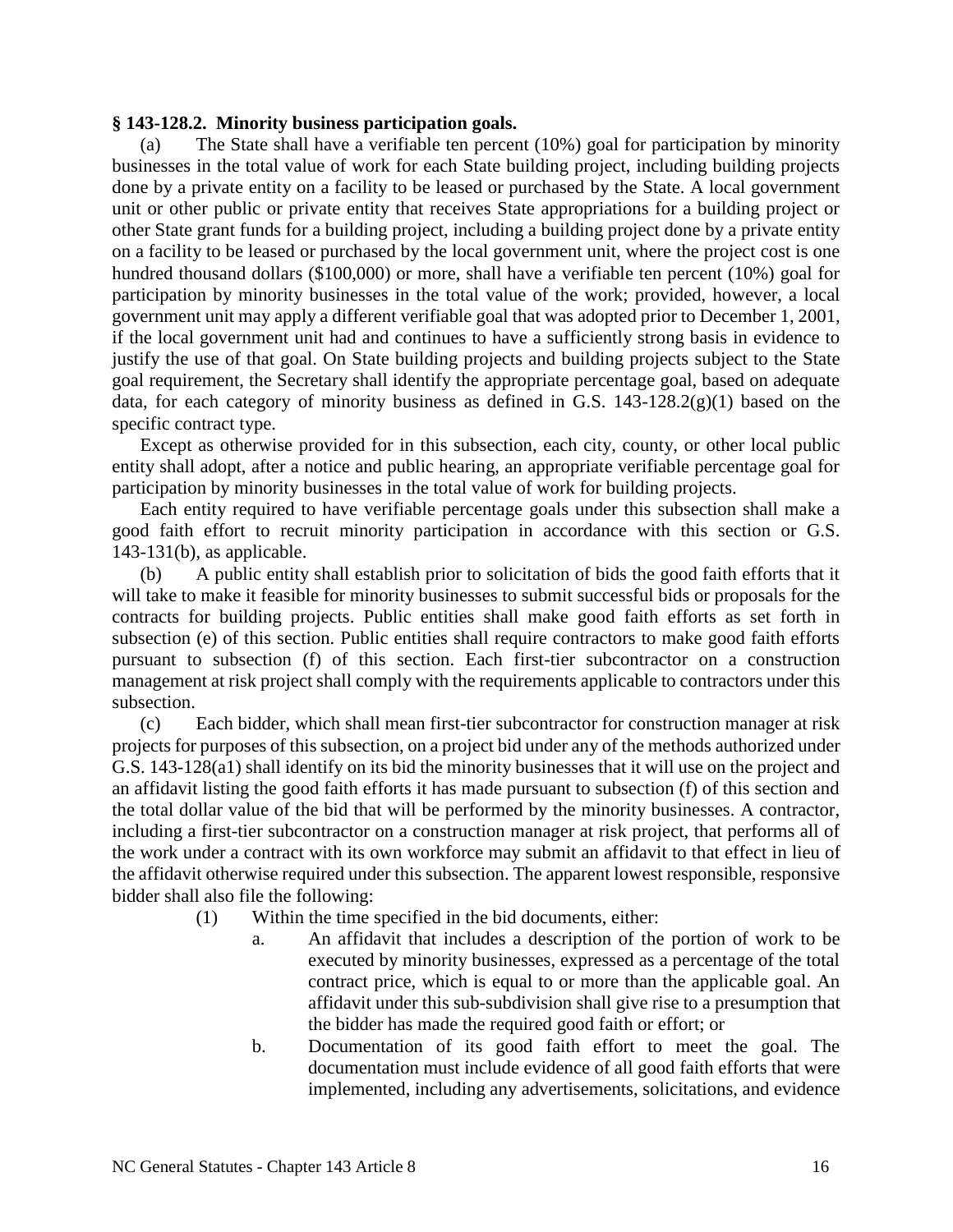of other specific actions demonstrating recruitment and selection of minority businesses for participation in the contract.

(2) Within 30 days after award of the contract, a list of all identified subcontractors that the contractor will use on the project.

Failure to file a required affidavit or documentation that demonstrates that the contractor made the required good faith effort is grounds for rejection of the bid.

(d) No subcontractor who is identified and listed pursuant to subsection (c) of this section may be replaced with a different subcontractor except:

- (1) If the subcontractor's bid is later determined by the contractor or construction manager at risk to be nonresponsible or nonresponsive, or the listed subcontractor refuses to enter into a contract for the complete performance of the bid work, or
- (2) With the approval of the public entity for good cause.

Good faith efforts as set forth in G.S. 143-131(b) shall apply to the selection of a substitute subcontractor. Prior to substituting a subcontractor, the contractor shall identify the substitute subcontractor and inform the public entity of its good faith efforts pursuant to G.S. 143-131(b).

- (e) Before awarding a contract, a public entity shall do the following:
	- (1) Develop and implement a minority business participation outreach plan to identify minority businesses that can perform public building projects and to implement outreach efforts to encourage minority business participation in these projects to include education, recruitment, and interaction between minority businesses and nonminority businesses.
		- (2) Attend the scheduled prebid conference.
	- (3) At least 10 days prior to the scheduled day of bid opening, notify minority businesses that have requested notices from the public entity for public construction or repair work and minority businesses that otherwise indicated to the Office of Historically Underutilized Businesses an interest in the type of work being bid or the potential contracting opportunities listed in the proposal. The notification shall include the following:
		- a. A description of the work for which the bid is being solicited.
		- b. The date, time, and location where bids are to be submitted.
		- c. The name of the individual within the public entity who will be available to answer questions about the project.
		- d. Where bid documents may be reviewed.
		- e. Any special requirements that may exist.
	- (4) Utilize other media, as appropriate, likely to inform potential minority businesses of the bid being sought.

(f) A public entity shall require bidders to undertake the following good faith efforts to the extent required by the Secretary on projects subject to this section. The Secretary shall adopt rules establishing points to be awarded for taking each effort and the minimum number of points required, depending on project size, cost, type, and other factors considered relevant by the Secretary. In establishing the point system, the Secretary may not require a contractor to earn more than fifty (50) points, and the Secretary must assign each of the efforts listed in subdivisions (1) through (10) of this subsection at least 10 points. The public entity may require that additional good faith efforts be taken, as indicated in its bid specifications. Good faith efforts include: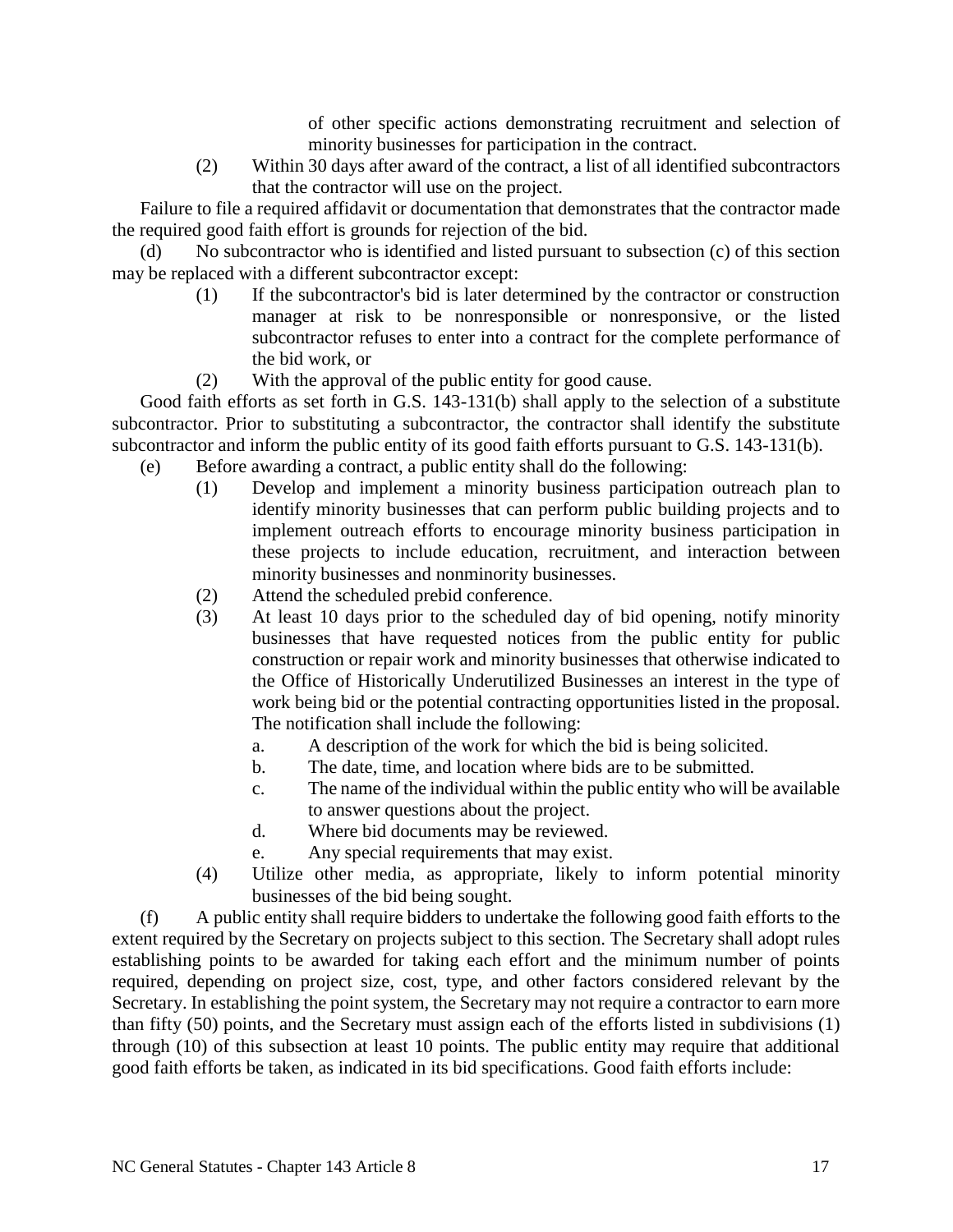- (1) Contacting minority businesses that reasonably could have been expected to submit a quote and that were known to the contractor or available on State or local government maintained lists at least 10 days before the bid or proposal date and notifying them of the nature and scope of the work to be performed.
- (2) Making the construction plans, specifications and requirements available for review by prospective minority businesses, or providing these documents to them at least 10 days before the bid or proposals are due.
- (3) Breaking down or combining elements of work into economically feasible units to facilitate minority participation.
- (4) Working with minority trade, community, or contractor organizations identified by the Office of Historically Underutilized Businesses and included in the bid documents that provide assistance in recruitment of minority businesses.
- (5) Attending any prebid meetings scheduled by the public owner.
- (6) Providing assistance in getting required bonding or insurance or providing alternatives to bonding or insurance for subcontractors.
- (7) Negotiating in good faith with interested minority businesses and not rejecting them as unqualified without sound reasons based on their capabilities. Any rejection of a minority business based on lack of qualification should have the reasons documented in writing.
- (8) Providing assistance to an otherwise qualified minority business in need of equipment, loan capital, lines of credit, or joint pay agreements to secure loans, supplies, or letters of credit, including waiving credit that is ordinarily required. Assisting minority businesses in obtaining the same unit pricing with the bidder's suppliers in order to help minority businesses in establishing credit.
- (9) Negotiating joint venture and partnership arrangements with minority businesses in order to increase opportunities for minority business participation on a public construction or repair project when possible.
- (10) Providing quick pay agreements and policies to enable minority contractors and suppliers to meet cash-flow demands.
- (g) As used in this section:
	- (1) The term "minority business" means a business:
		- a. In which at least fifty-one percent (51%) is owned by one or more minority persons or socially and economically disadvantaged individuals, or in the case of a corporation, in which at least fifty-one percent (51%) of the stock is owned by one or more minority persons or socially and economically disadvantaged individuals; and
		- b. Of which the management and daily business operations are controlled by one or more of the minority persons or socially and economically disadvantaged individuals who own it.
	- (2) The term "minority person" means a person who is a citizen or lawful permanent resident of the United States and who is:
		- a. Black, that is, a person having origins in any of the black racial groups in Africa;
		- b. Hispanic, that is, a person of Spanish or Portuguese culture with origins in Mexico, South or Central America, or the Caribbean Islands, regardless of race;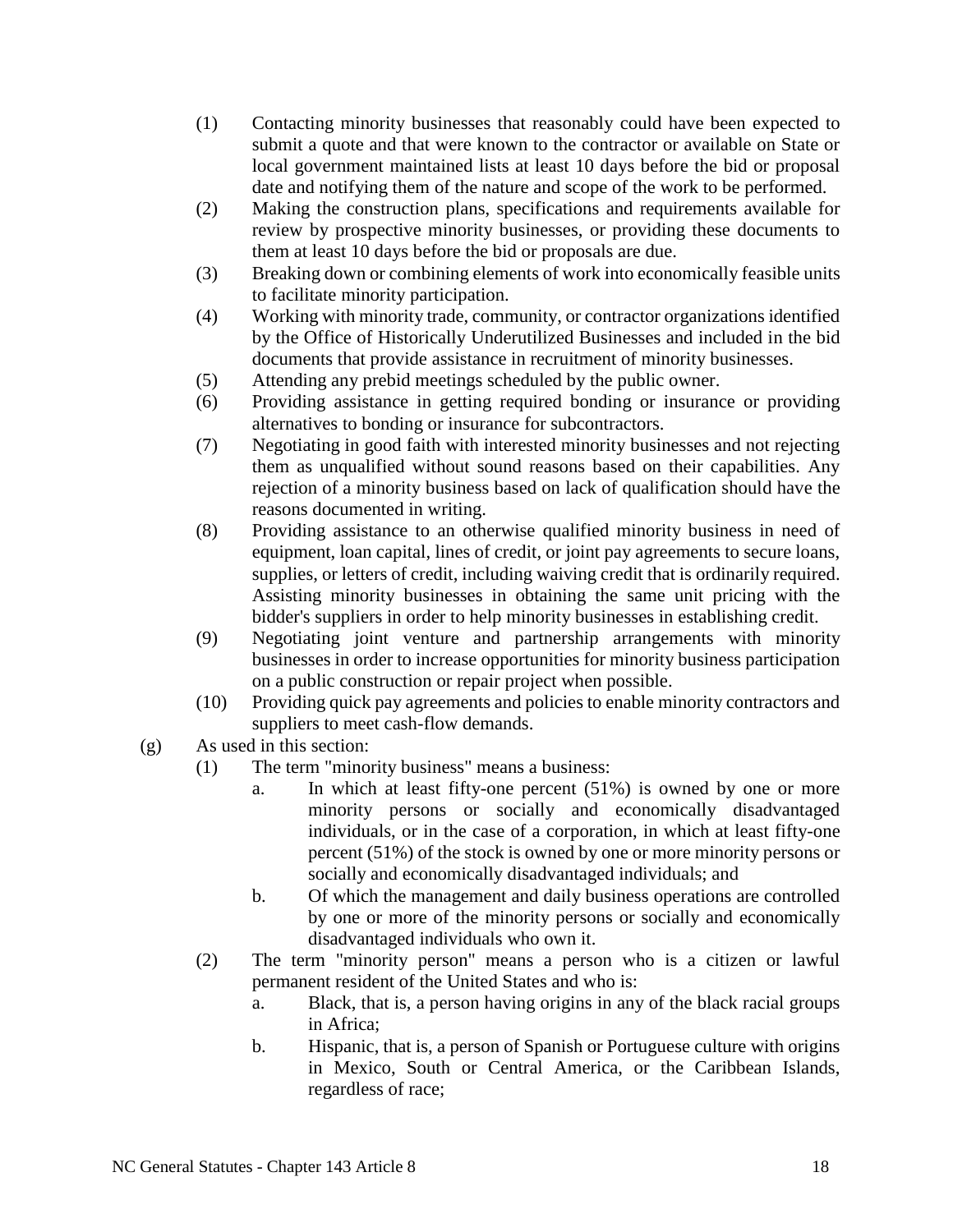- c. Asian American, that is, a person having origins in any of the original peoples of the Far East, Southeast Asia and Asia, the Indian subcontinent, or the Pacific Islands;
- d. American Indian, that is, a person having origins in any of the original Indian peoples of North America; or
- e. Female.
- (3) The term "socially and economically disadvantaged individual" means the same as defined in 15 U.S.C. 637.

(h) The State, counties, municipalities, and all other public bodies shall award public building contracts, including those awarded under G.S. 143-128.1, 143-129, and 143-131, without regard to race, religion, color, creed, national origin, sex, age, or handicapping condition, as defined in G.S. 168A-3. Nothing in this section shall be construed to require contractors or awarding authorities to award contracts or subcontracts to or to make purchases of materials or equipment from minority-business contractors or minority-business subcontractors who do not submit the lowest responsible, responsive bid or bids.

(i) Notwithstanding G.S. 132-3 and G.S. 121-5, all public records created pursuant to this section shall be maintained by the public entity for a period of not less than three years from the date of the completion of the building project.

(j) Except as provided in subsections (a), (g), (h) and (i) of this section, this section shall only apply to building projects costing three hundred thousand dollars (\$300,000) or more. This section shall not apply to the purchase and erection of prefabricated or relocatable buildings or portions thereof, except that portion of the work which must be performed at the construction site. (2001-496, s. 3.1.)

# **§ 143-128.3. Minority business participation administration.**

(a) All public entities subject to G.S. 143-128.2 shall report to the Department of Administration, Office of Historically Underutilized Business, the following with respect to each building project:

- (1) The verifiable percentage goal.
- (2) The type and total dollar value of the project, minority business utilization by minority business category, trade, total dollar value of contracts awarded to each minority group for each project, the applicable good faith effort guidelines or rules used to recruit minority business participation, and good faith documentation accepted by the public entity from the successful bidder.
- (3) The utilization of minority businesses under the various construction methods under G.S. 143-128(a1).

The reports shall be in the format and contain the data prescribed by the Secretary of Administration. The University of North Carolina and the State Board of Community Colleges shall report quarterly and all other public entities shall report semiannually. The Secretary of the Department of Administration shall make reports every six months to the Joint Legislative Committee on Governmental Operations on information reported pursuant to this subsection.

(b) A public entity that has been notified by the Secretary of its failure to comply with G.S. 143-128.2 on a project shall develop a plan of compliance that addresses the deficiencies identified by the Secretary. The corrective plan shall apply to the current project or to subsequent projects under G.S. 143-128, as appropriate, provided that the plan must be implemented, at a minimum, on the current project to the extent feasible. If the public entity, after notification from the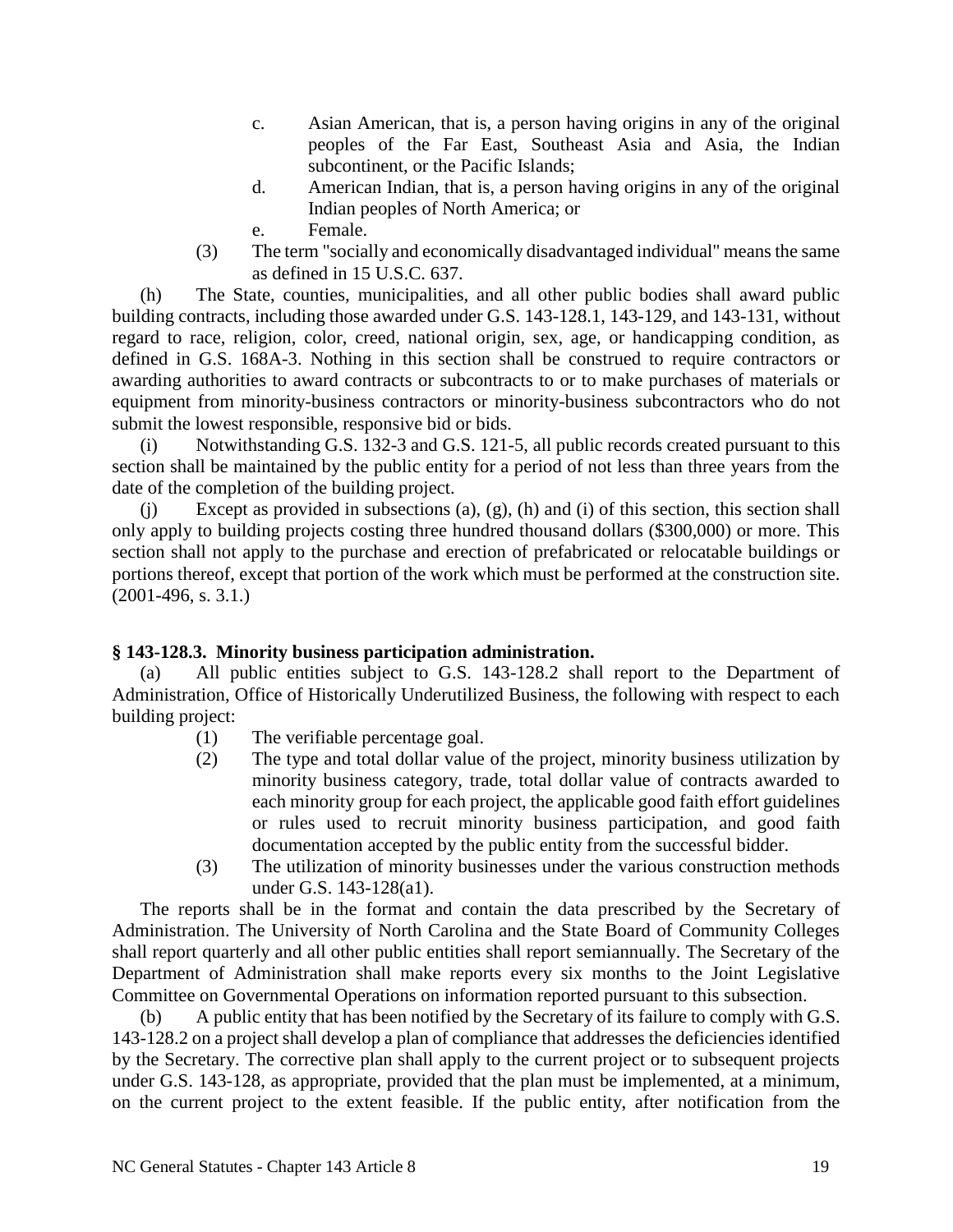Secretary, fails to file a corrective plan, or if the public entity does not implement the corrective plan in accordance with its terms, the Secretary shall require one or both of the following:

- (1) That the public entity consult with the Department of Administration, Office of Historically Underutilized Businesses on the development of a new corrective plan, subject to the approval of the Department and the Attorney General. The public entity may designate a representative to appear on its behalf, provided that the representative has managerial responsibility for the construction project.
- (2) That the public entity not bid another contract under G.S. 143-128 without prior review by the Department and the Attorney General of a good faith compliance plan developed pursuant to subdivision (1) of this subsection. The public entity shall be subject to the review and approval of its good faith compliance plan under this subdivision with respect to any projects bid pursuant to G.S. 143-128 during a period of time determined by the Secretary, not to exceed one year.

A public entity aggrieved by the decision of the Secretary may file a contested case proceeding under Chapter 150B of the General Statutes.

(c) The Secretary shall study and recommend to the General Assembly and other State agencies ways to improve the effectiveness and efficiency of the State capital facilities development, minority business participation program and good faith efforts in utilizing minority businesses as set forth in G.S. 143-128.2, and other appropriate good faith efforts that may result in the increased utilization of minority businesses.

(d) The Secretary shall appoint an advisory board to develop recommendations to improve the recruitment and utilization of minority businesses. The Secretary, with the input of its advisory board, shall review the State's programs for promoting the recruitment and utilization of minority businesses involved in State capital projects and shall recommend to the General Assembly, the State Construction Office, The University of North Carolina, and the community colleges system changes in the terms and conditions of State laws, rules, and policies that will enhance opportunities for utilization of minority businesses on these projects. The Secretary shall provide guidance to these agencies on identifying types of projects likely to attract increased participation by minority businesses and breaking down or combining elements of work into economically feasible units to facilitate minority business participation.

(e) The Secretary shall adopt rules for State entities, The University of North Carolina, and community colleges and shall adopt guidelines for local government units to implement the provisions of G.S. 143-128.2.

- (e1) Repealed by Session Laws 2007-392, s. 3, effective October 1, 2007.
- (f) The Secretary shall provide the following information to the Attorney General:
	- (1) Failure by a public entity to report data to the Secretary in accordance with this section.
	- (2) Upon the request of the Attorney General, any data or other information collected under this section.
	- (3) False statements knowingly provided in any affidavit or documentation under G.S. 143-128.2 to the State or other public entity. Public entities shall provide to the Secretary information concerning any false information knowingly provided to the public entity pursuant to G.S. 143-128.2.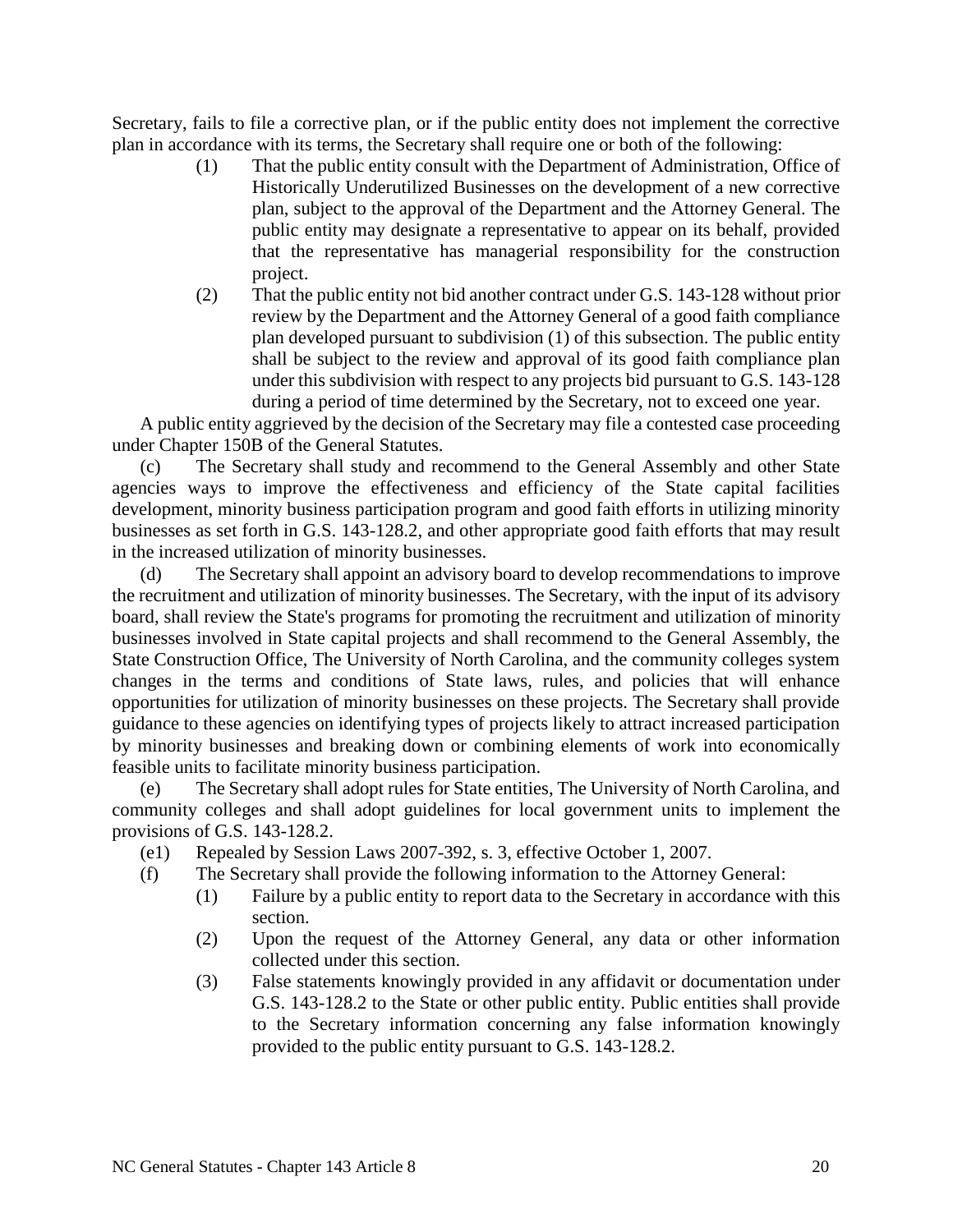(g) The Secretary shall report findings and recommendations as required under this section to the Joint Legislative Committee on Governmental Operations annually on or before June 1, beginning June 1, 2002. (2001-496, s. 3.6; 2005-270, s. 2; 2007-392, s. 3.)

# **§ 143-128.4. Historically underutilized business defined; statewide uniform certification.**

(a) As used in this Chapter, the term "historically underutilized business" means a business that meets all of the following conditions:

- (1) At least fifty-one percent (51%) of the business is owned by one or more persons who are members of at least one of the groups set forth in subsection (b) of this section, or in the case of a corporation, at least fifty-one percent (51%) of the stock is owned by one or more persons who are members of at least one of the groups set forth in subsection (b) of this section.
- (2) The management and daily business operations are controlled by one or more owners of the business who are members of at least one of the groups set forth in subsection (b) of this section.

(a1) As used in this Chapter, the term "minority business" means a historically underutilized business.

(b) To qualify as a historically underutilized business under this section, a business must be owned and controlled as set forth in subsection (a) of this section by one or more citizens or lawful permanent residents of the United States who are members of one or more of the following groups:

- (1) Black. A person having origins in any of the black racial groups of Africa.
- (2) Hispanic. A person of Spanish or Portuguese culture having origins in Mexico, South or Central America, or the Caribbean islands, regardless of race.
- (3) Asian American. A person having origins in any of the original peoples of the Far East, Southeast Asia, Asia, Indian continent, or Pacific islands.
- (4) American Indian. A person having origins in any of the original Indian peoples of North America.
- (5) Female.
- (6) Disabled. A person with a disability as defined in G.S. 168-1 or G.S. 168A-3.
- (7) Disadvantaged. A person who is socially and economically disadvantaged as defined in 15 U.S.C. § 637.

(c) In addition to the powers and duties provided in G.S. 143-49, the Secretary of Administration shall have the power, authority, and duty to:

- (1) Develop and administer a statewide uniform program for: (i) the certification of a historically underutilized business, as defined in this section, for use by State departments, agencies, and institutions, and political subdivisions of the State; and (ii) the creation and maintenance of a database of the businesses certified as historically underutilized businesses.
- (2) Adopt rules and procedures for the statewide uniform certification of historically underutilized businesses.
- (3) Provide for the certification of all businesses designated as historically underutilized businesses to be used by State departments, agencies, and institutions, and political subdivisions of the State.

(d) The Secretary of Administration shall seek input from State departments, agencies, and institutions, political subdivisions of the State, and any other entity deemed appropriate to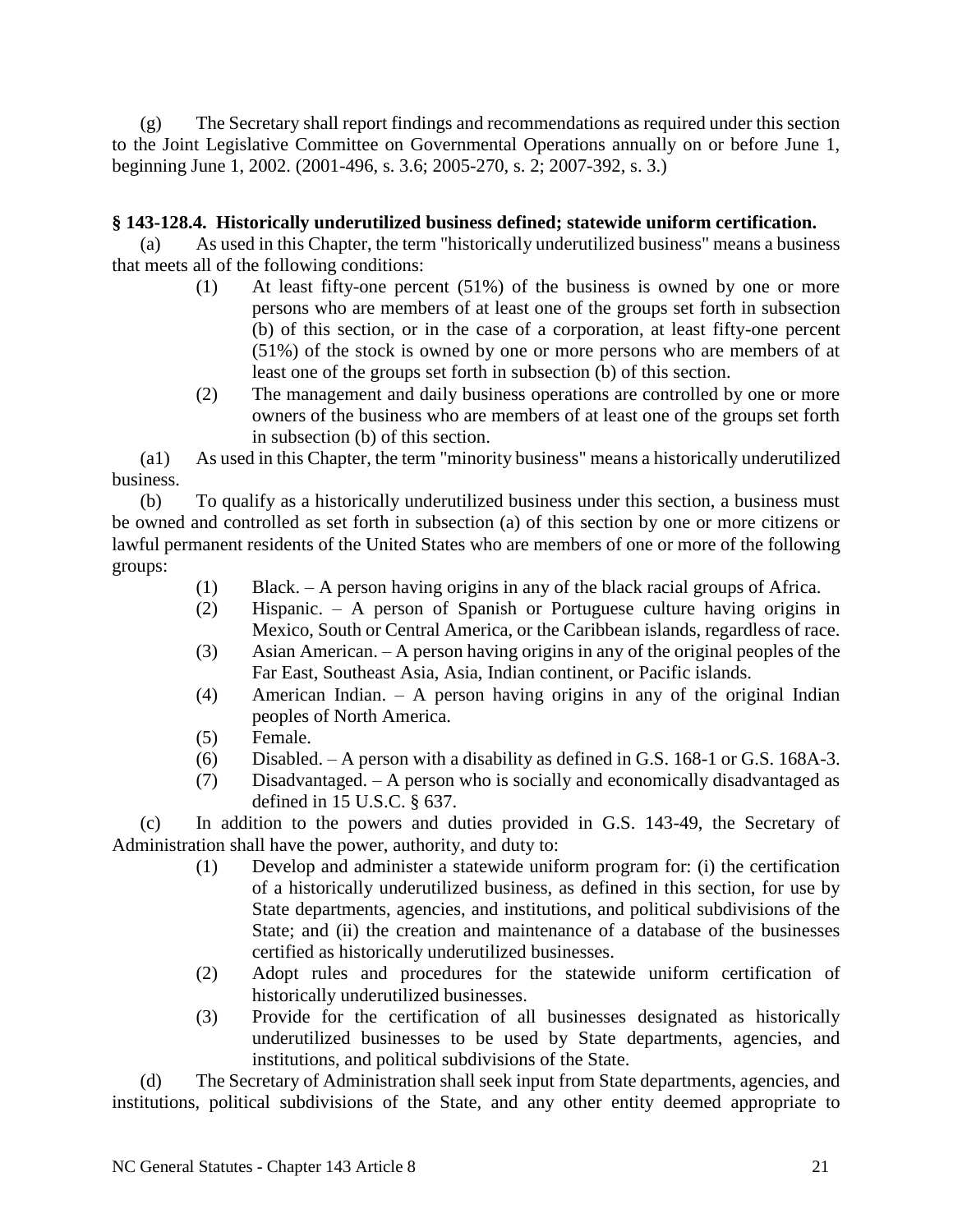determine the qualifications and criteria for statewide uniform certification of historically underutilized businesses.

(e) Only businesses certified in accordance with this section shall be considered by State departments, agencies, and institutions, and political subdivisions of the State as historically underutilized businesses for minority business participation purposes under this Chapter. (2005-270, s. 3; 2007-392, s. 4; 2009-243, s. 3.)

#### **§ 143-129. Procedure for letting of public contracts.**

(a) Bidding Required. – No construction or repair work requiring the estimated expenditure of public money in an amount equal to or more than five hundred thousand dollars (\$500,000) or purchase of apparatus, supplies, materials, or equipment requiring an estimated expenditure of public money in an amount equal to or more than ninety thousand dollars (\$90,000) may be performed, nor may any contract be awarded therefor, by any board or governing body of the State, or of any institution of the State government, or of any political subdivision of the State, unless the provisions of this section are complied with; provided that The University of North Carolina and its constituent institutions may award contracts for construction or repair work that requires an estimated expenditure of less than five hundred thousand dollars (\$500,000) without complying with the provisions of this section.

For purchases of apparatus, supplies, materials, or equipment, the governing body of any political subdivision of the State may, subject to any restriction as to dollar amount, or other conditions that the governing body elects to impose, delegate to the manager, school superintendent, chief purchasing official, or other employee the authority to award contracts, reject bids, or readvertise to receive bids on behalf of the unit. Any person to whom authority is delegated under this subsection shall comply with the requirements of this Article that would otherwise apply to the governing body.

(b) Advertisement and Letting of Contracts. – Where the contract is to be let by a board or governing body of the State government or of a State institution, proposals shall be invited by advertisement in a newspaper having general circulation in the State of North Carolina. Where the contract is to be let by a political subdivision of the State, proposals shall be invited by advertisement in a newspaper having general circulation in the political subdivision or by electronic means, or both. A decision to advertise solely by electronic means, whether for particular contracts or generally for all contracts that are subject to this Article, shall be approved by the governing board of the political subdivision of the State at a regular meeting of the board.

The advertisements for bidders required by this section shall appear at a time where at least seven full days shall lapse between the date on which the notice appears and the date of the opening of bids. The advertisement shall: (i) state the time and place where plans and specifications of proposed work or a complete description of the apparatus, supplies, materials, or equipment may be had; (ii) state the time and place for opening of the proposals; and (iii) reserve to the board or governing body the right to reject any or all proposals.

Proposals may be rejected for any reason determined by the board or governing body to be in the best interest of the unit. However, the proposal shall not be rejected for the purpose of evading the provisions of this Article. No board or governing body of the State or political subdivision thereof may assume responsibility for construction or purchase contracts, or guarantee the payments of labor or materials therefor except under provisions of this Article.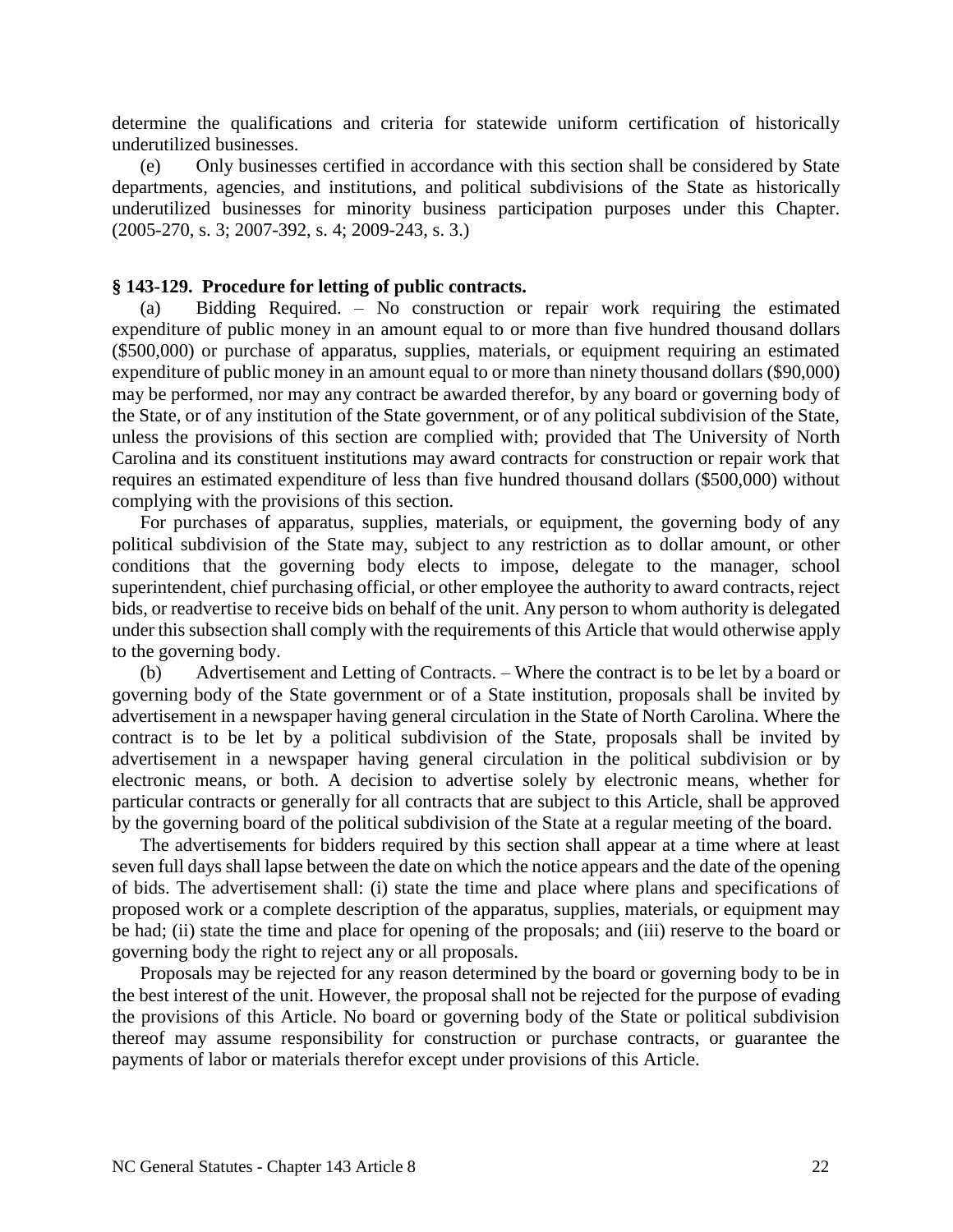All proposals shall be opened in public and the board or governing body shall award the contract to the lowest responsible bidder or bidders, taking into consideration quality, performance and the time specified in the proposals for the performance of the contract.

In the event the lowest responsible bids are in excess of the funds available for the project or purchase, the responsible board or governing body is authorized to enter into negotiations with the lowest responsible bidder above mentioned, making reasonable changes in the plans and specifications as may be necessary to bring the contract price within the funds available, and may award a contract to such bidder upon recommendation of the Department of Administration in the case of the State government or of a State institution or agency, or upon recommendation of the responsible commission, council or board in the case of a subdivision of the State, if such bidder will agree to perform the work or provide the apparatus, supplies, materials, or equipment at the negotiated price within the funds available therefor. If a contract cannot be let under the above conditions, the board or governing body is authorized to readvertise, as herein provided, after having made such changes in plans and specifications as may be necessary to bring the cost of the project or purchase within the funds available therefor. The procedure above specified may be repeated if necessary in order to secure an acceptable contract within the funds available therefor.

No proposal for construction or repair work may be considered or accepted by said board or governing body unless at the time of its filing the same shall be accompanied by a deposit with said board or governing body of cash, or a cashier's check, or a certified check on some bank or trust company insured by the Federal Deposit Insurance Corporation in an amount equal to not less than five percent (5%) of the proposal. In lieu of making the cash deposit as above provided, such bidder may file a bid bond executed by a corporate surety licensed under the laws of North Carolina to execute such bonds, conditioned that the surety will upon demand forthwith make payment to the obligee upon said bond if the bidder fails to execute the contract in accordance with the bid bond. This deposit shall be retained if the successful bidder fails to execute the contract within 10 days after the award or fails to give satisfactory surety as required herein.

Bids shall be sealed and the opening of an envelope or package with knowledge that it contains a bid or the disclosure or exhibition of the contents of any bid by anyone without the permission of the bidder prior to the time set for opening in the invitation to bid shall constitute a Class 1 misdemeanor.

(c) Contract Execution and Security. – All contracts to which this section applies shall be executed in writing. The board or governing body shall require the person to whom the award of a contract for construction or repair work is made to furnish bond as required by Article 3 of Chapter 44A; or require a deposit of money, certified check or government securities for the full amount of said contract to secure the faithful performance of the terms of said contract and the payment of all sums due for labor and materials in a manner consistent with Article 3 of Chapter 44A; and the contract shall not be altered except by written agreement of the contractor and the board or governing body. The surety bond or deposit required herein shall be deposited with the board or governing body for which the work is to be performed. When a deposit, other than a surety bond, is made with the board or governing body, the board or governing body assumes all the liabilities, obligations and duties of a surety as provided in Article 3 of Chapter 44A to the extent of said deposit.

The owning agency or the Department of Administration, in contracts involving a State agency, and the owning agency or the governing board, in contracts involving a political subdivision of the State, may reject the bonds of any surety company against which there is pending any unsettled claim or complaint made by a State agency or the owning agency or governing board of any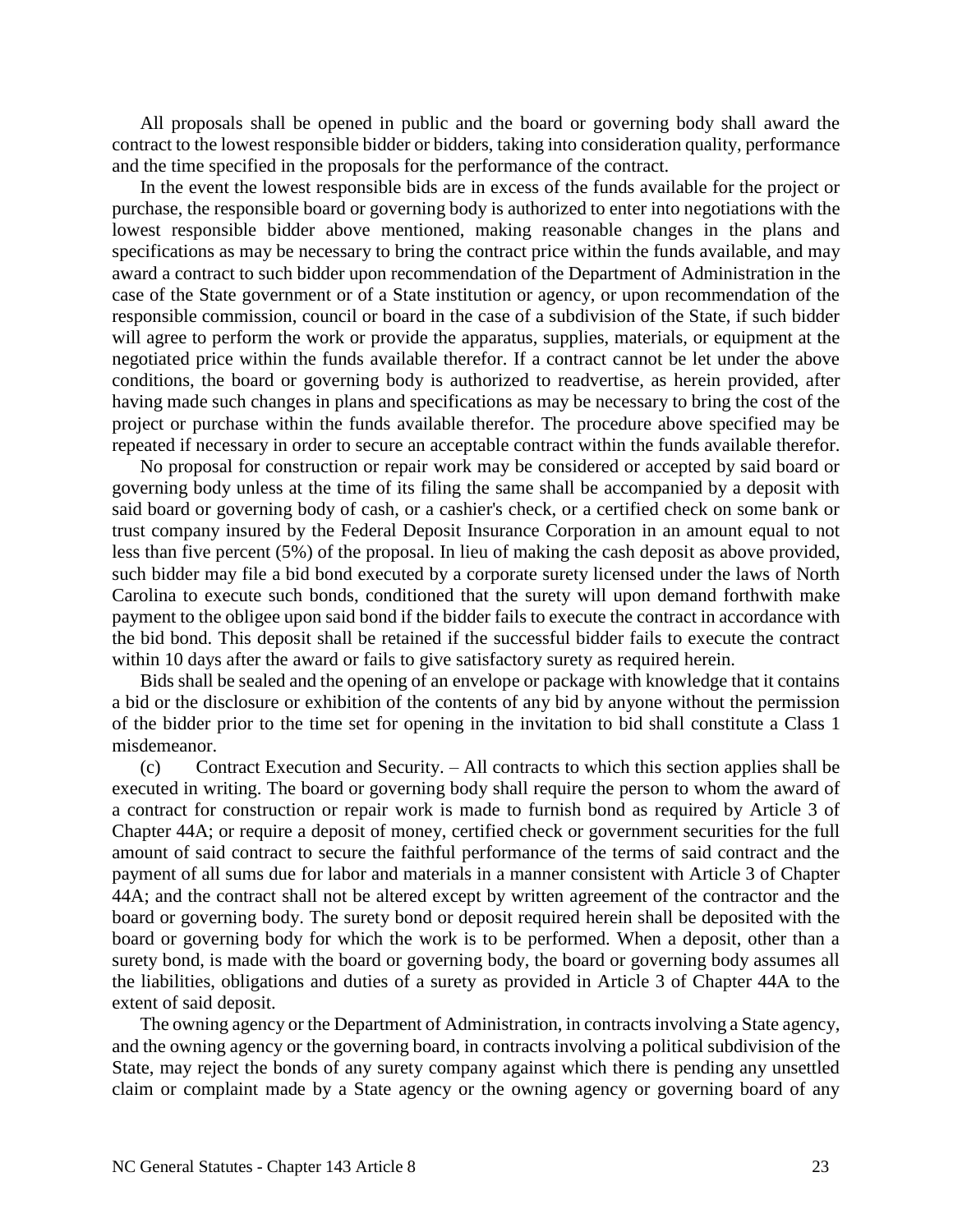political subdivision of the State arising out of any contract under which State funds, in contracts with the State, or funds of political subdivisions of the State, in contracts with such political subdivision, were expended, provided such claim or complaint has been pending more than 180 days.

(d) Use of Unemployment Relief Labor. – Nothing in this section shall operate so as to require any public agency to enter into a contract which will prevent the use of unemployment relief labor paid for in whole or in part by appropriations or funds furnished by the State or federal government.

- (e) Exceptions. The requirements of this Article do not apply to:
	- (1) The purchase, lease, or other acquisition of any apparatus, supplies, materials, or equipment from: (i) the United States of America or any agency thereof; or (ii) any other government unit or agency thereof within the United States. The Secretary of Administration or the governing board of any political subdivision of the State may designate any officer or employee of the State or political subdivision to enter a bid or bids in its behalf at any sale of apparatus, supplies, materials, equipment, or other property owned by: (i) the United States of America or any agency thereof; or (ii) any other governmental unit or agency thereof within the United States. The Secretary of Administration or the governing board of any political subdivision of the State may authorize the officer or employee to make any partial or down payment or payment in full that may be required by regulations of the governmental unit or agency disposing of the property.
	- (2) Cases of special emergency involving the health and safety of the people or their property.
	- (3) Purchases made through a competitive bidding group purchasing program, which is a formally organized program that offers competitively obtained purchasing services at discount prices to two or more public agencies.
	- (4) Construction or repair work undertaken during the progress of a construction or repair project initially begun pursuant to this section.
	- (5) Purchase of gasoline, diesel fuel, alcohol fuel, motor oil, fuel oil, or natural gas. These purchases are subject to G.S. 143-131.
	- (6) Purchases of apparatus, supplies, materials, or equipment when: (i) performance or price competition for a product are not available; (ii) a needed product is available from only one source of supply; or (iii) standardization or compatibility is the overriding consideration. Notwithstanding any other provision of this section, the governing board of a political subdivision of the State shall approve the purchases listed in the preceding sentence prior to the award of the contract.

In the case of purchases by hospitals, in addition to the other exceptions in this subsection, the provisions of this Article shall not apply when: (i) a particular medical item or prosthetic appliance is needed; (ii) a particular product is ordered by an attending physician for his patients; (iii) additional products are needed to complete an ongoing job or task; (iv) products are purchased for "over-the-counter" resale; (v) a particular product is needed or desired for experimental, developmental, or research work; or (vi) equipment is already installed, connected, and in service under a lease or other agreement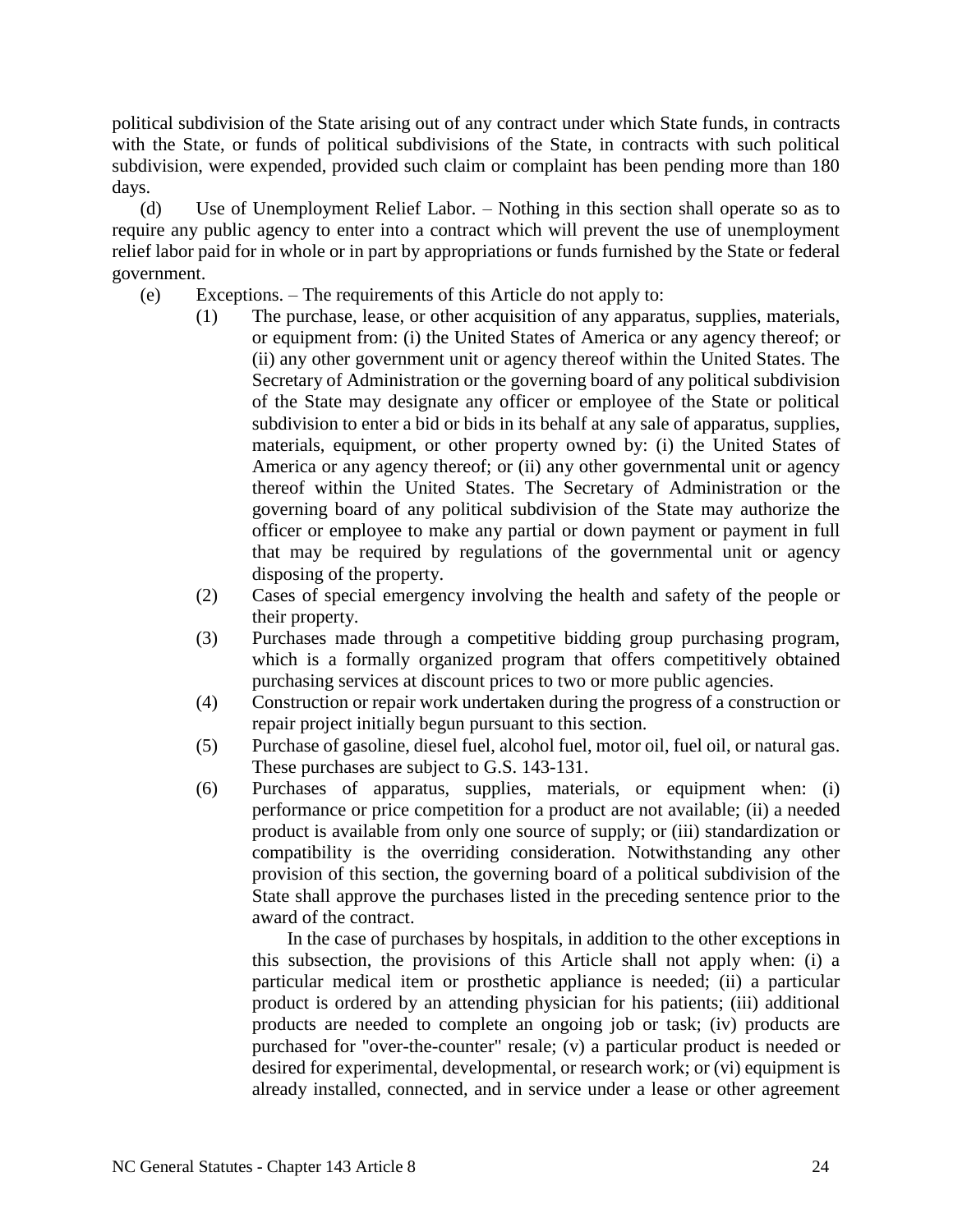and the governing body of the hospital determines that the equipment should be purchased. The governing body of a hospital shall keep a record of all purchases made pursuant to this subdivision. These records are subject to public inspection.

- (7) Purchases of information technology through contracts established by the Department of Information Technology as provided in Article 15 of Chapter 143B of the General Statutes.
- (8) Guaranteed energy savings contracts, which are governed by Article 3B of Chapter 143 of the General Statutes.
- (9) Purchases from contracts established by the State or any agency of the State, if the contractor is willing to extend to a political subdivision of the State the same or more favorable prices, terms, and conditions as established in the State contract.
- (9a) Purchases of apparatus, supplies, materials, or equipment from contracts established by the United States of America or any federal agency, if the contractor is willing to extend to a political subdivision of the State the same or more favorable prices, terms, and conditions as established in the federal contract.
- (10) Purchase of used apparatus, supplies, materials, or equipment. For purposes of this subdivision, remanufactured, refabricated or demo apparatus, supplies, materials, or equipment are not included in the exception. A demo item is one that is used for demonstration and is sold by the manufacturer or retailer at a discount.
- (11) Contracts by a public entity with a construction manager at risk executed pursuant to G.S. 143-128.1.
- (12) Build-to-suit capital leases with a private developer under G.S. 115C-532.
- (f) Repealed by Session Laws 2001-328, s. 1, effective August 2, 2001.

(g) Waiver of Bidding for Previously Bid Contracts. – When the governing board of any political subdivision of the State, or the person to whom authority has been delegated under subsection (a) of this section, determines that it is in the best interest of the unit, the requirements of this section may be waived for the purchase of apparatus, supplies, materials, or equipment from any person or entity that has, within the previous 12 months, after having completed a public, formal bid process substantially similar to that required by this Article, contracted to furnish the apparatus, supplies, materials, or equipment to:

- (1) The United States of America or any federal agency;
- (2) The State of North Carolina or any agency or political subdivision of the State; or
- (3) Any other state or any agency or political subdivision of that state, if the person or entity is willing to furnish the items at the same or more favorable prices, terms, and conditions as those provided under the contract with the other unit or agency. Notwithstanding any other provision of this section, any purchase made under this subsection shall be approved by the governing body of the purchasing political subdivision of the State at a regularly scheduled meeting of the governing body no fewer than 10 days after publication of notice that a waiver of the bid procedure will be considered in order to contract with a qualified supplier pursuant to this section. Notice may be published in a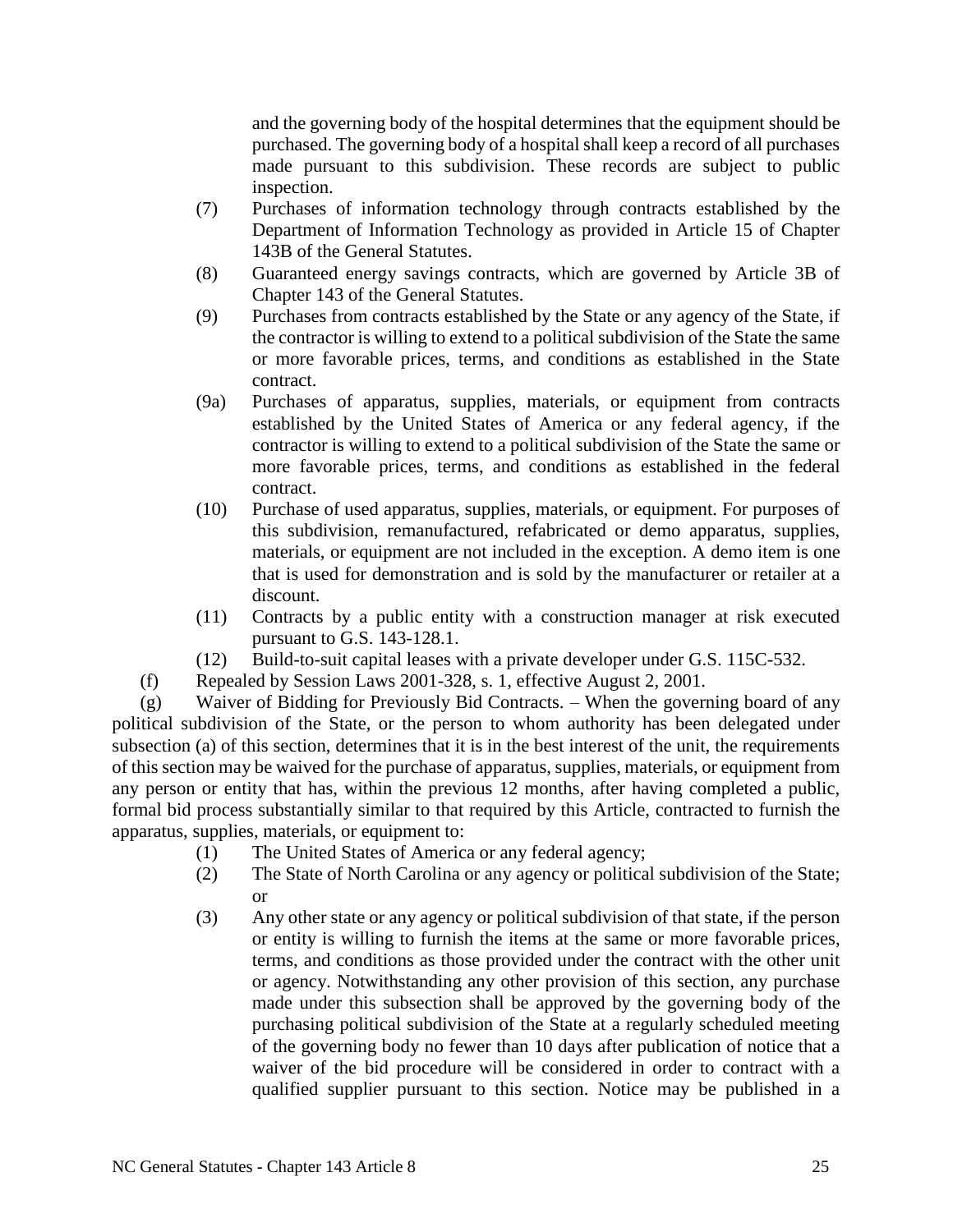newspaper having general circulation in the political subdivision or by electronic means, or both. A decision to publish notice solely by electronic means for a particular contract or for all contracts under this subsection shall be approved by the governing board of the political subdivision. Rules issued by the Secretary of Administration pursuant to G.S. 143-49(6) shall apply with respect to participation in State term contracts.

(h) Transportation Authority Purchases. – Notwithstanding any other provision of this section, any board or governing body of any regional public transportation authority, hereafter referred to as a "RPTA," created pursuant to Article 26 of Chapter 160A of the General Statutes, or a regional transportation authority, hereafter referred to as a "RTA," created pursuant to Article 27 of Chapter 160A of the General Statutes, may approve the entering into of any contract for the purchase, lease, or other acquisition of any apparatus, supplies, materials, or equipment without competitive bidding and without meeting the requirements of subsection (b) of this section if the following procurement by competitive proposal (Request for Proposal) method is followed.

The competitive proposal method of procurement is normally conducted with more than one source submitting an offer or proposal. Either a fixed price or cost reimbursement type contract is awarded. This method of procurement is generally used when conditions are not appropriate for the use of sealed bids. If this procurement method is used, all of the following requirements apply:

- (1) Requests for proposals shall be publicized. All evaluation factors shall be identified along with their relative importance.
- (2) Proposals shall be solicited from an adequate number of qualified sources.
- (3) RPTAs or RTAs shall have a method in place for conducting technical evaluations of proposals received and selecting awardees, with the goal of promoting fairness and competition without requiring strict adherence to specifications or price in determining the most advantageous proposal.
- (4) The award may be based upon initial proposals without further discussion or negotiation or, in the discretion of the evaluators, discussions or negotiations may be conducted either with all offerors or with those offerors determined to be within the competitive range, and one or more revised proposals or a best and final offer may be requested of all remaining offerors. The details and deficiencies of an offeror's proposal may not be disclosed to other offerors during any period of negotiation or discussion.
- (5) The award shall be made to the responsible firm whose proposal is most advantageous to the RPTA's or the RTA's program with price and other factors considered.

The contents of the proposals shall not be public records until 14 days before the award of the contract.

The board or governing body of the RPTA or the RTA shall, at the regularly scheduled meeting, by formal motion make findings of fact that the procurement by competitive proposal (Request for Proposals) method of procuring the particular apparatus, supplies, materials, or equipment is the most appropriate acquisition method prior to the issuance of the requests for proposals and shall by formal motion certify that the requirements of this subsection have been followed before approving the contract.

Nothing in this subsection subjects a procurement by competitive proposal under this subsection to G.S. 143-49, 143-52, or 143-53.

RPTAs and RTAs may adopt regulations to implement this subsection.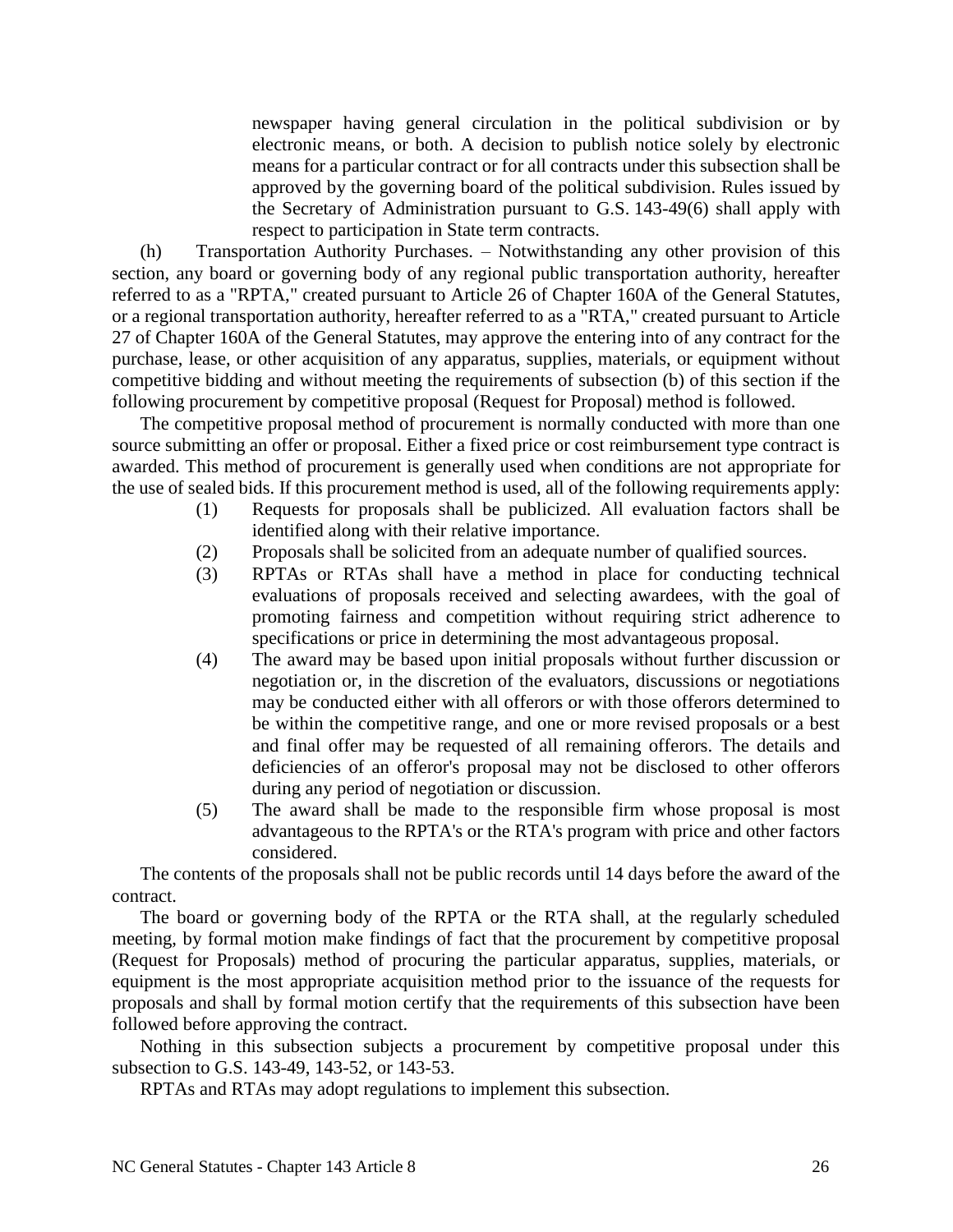(i) Procedure for Letting of Public Contracts. – The Department of Transportation ("DOT") and the Department of Administration ("DOA") shall monitor all projects in those agencies that are let without a performance or payment bond to determine the number of defaults on those projects, the cost to complete each defaulted project, and each project's contract price. Beginning March 1, 2011, and annually thereafter, DOT and DOA shall report this information to the Joint Legislative Committee on Governmental Operations.

(j) [Use of E-Verify Required. –] No contract subject to this section may be awarded by any board or governing body of the State, institution of State government, or any political subdivision of the State unless the contractor and the contractor's subcontractors comply with the requirements of Article 2 of Chapter 64 of the General Statutes. (1931, c. 338, s. 1; 1933, c. 50; c. 400, s. 1; 1937, c. 355; 1945, c. 144; 1949, c. 257; 1951, c. 1104, ss. 1, 2; 1953, c. 1268; 1955, c. 1049; 1957, c. 269, s. 3; c. 391; c. 862, ss. 1-4; 1959, c. 392, s. 1; c. 910, s. 1; 1961, c. 1226; 1965, c. 841, s. 2; 1967, c. 860; 1971, c. 847; 1973, c. 1194, s. 2; 1975, c. 879, s. 46; 1977, c. 619, ss. 1, 2; 1979, c. 182, s. 1; 1979, 2nd Sess., c. 1081; 1981, c. 346, s. 1; c. 754, s. 1; 1985, c. 145, ss. 1, 2; 1987, c. 590; 1987 (Reg. Sess., 1988), c. 1108, ss. 7, 8; 1989, c. 350; 1993, c. 539, s. 1007; 1994, Ex. Sess., c. 24, s. 14(c); 1995, c. 367, s. 6; 1997-174, ss. 1-4; 1998-185, s. 1; 1998-217, s. 16; 2001-328, s. 1; 2001-487, s. 88; 2001-496, ss. 4, 5; 2005-227, s. 1; 2006-232, s. 2; 2007-94, s. 1; 2007-322, s. 4; 2007-446, s. 6; 2010-148, s. 1.2; 2011-234, s. 1; 2013-418, s. 2(c); 2015-241, s. 7A.4(s); 2017-81, s. 1; 2021-80, s. 2.8.)

### **§ 143-129.1. Withdrawal of bid.**

A public agency may allow a bidder submitting a bid pursuant to G.S. 143-129 for construction or repair work or for the purchase of apparatus, supplies, materials, or equipment to withdraw his bid from consideration after the bid opening without forfeiture of his bid security if the price bid was based upon a mistake, which constituted a substantial error, provided the bid was submitted in good faith, and the bidder submits credible evidence that the mistake was clerical in nature as opposed to a judgment error, and was actually due to an unintentional and substantial arithmetic error or an unintentional omission of a substantial quantity of work, labor, apparatus, supplies, materials, equipment, or services made directly in the compilation of the bid, which unintentional arithmetic error or unintentional omission can be clearly shown by objective evidence drawn from inspection of the original work papers, documents or materials used in the preparation of the bid sought to be withdrawn. A request to withdraw a bid must be made in writing to the public agency which invited the proposals for the work prior to the award of the contract, but not later than 72 hours after the opening of bids, or for a longer period as may be specified in the instructions to bidders provided prior to the opening of bids.

If a request to withdraw a bid has been made in accordance with the provisions of this section, action on the remaining bids shall be considered, in accordance with North Carolina G.S. 143-129, as though said bid had not been received. Notwithstanding the foregoing, such bid shall be deemed to have been received for the purpose of complying with the requirements of G.S. 143-132. If the work or purchase is relet for bids, under no circumstances may the bidder who has filed a request to withdraw be permitted to rebid the work or purchase.

If a bidder files a request to withdraw his bid, the agency shall promptly hold a hearing thereon. The agency shall give to the withdrawing bidder reasonable notice of the time and place of any such hearing. The bidder, either in person or through counsel, may appear at the hearing and present any additional facts and arguments in support of his request to withdraw his bid. The agency shall issue a written ruling allowing or denying the request to withdraw within five days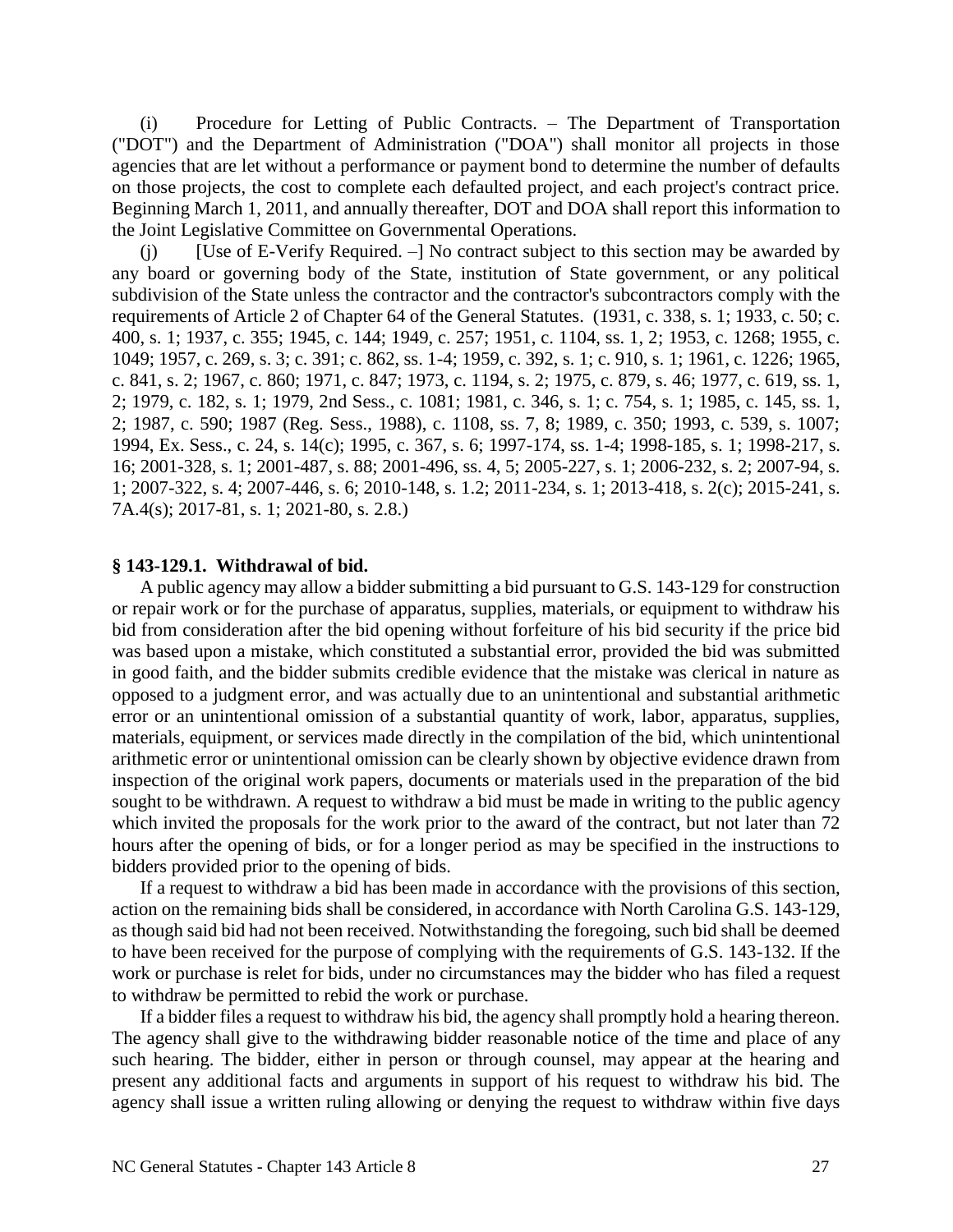after the hearing. If the agency finds that the price bid was based upon a mistake of the type described in the first paragraph of this section, then the agency shall issue a ruling permitting the bidder to withdraw without forfeiture of the bidder's security. If the agency finds that the price bid was based upon a mistake not of the type described in the first paragraph of this section, then the agency shall issue a ruling denying the request to withdraw and requiring the forfeiture of the bidder's security. A denial by the agency of the request to withdraw a bid shall have the same effect as if an award had been made to the bidder and a refusal by the bidder to accept had been made, or as if there had been a refusal to enter into the contract, and the bidder's bid deposit or bid bond shall be forfeited.

In the event said ruling denies the request to withdraw the bid, the bidder shall have the right, within 20 days after receipt of said ruling, to contest the matter by the filing of a civil action in any court of competent jurisdiction of the State of North Carolina. The procedure shall be the same as in all civil actions except all issues of law and fact and every other issue shall be tried de novo by the judge without jury; provided that the matter may be referred in the instances and in the manner provided for by North Carolina G.S. 1A-1, Rule 53, as amended. Notwithstanding the foregoing, if the public agency involved is the Department of Administration, it may follow its normal rules and regulations with respect to contested matters, as opposed to following the administrative procedures set forth herein. If it is finally determined that the bidder did not have the right to withdraw his bid pursuant to the provisions of this section, the bidder's security shall be forfeited. Every bid bond or bid deposit given by a bidder to a public agency pursuant to G.S. 143-129 shall be conclusively presumed to have been given in accordance with this section, whether or not it be so drawn as to conform to this section. This section shall be conclusively presumed to have been written into every bid bond given pursuant to G.S. 143-129.

Neither the agency nor any elected or appointed official, employee, representative or agent of such agency shall incur any liability or surcharge, in the absence of fraud or collusion, by permitting the withdrawal of a bid pursuant to the provisions of this section.

No withdrawal of the bid which would result in the award of the contract on another bid of the same bidder, his partner, or to a corporation or business venture owned by or in which he has an interest shall be permitted. No bidder who is permitted to withdraw a bid shall supply any material or labor to, or perform any subcontract or work agreement for, any person to whom a contract or subcontract is awarded in the performance of the contract for which the withdrawn bid was submitted, without the prior written approval of the agency. Whoever violates the provisions of the foregoing sentence shall be guilty of a Class 1 misdemeanor. (1977, c. 617, s. 1; 1993, c. 539, s. 1008; 1994, Ex. Sess., c. 24, s. 14(c); 2001-328, s. 2.)

## **§ 143-129.2. Construction, design, and operation of solid waste management and sludge management facilities.**

(a) All terms relating to solid waste management and disposal as used in this section shall be defined as set forth in G.S. 130A-290, except that the term "unit of local government" also includes a sanitary district created under Part 2 of Article 2 of Chapter 130A of the General Statutes, an authority created under Article 1 of Chapter 162A of the General Statutes, a metropolitan sewerage district created under Article 5 of Chapter 162A of the General Statutes, and a county water and sewer district created under Article 6 of Chapter 162A of the General Statutes. As used in this section, the term "sludge management facility" means a facility that processes sludge that has been generated by a municipal wastewater treatment plant for final end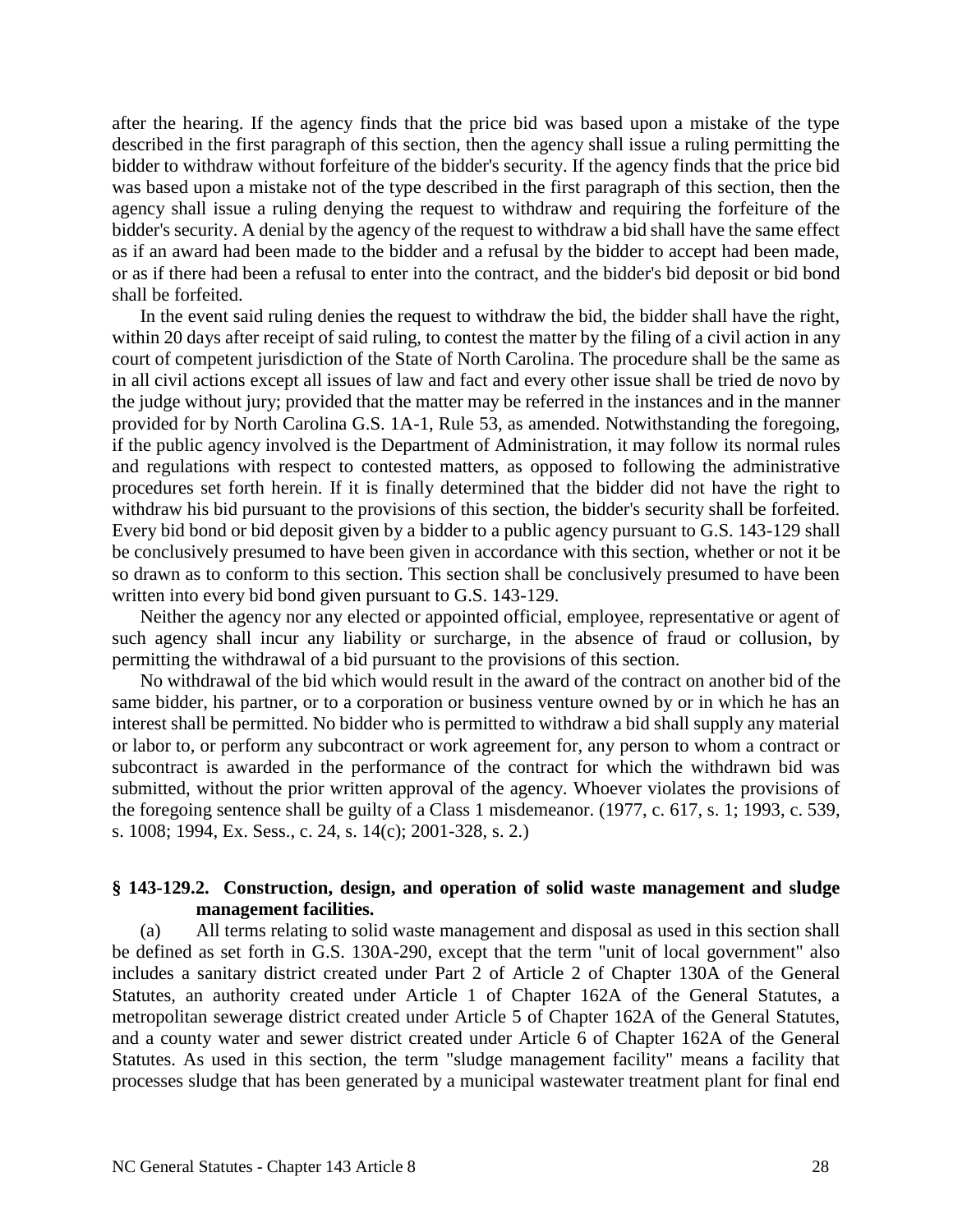use or disposal but does not include any component of a wastewater treatment process or facility that generates sludge.

(b) To acknowledge the highly complex and innovative nature of solid waste and sludge management technologies for processing mixed solid waste and sludge generated by water and wastewater treatment facilities, the relatively limited availability of existing and proven proprietary technology involving solid waste and sludge management facilities, the desirability of a single point of responsibility for the development of facilities and the economic and technical utility of contracts for solid waste and sludge management which include in their scope combinations of design, construction, operation, management and maintenance responsibilities over prolonged periods of time and that in some instances it may be beneficial to a unit of local government to award a contract on the basis of factors other than cost alone, including but not limited to facility design, operational experience, system reliability, energy production efficiency, long-term operational costs, compatibility with source separation and other recycling systems, environmental impact and operational guarantees. Accordingly, and notwithstanding other provisions of this Article or any local law, a contract entered into between a unit of local government and any person pursuant to this section may be awarded in accordance with the following provisions for the award of a contract based upon an evaluation of proposals submitted in response to a request for proposals prepared by or for a unit of local government.

(c) The unit of local government shall require in its request for proposals that each proposal to be submitted shall include all of the following:

- (1) Information relating to the experience of the proposer on the basis of which said proposer purports to be qualified to carry out all work required by a proposed contract; the ability of the proposer to secure adequate financing; and proposals for project staffing, implementation of work tasks, and the carrying out of all responsibilities required by a proposed contract.
- (2) A proposal clearly identifying and specifying all elements of cost which would become charges to the unit of local government, in whatever form, in return for the fulfillment by the proposer of all tasks and responsibilities established by the request for the proposal for the full lifetime of a proposed contract, including, as appropriate, but not limited to, the cost of planning, design, construction, operation, management and/or maintenance of any facility; provided, that the unit of local government may prescribe the form and content of the proposal and that, in any event, the proposer must submit sufficiently detailed information to permit a fair and equitable evaluation of the proposal.
- (3) Any other information as the unit of local government may determine to have a material bearing on its ability to evaluate any proposal in accordance with this section.

(d) Proposals received in response to a request for proposals may be evaluated on the basis of a technical analysis of facility design, operational experience of the technology to be utilized in the proposed facility, system reliability and availability, energy production balance and efficiency, environmental impact and protection, recovery of materials, required staffing level during operation, projection of anticipated revenues from the sale of energy and materials recovered by the facility, net cost to the unit of local government for operation and maintenance of the facility for the duration of time to be established in the request for proposals and upon any other factors and information that the unit of local government determined to have a material bearing on its ability to evaluate any proposal, which factors were set forth in said request for proposal.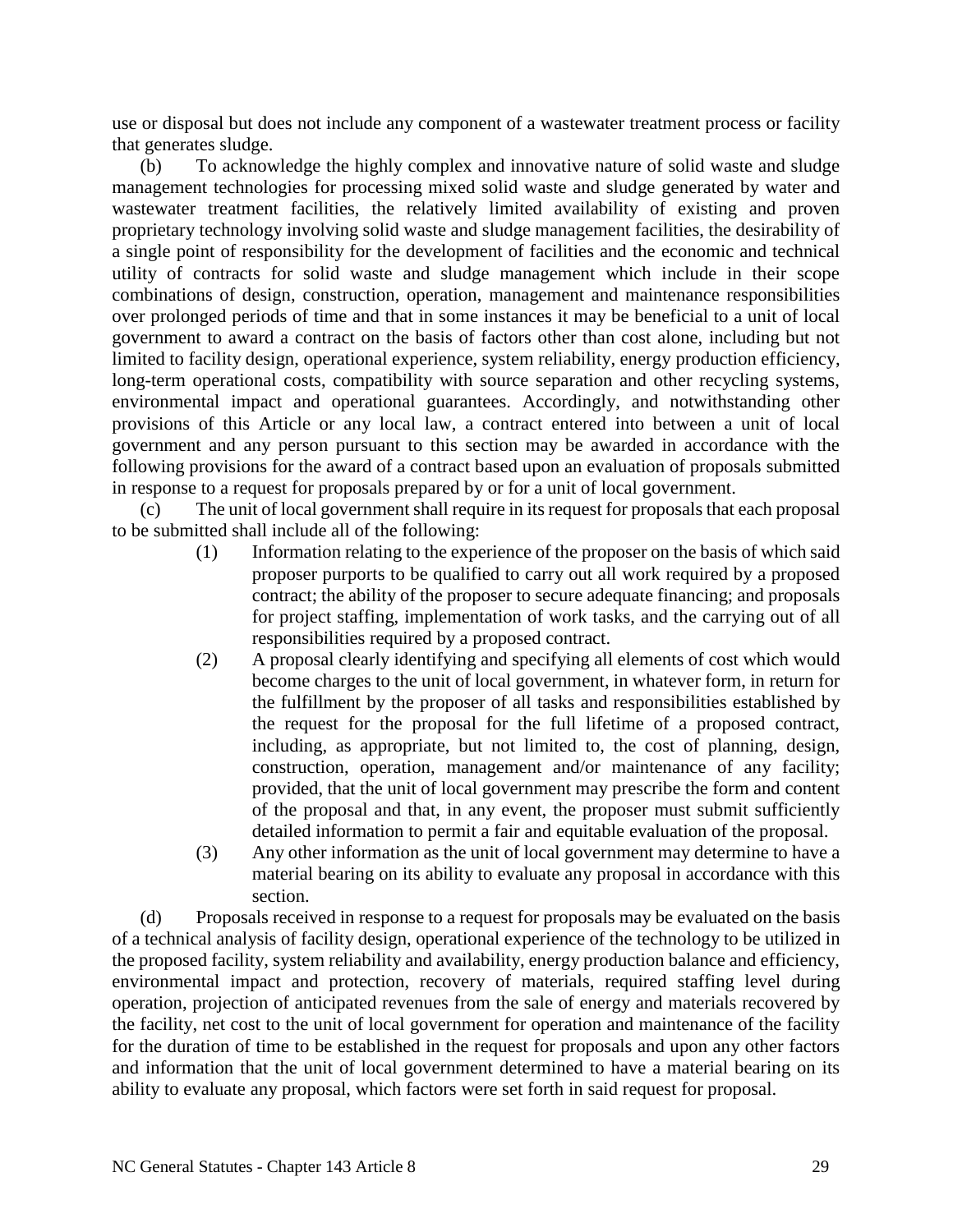(e) The unit of local government may make a contract award to any responsible proposer selected pursuant to this section based upon a determination that the selected proposal is more responsive to the request for proposals and may thereupon negotiate a contract with said proposer for the performance of the services set forth in the request for proposals and the response thereto, the determination shall be deemed to be conclusive. Notwithstanding other provisions of this Article or any local law, a contract may be negotiated and entered into between a unit of local government and any person selected as a responsible proposer hereunder which may provide for, but not be limited to, the following:

- (1) A contract, lease, rental, license, permit or other authorization to design, construct, operate and maintain a solid waste or sludge management facility upon such terms and conditions, for such consideration, and for such duration, not to exceed 40 years, as may be agreed upon by the unit of local government and the person.
- (2) Payment by the unit of local government of a fee or other charge to the person for acceptance, processing, recycling, management and disposal of solid waste or sludge.
- (3) An obligation on the part of a unit of local government to deliver or cause to be delivered to a solid waste or sludge management facility guaranteed quantities of solid wastes or sludge.
- (4) The sale, utilization or disposal of any form of energy, recovered material or residue resulting from the operation of any solid waste or sludge management facility.

(f) Except for authorities created pursuant to Article 22 of Chapter 153A of the General Statutes, the construction work for any facility or structure that is ancillary to a solid waste or sludge management facility and that does not involve storage and processing of solid waste or sludge or the separation, extraction, and recovery of useful or marketable forms of energy and materials from solid waste at a solid waste management facility shall be procured through competitive bidding procedures described by G.S. 143-128 through 143-129.1. Ancillary facilities include but are not limited to roads, water and sewer lines to the facility limits, transfer stations, scale houses, administration buildings, and residue and bypass disposal sites. (1983, c. 795, ss. 4, 8.1; 2005-176, s. 1; 2007-131, s. 3.)

## **§ 143-129.3. Exemption of General Assembly from certain purchasing requirements.**

(a) The Legislative Services Commission may provide that the provisions of G.S. 143-129 and Article 3 of this Chapter do not apply to purchases by the General Assembly of data processing and data communications equipment, supplies, and services. Such exemption may vary according to the type or amount of purchase, and may vary as to whether the exemption is from some or all of those statutory provisions.

(b) The Legislative Services Commission must give specific approval to any purchase in excess of five thousand dollars (\$5,000) made under an exemption provided by subsection (a) of this section. (1989, c. 82.)

#### **§ 143-129.4. Guaranteed energy savings contracts.**

The solicitation and evaluation of proposals for guaranteed energy savings contracts, as defined in Part 2 of Article 3B of this Chapter, and the letting of contracts for these proposals are not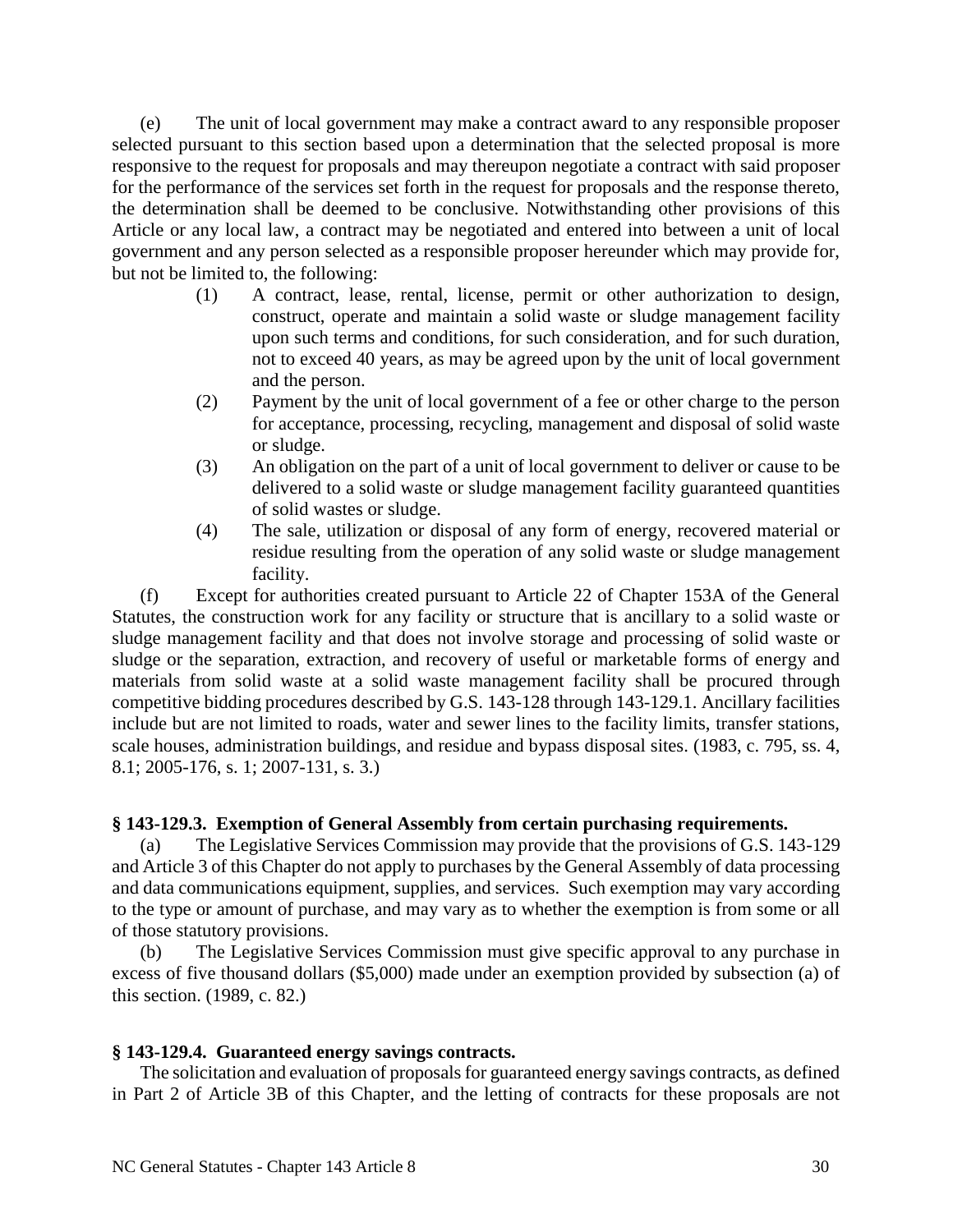governed by this Article but instead are governed by the provisions of that Part; except that guaranteed energy savings contracts are subject to the requirements of G.S. 143-128.2 and G.S. 143-135.3. (1993 (Reg. Sess., 1994), c. 775, s. 4; 1995, c. 509, s. 135.2(k); 2001-496, s. 3.3; 2002-161, s. 11.)

### **§ 143-129.5. Purchases from nonprofit work centers for the blind and severely disabled.**

Notwithstanding G.S. 143-129, a city, county, or other governmental entity subject to this Article may purchase goods and services directly from a nonprofit work center for the blind and severely disabled, as defined in G.S. 143-48.

The Department of Administration shall report annually to the Joint Legislative Commission on Governmental Operations on its administration of this program. (1995, c. 265, s. 4; 1999-20, s. 1.)

## **§ 143-129.6. Exemption for certain training projects of the North Carolina National Guard.**

Expenditures, excluding design fees, for a capital project, construction, or repair work (i) that is for training purposes and for a single exercise or undertaking at a National Guard facility; (ii) that has a total cost that does not exceed applicable federal limits; and (iii) that will be funded entirely with federal funds, shall not be subject to this Article. (2014-100, s. 36.8(c).)

## **§ 143-129.7. Purchase with trade-in of apparatus, supplies, materials, and equipment.**

Notwithstanding the provisions of Article 12 of Chapter 160A of the General Statutes, municipalities, counties, and other political subdivisions of the State may include in specifications for the purchase of apparatus, supplies, materials, or equipment an opportunity for bidders to purchase as "trade-in" specified personal property owned by the municipality, county, or other political subdivision, and the awarding authority may award a contract for both the purchase of the apparatus, supplies, materials, or equipment and the sale of trade-in property, taking into consideration the amount offered on the trade-in when applying the criteria for award established in this Article. (1997-174, s. 7.)

## **§ 143-129.8. Purchase of information technology goods and services.**

(a) In recognition of the complex and innovative nature of information technology goods and services and of the desirability of a single point of responsibility for contracts that include combinations of purchase of goods, design, installation, training, operation, maintenance, and related services, a political subdivision of the State may contract for information technology, as defined in G.S. 143B-1320, using the procedure set forth in this section, in addition to or instead of any other procedure available under North Carolina law.

(b) Contracts for information technology may be entered into under a request for proposals procedure that satisfies the following minimum requirements:

- (1) Notice of the request for proposals shall be given in accordance with G.S. 143-129(b).
- (2) Contracts shall be awarded to the person or entity that submits the best overall proposal as determined by the awarding authority. Factors to be considered in awarding contracts shall be identified in the request for proposals.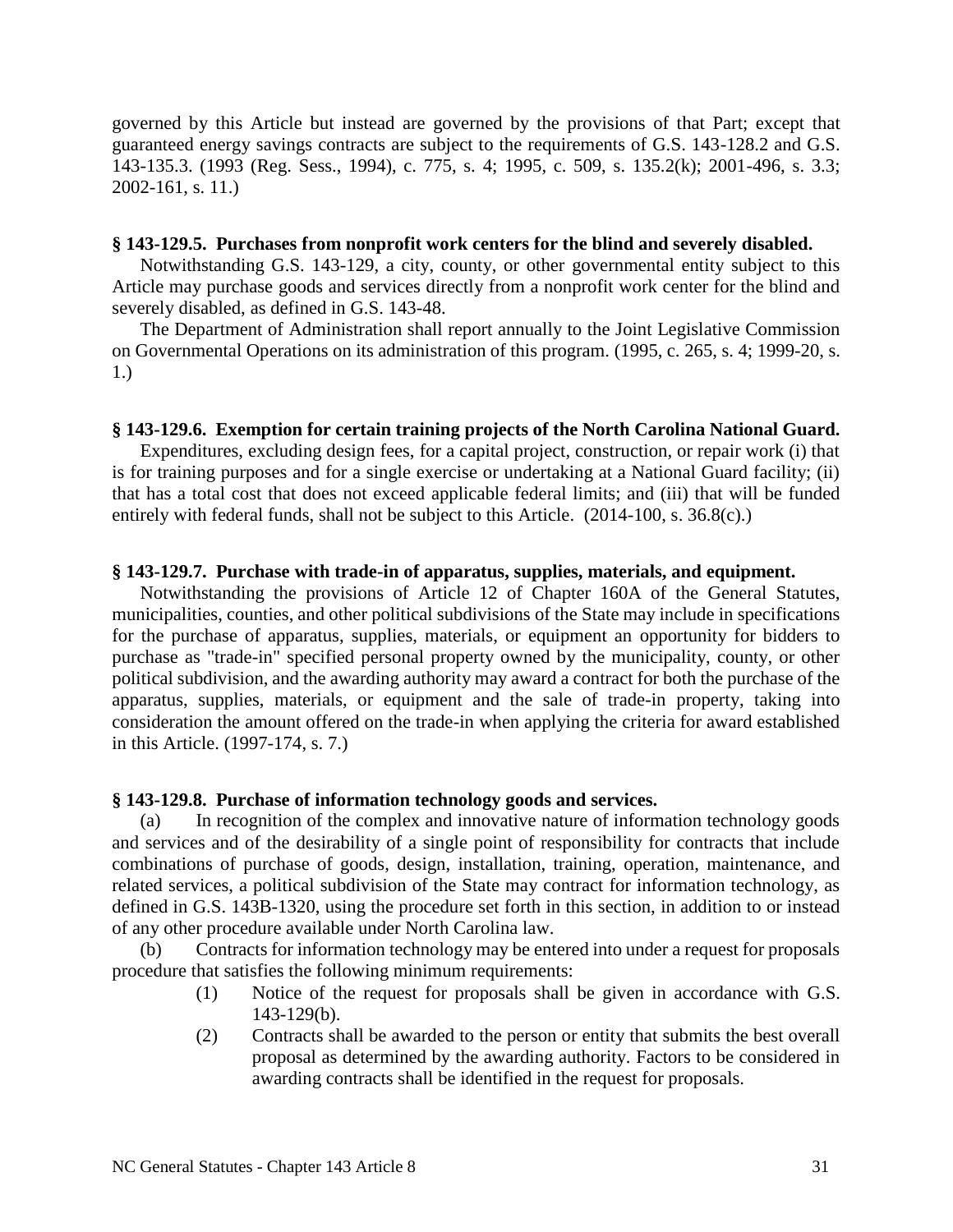(c) The awarding authority may use procurement methods set forth in G.S. 143-135.9 in developing and evaluating requests for proposals under this section. The awarding authority may negotiate with any proposer in order to obtain a final contract that best meets the needs of the awarding authority. Negotiations allowed under this section shall not alter the contract beyond the scope of the original request for proposals in a manner that: (i) deprives the proposers or potential proposers of a fair opportunity to compete for the contract; and (ii) would have resulted in the award of the contract to a different person or entity if the alterations had been included in the request for proposals.

(d) Proposals submitted under this section shall not be subject to public inspection until a contract is awarded. (2001-328, s. 3; 2004-199, s. 36(b); 2004-203, s. 10; 2015-241, s. 7A.4(t).)

## **§ 143-129.8A. Purchase of certain goods and services for the North Carolina Zoological Park.**

(a) Exemption. – The North Carolina Zoological Park is a State entity whose primary purpose is the attraction of, interaction with, and education of the public regarding issues of global conservation, ecological preservation, and scientific exploration, and that purpose presents unique challenges requiring greater flexibility and faster responsiveness in meeting the needs of and creating the attractions for the Park. Accordingly, the Department of Natural and Cultural Resources may use the procedure set forth in this section, in addition to or instead of any other procedure available under North Carolina law, to contract with a non-State entity on behalf of the Park for the acquisition of goods and services where: (i) the contract directly results in the generation of revenue for the State of North Carolina or (ii) the use of the acquired goods and services by the Park results in increased revenue or decreased expenditures for the State of North Carolina.

(b) Limitation. – Contracts executed pursuant to the exemption of subsection (a) of this section may be entered into under a request for proposals procedure that satisfies the following minimum requirements:

- (1) Notice of the request for proposals shall be given in accordance with G.S. 143-129(b).
- (2) Contracts shall be awarded to the person or entity that submits the best overall proposal as determined by the awarding authority. Factors to be considered in awarding contracts shall be identified in the request for proposals.

(c) Procurement Methods. – The Department may use procurement methods set forth in G.S. 143-135.9 in developing and evaluating requests for proposals under this section. The Department may negotiate with any proposer in order to obtain a final contract that best meets the needs of the awarding authority. Negotiations allowed under this section shall not alter the contract beyond the scope of the original request for proposals in a manner that: (i) deprives the proposers or potential proposers of a fair opportunity to compete for the contract; and (ii) would have resulted in the award of the contract to a different person or entity if the alterations had been included in the request for proposals.

(d) Promotional Rights. – Subject to the approval of the Department, a non-State entity awarded a contract that results in increased revenue or decreased expenditures for the Park may advertise, announce, or otherwise publicize the provision of services pursuant to award of the contract. (2009-329, s. 1.1; 2015-241, s. 14.30(yy).)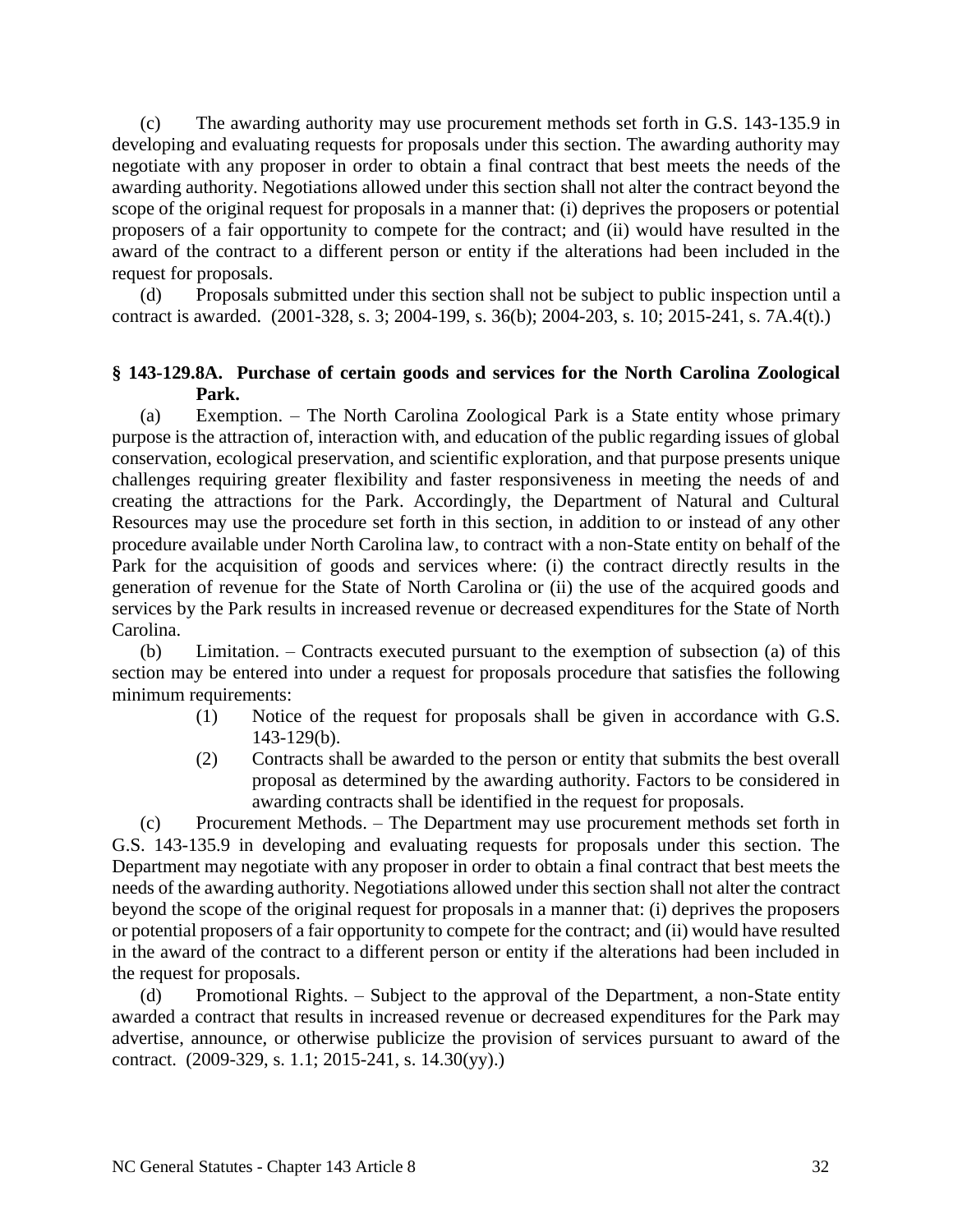## **§ 143-129.9. Alternative competitive bidding methods.**

(a) A political subdivision of the State may use any of the following methods to obtain competitive bids for the purchase of apparatus, supplies, materials, or equipment as an alternative to the otherwise applicable requirements in this Article:

- (1) Reverse auction. For purposes of this section, "reverse auction" means a real-time purchasing process in which bidders compete to provide goods at the lowest selling price in an open and interactive environment. The bidders' prices may be revealed during the reverse auction. A reverse auction may be conducted by the political subdivision or by a third party under contract with the political subdivision. A political subdivision may also conduct a reverse auction through the State electronic procurement system, and compliance with the procedures and requirements of the State's reverse auction process satisfies the political subdivision's obligations under this Article.
- (2) Electronic bidding. A political subdivision may receive bids electronically in addition to or instead of paper bids. Procedures for receipt of electronic bids for contracts that are subject to the requirements of G.S. 143-129 shall be designed to ensure the security, authenticity, and confidentiality of the bids to at least the same extent as is provided for with sealed paper bids.

(b) The requirements for advertisement of bidding opportunities, timeliness of the receipt of bids, the standard for the award of contracts, and all other requirements in this Article that are not inconsistent with the methods authorized in this section shall apply to contracts awarded under this section.

(c) Reverse auctions shall not be utilized for the purchase or acquisition of construction aggregates, including, but not limited to, crushed stone, sand, and gravel. (2002-107, s. 1.)

## **§ 143-130. Allowance for convict labor must be specified.**

In cases where the board or governing body of a State agency or of any political subdivision of the State may furnish convict or other labor to the contractor, manufacturer, or others entering into contracts for the performance of construction work, installation of apparatus, supplies, materials or equipment, the specifications covering such projects shall carry full information as to what wages shall be paid for such labor or the amount of allowance for same. (1933, c. 400, s. 2; 1967, c. 860.)

## **§ 143-131. When counties, cities, towns and other subdivisions may let contracts on informal bids.**

(a) All contracts for construction or repair work or for the purchase of apparatus, supplies, materials, or equipment, involving the expenditure of public money in the amount of thirty thousand dollars (\$30,000) or more, but less than the limits prescribed in G.S. 143-129, made by any officer, department, board, local school administrative unit, or commission of any county, city, town, or other subdivision of this State shall be made after informal bids have been secured. All such contracts shall be awarded to the lowest responsible, responsive bidder, taking into consideration quality, performance, and the time specified in the bids for the performance of the contract. It shall be the duty of any officer, department, board, local school administrative unit, or commission entering into such contract to keep a record of all bids submitted, and such record shall not be subject to public inspection until the contract has been awarded.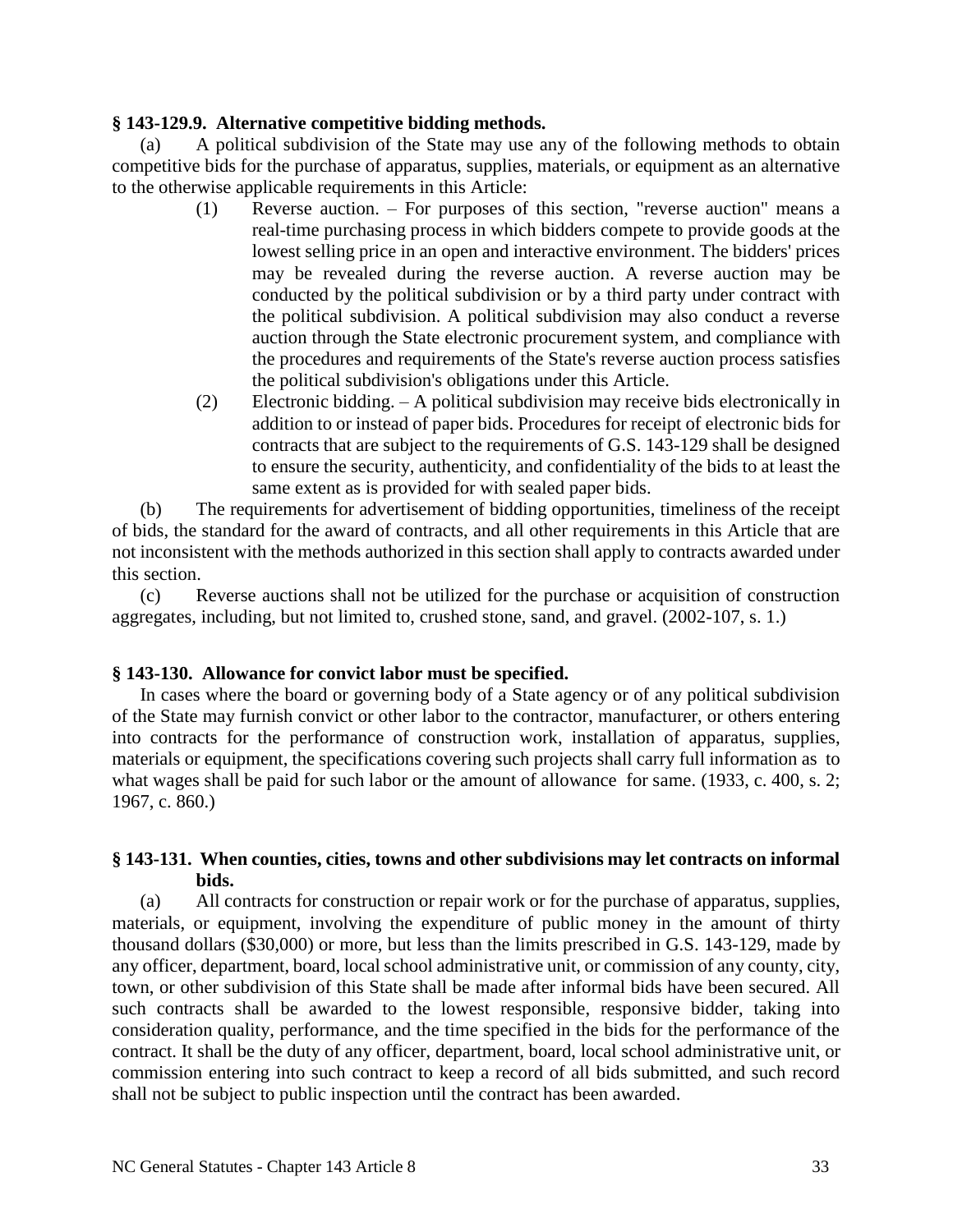(b) All public entities shall solicit minority participation in contracts for the erection, construction, alteration or repair of any building awarded pursuant to this section. The public entity shall maintain a record of contractors solicited and shall document efforts to recruit minority business participation in those contracts. Nothing in this section shall be construed to require formal advertisement of bids. All data, including the type of project, total dollar value of the project, dollar value of minority business participation on each project, and documentation of efforts to recruit minority participation shall be reported to the Department of Administration, Office for Historically Underutilized Business, upon the completion of the project. (1931, c. 338, s. 2; 1957, c. 862, s. 5; 1959, c. 406; 1963, c. 172; 1967, c. 860; 1971, c. 593; 1981, c. 719, s. 1; 1987 (Reg. Sess., 1988), c. 1108, s. 6; 1997-174, s. 5; 2001-496, s. 5.1; 2005-227, s. 2.)

### **§ 143-131.1. Exception for contracts for the purchase of food and supplies for county detention facilities by the sheriffs of certain counties.**

(a) A county sheriff's office may contract for the purchase of food and food services supplies for that county's detention facility without being subject to the requirements of G.S. 143-129 and G.S. 143-131(a).

(b) This section applies only to the following counties: Alamance, Anson, Beaufort, Caswell, Catawba, Cherokee, Chowan, Cleveland, Craven, Cumberland, Currituck, Dare, Davidson, Duplin, Gaston, Granville, Guilford, Haywood, Henderson, Iredell, Jones, Lincoln, Madison, Onslow, Orange, Pamlico, Pasquotank, Randolph, Rockingham, Sampson, Stanly, Transylvania, Wake, Washington, and Yancey. (2015-156, ss. 1, 2; 2015-157, ss. 1, 2; 2015-158, ss. 1, 2; 2016-20, s. 1; 2016-37, s. 1.)

#### **§ 143-132. Minimum number of bids for public contracts.**

(a) No contract to which G.S. 143-129 applies for construction or repairs shall be awarded by any board or governing body of the State, or any subdivision thereof, unless at least three competitive bids have been received from reputable and qualified contractors regularly engaged in their respective lines of endeavor; however, this section shall not apply to contracts which are negotiated as provided for in G.S. 143-129 or to contracts for dredging services in the State's coastal waters. Provided that if after advertisement for bids as required by G.S. 143-129, not as many as three competitive bids have been received from reputable and qualified contractors regularly engaged in their respective lines of endeavor, said board or governing body of the State agency or of a county, city, town or other subdivision of the State shall again advertise for bids; and if as a result of such second advertisement, not as many as three competitive bids from reputable and qualified contractors are received, such board or governing body may then let the contract to the lowest responsible bidder submitting a bid for such project, even though only one bid is received.

(b) For purposes of contracts bid in the alternative between the separate-prime and single-prime contracts, pursuant to G.S. 143-128(d1) each single-prime bid shall constitute a competitive bid in each of the four subdivisions or branches of work listed in G.S. 143-128(a), and each full set of separate-prime bids shall constitute a competitive single-prime bid in meeting the requirements of subsection (a) of this section. If there are at least three single-prime bids but there is not at least one full set of separate-prime bids, no separate-prime bids shall be opened.

The State Building Commission shall develop guidelines no later than January 1, 1991, governing the opening of bids pursuant to this Article. These guidelines shall be distributed to all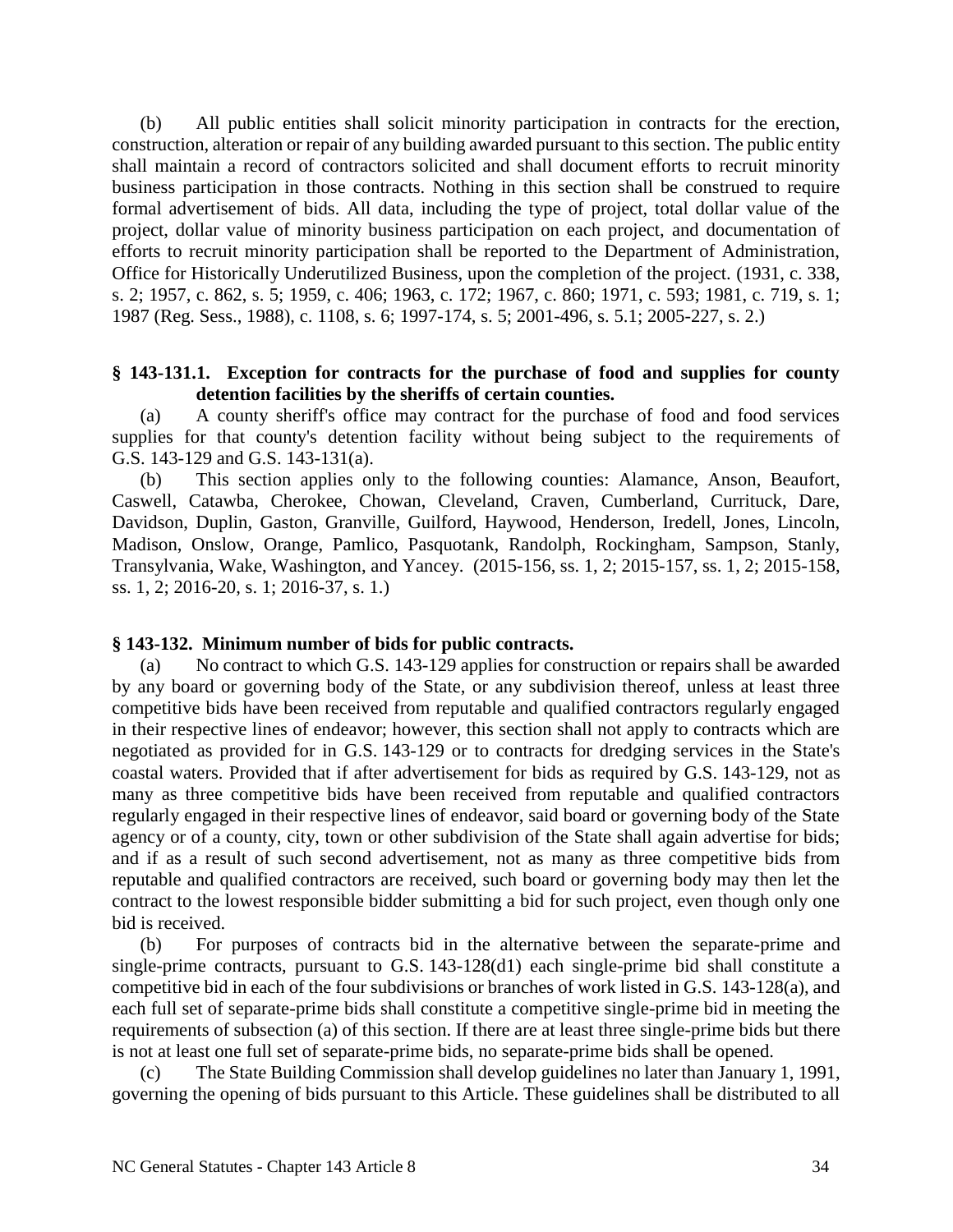public bodies subject to this Article. The guidelines shall not be subject to the provisions of Chapter 150B of the General Statutes. (1931, c. 291, s. 3; 1951, c. 1104, s. 3; 1959, c. 392, s. 2; 1963, c. 289; 1967, c. 860; 1977, c. 644; 1979, c. 182, s. 2; 1989, c. 480, s. 2; 1989 (Reg. Sess., 1990), c. 1051, s. 4; 1991 (Reg. Sess., 1992), c. 985, s. 1; 1995, c. 358, s. 4; c. 367, ss. 1, 7; 2001-496, s. 9; 2021-92, s. 1.)

## **§ 143-133. No evasion permitted.**

No bill or contract shall be divided for the purpose of evading the provisions of this Article. (1933, c. 400, s. 3; 1967, c. 860.)

## **§ 143-133.1. Reporting.**

(a) Governmental entities that contract with a construction manager at risk, design-builder, or private developer under a public-private partnership shall report to the Secretary of Administration the following information on all projects where a construction manager at risk, design-builder, or private developer under a public-private partnership is utilized:

- (1) A detailed explanation of the reason why the particular construction manager at risk, design-builder, or private developer was selected.
- (2) The terms of the contract with the construction manager at risk, design-builder, or private developer.
- (3) A list of all other firms considered but not selected as the construction manager at risk, design-builder, or private developer.
- (4) A report on the form of bidding utilized by the construction manager at risk, design-builder, or private developer on the project.
- (5) A detailed explanation of why the particular delivery method was used in lieu of the delivery methods identified in G.S. 143-128(a1) subdivisions (1) through (3) and the anticipated benefits to the public entity from using the particular delivery method.

(b) Except as provided in subsection (b1) of this section, the Secretary of Administration shall adopt rules to implement the provisions of this section, including the format and frequency of reporting.

(b1) The Board of Governors of The University of North Carolina shall adopt rules to implement the provisions of this section for The University of North Carolina, including the format and frequency of reporting. The rules shall include that constituent institutions of The University of North Carolina shall report the information required by subsection (a) of this section to the Board of Governors on an annual basis.

(c) A governmental entity letting a contract pursuant to any of the delivery methods identified in subdivisions (a1)(4), (a1)(6), (a1)(7), or (a1)(8) of G.S. 143-128 shall submit the report required by this section no later than 12 months from the date the governmental entity takes beneficial occupancy of the project. In the event that the governmental entity fails to do so, the governmental entity shall be prohibited from utilizing subdivisions  $(a1)(4)$ ,  $(a1)(6)$ ,  $(a1)(7)$ , or (a1)(8) of G.S. 143-128 until such time as the governmental entity completes the reporting requirement under this this section. Contracts entered into in violation of this prohibition shall not be deemed ultra vires and shall remain valid and fully enforceable. Any person, corporation or entity, however, which has submitted a bid or response to a request for proposals on any construction project previously advertised by the governmental entity shall be entitled to obtain an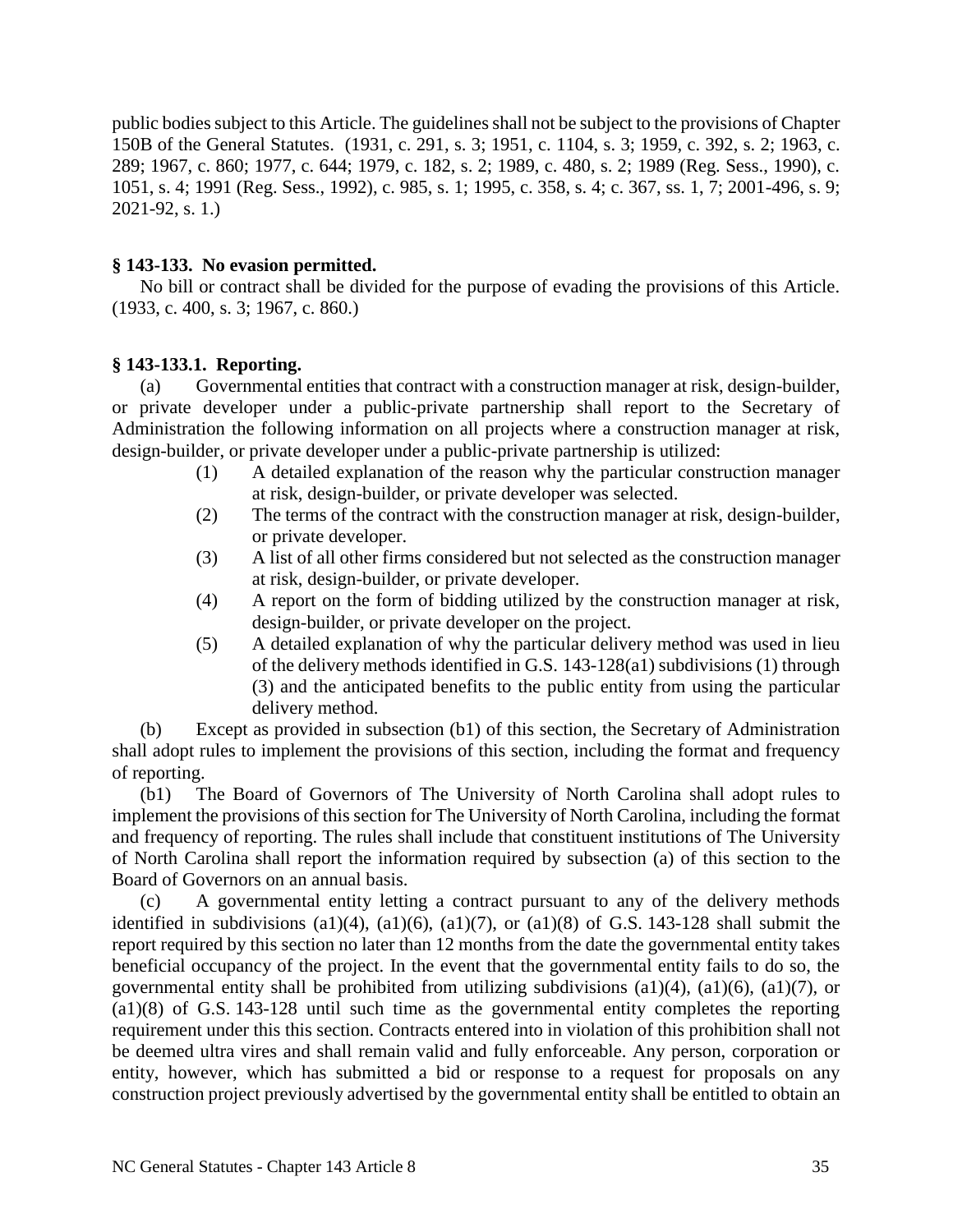injunction against the governmental entity compelling the governmental entity to comply with the reporting requirements of this section and from commencing or continuing a project let in violation of this subdivision until such time as the governmental entity has complied with the reporting requirements of this section. The plaintiff in such cases shall not be entitled to recover monetary damages caused by the governmental entity's failure to comply with this reporting requirements section, and neither the plaintiff nor the defendant shall be allowed to recover attorneys fees except as otherwise allowed by G.S. 1A-11 or G.S. 6-21.5. An action seeking the injunctive relief allowed by this subdivision must be filed within four years from the date that the governmental entity took beneficial occupancy of the project for which the report remains due.

For purposes of this section, the term "governmental entity" shall have the same meaning as in G.S. 143-128.1B(a)(6). (2014-42, ss. 3, 5; 2021-80, s. 2.9.)

**§ 143-133.2:** Reserved for future codification purposes.

## **§ 143-133.3. E-verify compliance.**

(a) No board or governing body of the State, or of any institution of the State government, or of any political subdivision of the State, may enter into a contract unless the contractor, and the contractor's subcontractors under the contract, comply with the requirements of Article 2 of Chapter 64 of the General Statutes.

(b) A board or governing body of the State, or of any institution of the State government, or of any political subdivision of the State, shall be deemed in compliance with this section if the contract includes a term requiring the contractor, and the contractor's subcontractors, to comply with the requirements of Article 2 of Chapter 64 of the General Statutes.

(c) This section shall not apply to any of the following:

- (1) Expenses related to travel, including transportation and lodging, for employees, officers, agents, or members of State or local boards, commissions, committees, or councils.
- (2) Contracts solely for the purchase of goods, apparatus, supplies, materials, or equipment.
- (3) Contracts let under G.S. 143-129(e)(1), (9), or (9a).
- (4) Contracts let under G.S. 143-129(g). (2015-294, s. 1(a).)

**§ 143-133.4:** Reserved for future codification purposes.

# **§ 143-133.5. Public contracts; labor organizations.**

(a) It is the intent of the General Assembly that the provisions of this section will provide for more economical, nondiscriminatory, neutral, and efficient procurement of construction-related services by the State and political subdivisions of the State as market participants. The General Assembly finds that providing for fair and open competition best effectuates this intent.

(b) Every officer, board, department, commission, or commissions charged with the responsibility of preparation of specifications or awarding or entering into contracts for the erection, construction, alteration, or repair of any buildings for the State, or for any county,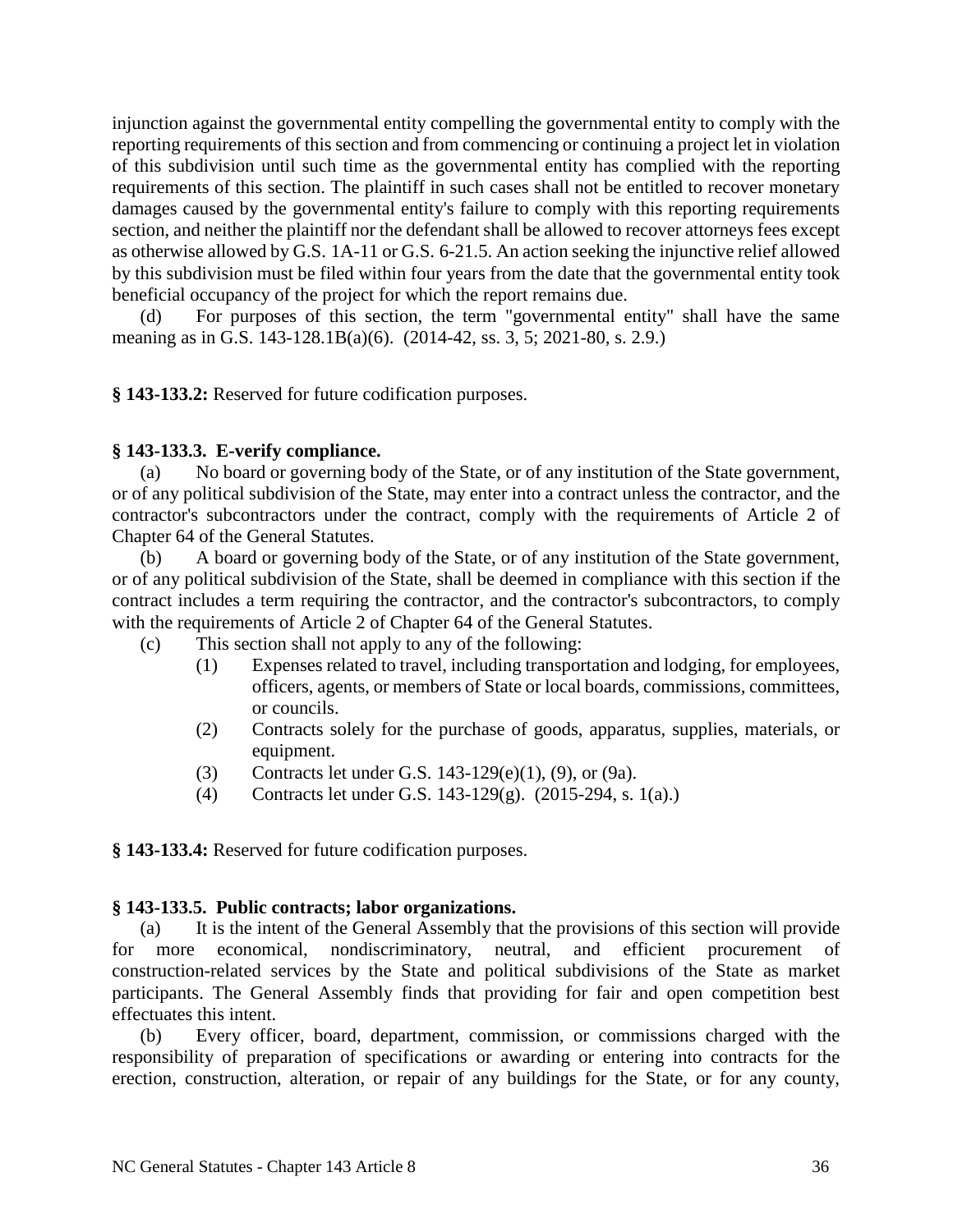municipality, or other public body subject to this Article shall not in any bid specifications, project agreements, or other controlling documents:

- (1) Require or prohibit a bidder, offeror, contractor, or subcontractor from adhering to an agreement with one or more labor organizations in regard to that project or a related construction project.
- (2) Otherwise discriminate against a bidder, offeror, contractor, or subcontractor for becoming, remaining, refusing to become or remain a signatory to, or for adhering or refusing to adhere to an agreement with one or more labor organizations in regard to that project or a related construction project.

(c) No officer, board, department, commission, or commissions charged with the responsibility of awarding grants or tax incentives, or any county, municipality, or other public body in the award of grants or tax incentives, may award a grant or tax incentive that is conditioned upon a requirement that the awardee include a term described in subsection (b) of this section in a contract document for any construction, improvement, maintenance, or renovation to real property or fixtures that are the subject of the grant or tax incentive.

(d) This section does not prohibit any officer, board, department, commission, or commissions or any county, municipality, or other public body from awarding a contract, grant, or tax incentive to a private owner, bidder, contractor, or subcontractor who enters into or who is party to an agreement with a labor organization if being or becoming a party or adhering to an agreement with a labor organization is not a condition for award of the contract, grant, or tax incentive, and if the State agent, employee, or board or the political subdivision does not discriminate against a private owner, bidder, contractor, or subcontractor in the awarding of that contract, grant, or tax incentive based upon the person's status as being or becoming, or the willingness or refusal to become, a party to an agreement with a labor organization.

(e) This section does not prohibit a contractor or subcontractor from voluntarily entering into or complying with an agreement entered into with one or more labor organizations in regard to a contract with the State or a political subdivision of the State or funded in whole or in part from a grant or tax incentive from the State or political subdivision.

(f) The State or the governing body of a political subdivision may exempt a particular project, contract, subcontract, grant, or tax incentive from the requirements of any or all of the provisions of subsection (b) or (c) of this section if the State or governing body of the political subdivision finds, after public notice and a hearing, that special circumstances require an exemption to avert a significant, documentable threat to public health or safety. A finding of special circumstances under this section shall not be based on the possibility or presence of a labor dispute concerning the use of contractors or subcontractors who are nonsignatories to, or otherwise do not adhere to, agreements with one or more labor organizations, or concerning employees on the project who are not members of or affiliated with a labor organization.

(g) This section does not do either of the following:

- (1) Prohibit employers or other parties from entering into agreements or engaging in any other activity protected by the National Labor Relations Act, 29 U.S.C. §§ 151 to 169.
	- (2) Interfere with labor relations of parties that are left unregulated under the National Labor Relations Act, 29 U.S.C. §§ 151 to 169. (2013-267, s. 1.)

# **§ 143-134. Applicable to Department of Transportation and Department of Public Safety; exceptions; all contracts subject to review by Attorney General and State Auditor.**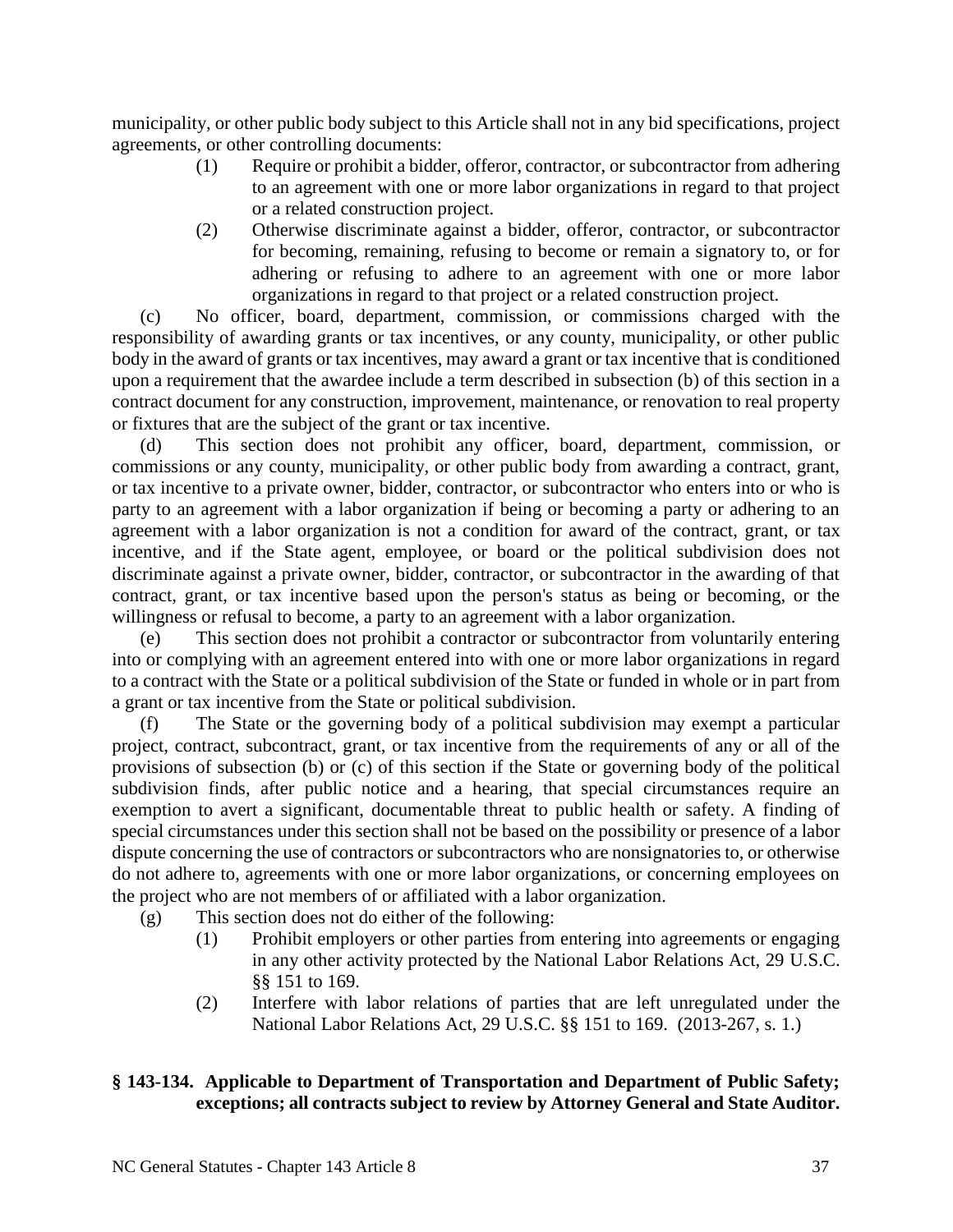(a) This Article applies to the Department of Transportation and the Department of Public Safety except in the construction of roads, bridges and their approaches; provided however, that whenever the Director of the Budget determines that the repair or construction of a building by the Department of Transportation or by the Department of Public Safety can be done more economically through use of employees of the Department of Transportation and/or prison inmates than by letting the repair or building construction to contract, the provisions of this Article shall not apply to the repair or construction.

(b) Notwithstanding subsection (a) of this section, the Department of Transportation and the Department of Public Safety shall: (i) submit all proposed contracts for supplies, materials, printing, equipment, and contractual services that exceed one million dollars (\$1,000,000) to the Attorney General or the Attorney General's designee for review as provided in G.S. 114-8.3; and (ii) include in all contracts to be awarded by the Department of Transportation or the Department of Public Safety a standard clause providing that the State Auditor and internal auditors of the Department of Transportation or the Department of Public Safety may audit the records of the contractor during and after the term of the contract to verify accounts and data affecting fees and performance. Neither the Department of Transportation nor the Department of Public Safety shall award a cost plus percentage of cost agreement or contract for any purpose. (1933, c. 400, s. 3-A; 1955, c. 572; 1957, c. 65, s. 11; 1967, c. 860; c. 996, s. 13; 1973, c. 507, s. 5; 1977, c. 464, s. 34; 2010-194, s. 24; 2011-145, s. 19.1(h); 2011-326, s. 15(y); 2012-83, s. 45; 2013-289, s. 1.)

## **§ 143-134.1. Interest on final payments due to prime contractors; payments to subcontractors.**

(a) On all public construction contracts which are let by a board or governing body of the State government or any political subdivision thereof, except contracts let by the Department of Transportation pursuant to G.S. 136-28.1, the balance due prime contractors shall be paid in full within 45 days after respective prime contracts of the project have been accepted by the owner, certified by the architect, engineer or designer to be completed in accordance with terms of the plans and specifications, or occupied by the owner and used for the purpose for which the project was constructed, whichever occurs first. However, when the architect or consulting engineer in charge of the project determines that delay in completion of the project in accordance with terms of the plans and specifications is the fault of the contractor, the project may be occupied and used for the purposes for which it was constructed without payment of any interest on amounts withheld past the 45 day limit.

No payment shall be delayed because of the failure of another prime contractor on the project to complete his contract. Should final payment to any prime contractor beyond the date the contracts have been certified to be completed by the designer or architect, accepted by the owner, or occupied by the owner and used for the purposes for which the project was constructed, be delayed by more than 45 days, the prime contractor shall be paid interest, beginning on the 46th day, at the rate of one percent (1%) per month or fraction thereof unless a lower rate is agreed upon on the unpaid balance as may be due. In addition to the above final payment provisions, periodic payments due a prime contractor during construction shall be paid in accordance with the provisions of this section and the payment provisions of the contract documents that do not conflict with this section, or the prime contractor shall be paid interest on any unpaid amount at the rate stipulated above for delayed final payments. The interest shall begin on the date the payment is due and continue until the date on which payment is made. The due date may be established by the terms of the contract. Funds for payment of the interest on state-owned projects shall be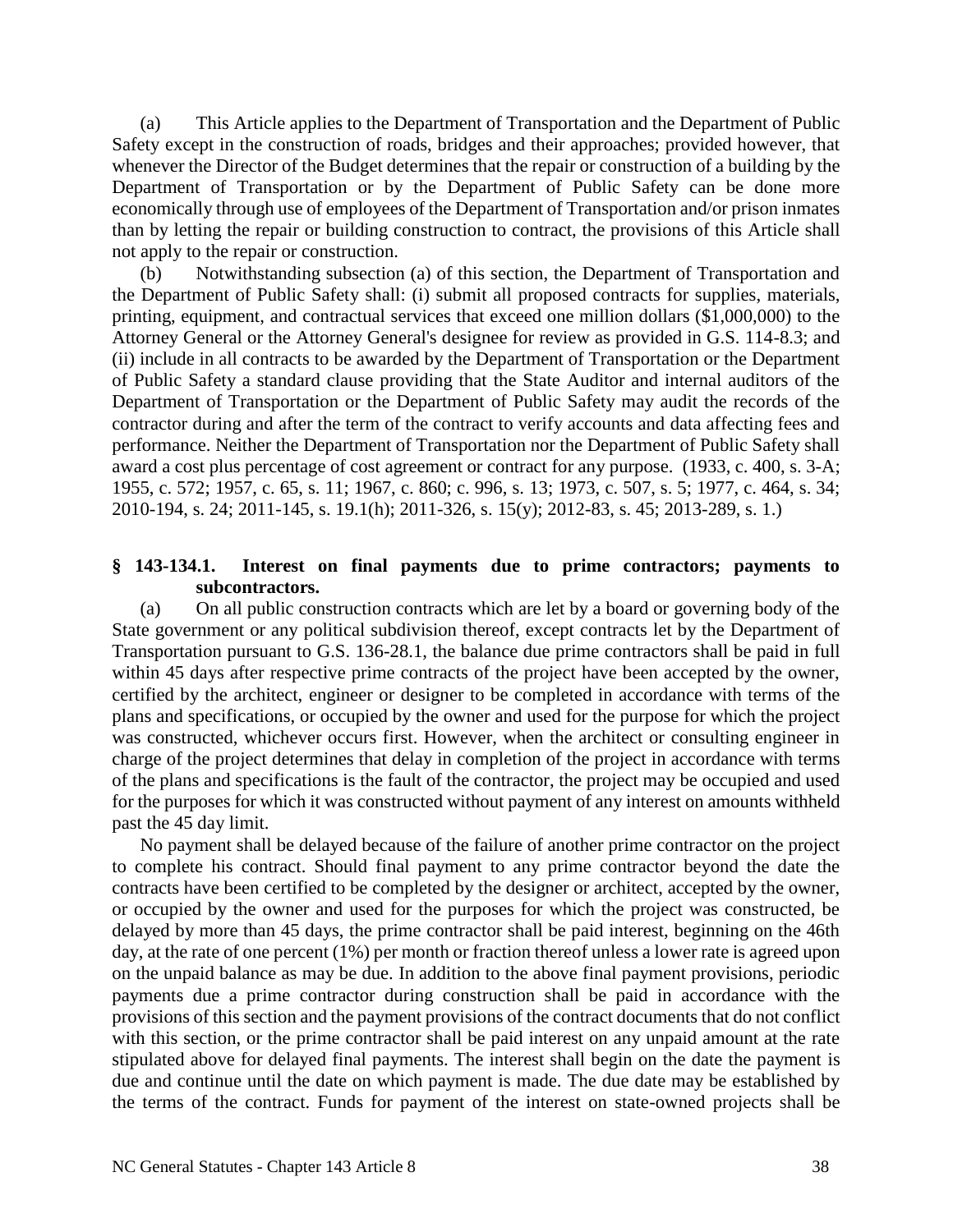obtained from the current budget of the owning department, institution, or agency. Where a conditional acceptance of a contract exists, and where the owner is retaining a reasonable sum pending correction of the conditions, interest on the reasonable sum shall not apply.

Within seven days of receipt by the prime contractor of each periodic or final payment, the prime contractor shall pay the subcontractor based on work completed or service provided under the subcontract. If any periodic or final payment to the subcontractor is delayed by more than seven days after receipt of periodic or final payment by the prime contractor, the prime contractor shall pay the subcontractor interest, beginning on the eighth day, at the rate of one percent (1%) per month or fraction thereof on the unpaid balance as may be due.

(b1) No retainage on periodic or final payments made by the owner or prime contractor shall be allowed on public construction contracts in which the total project costs are less than one hundred thousand dollars (\$100,000). Retainage on periodic or final payments on public construction contracts in which the total project costs are equal to or greater than one hundred thousand dollars (\$100,000) is allowed as follows:

- (1) The owner shall not retain more than five percent (5%) of any periodic payment due a prime contractor.
- (2) When the project is fifty percent (50%) complete, the owner, with written consent of the surety, shall not retain any further retainage from periodic payments due the contractor if the contractor continues to perform satisfactorily and any nonconforming work identified in writing prior to that time by the architect, engineer, or owner has been corrected by the contractor and accepted by the architect, engineer, or owner. If the owner determines the contractor's performance is unsatisfactory, the owner may reinstate retainage for each subsequent periodic payment application as authorized in this subsection up to the maximum amount of five percent (5%). The project shall be deemed fifty percent (50%) complete when the contractor's gross project invoices, excluding the value of materials stored off-site, equal or exceed fifty percent (50%) of the value of the contract, except the value of materials stored on-site shall not exceed twenty percent (20%) of the contractor's gross project invoices for the purpose of determining whether the project is fifty percent (50%) complete.
- (3) A subcontract on a contract governed by this section may include a provision for the retainage on periodic payments made by the prime contractor to the subcontractor. However, the percentage of the payment retained: (i) shall be paid to the subcontractor under the same terms and conditions as provided in subdivision (2) of this subsection and (ii) subject to subsection (b3) of this section, shall not exceed the percentage of retainage on payments made by the owner to the prime contractor. Subject to subsection (b3) of this section, any percentage of retainage on payments made by the prime contractor to the subcontractor that exceeds the percentage of retainage on payments made by the owner to the prime contractor shall be subject to interest to be paid by the prime contractor to the subcontractor at the rate of one percent (1%) per month or fraction thereof.
- (4) Within 60 days after the submission of a pay request and one of the following occurs, as specified in the contract documents, the owner with written consent of the surety shall release to the contractor all retainage on payments held by the owner: (i) the owner receives a certificate of substantial completion from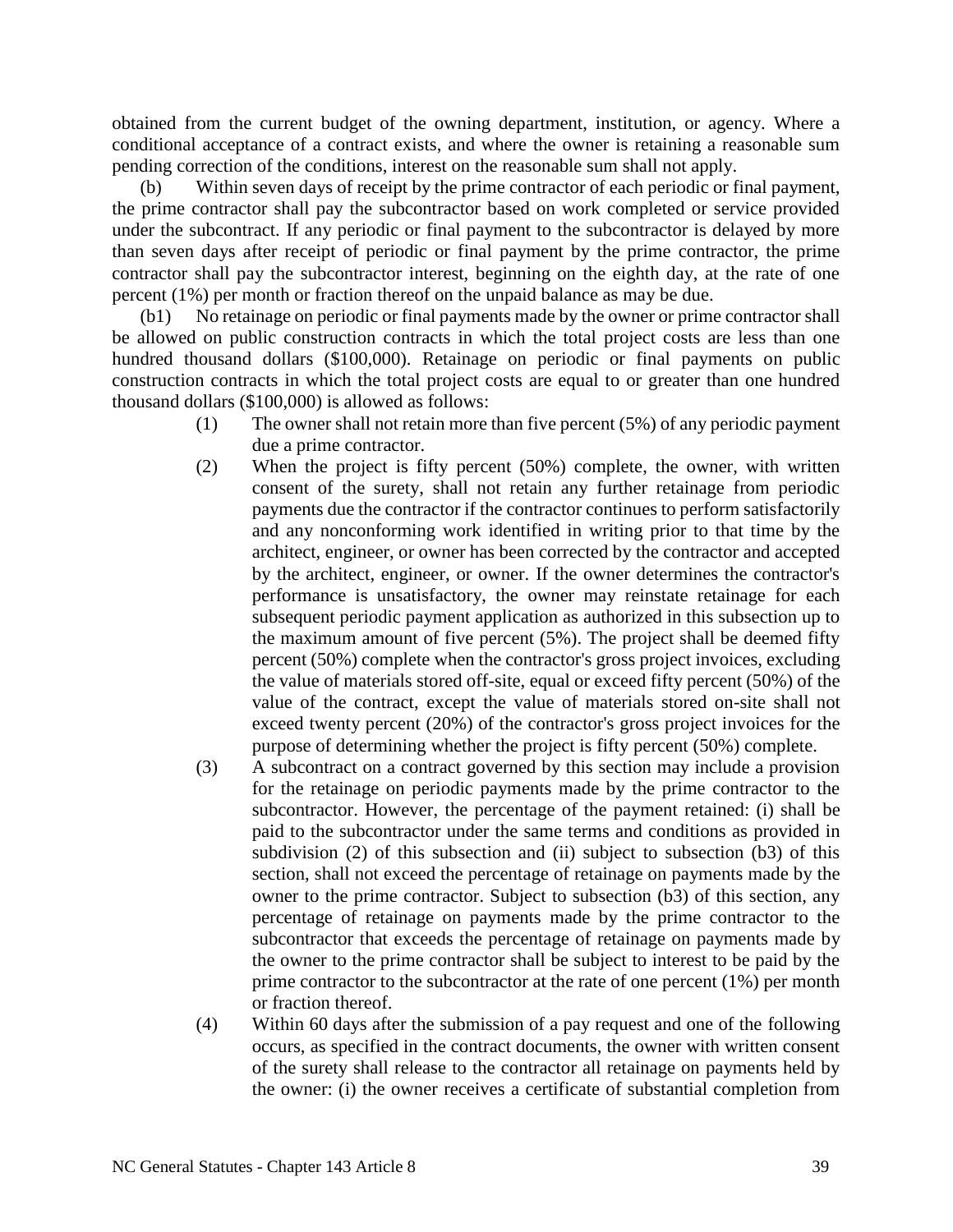the architect, engineer, or designer in charge of the project; or (ii) the owner receives beneficial occupancy or use of the project. However, the owner may retain sufficient funds to secure completion of the project or corrections on any work. If the owner retains funds, the amount retained shall not exceed two and one-half times the estimated value of the work to be completed or corrected. Any reduction in the amount of the retainage on payments shall be with the consent of the contractor's surety.

(5) The existence of any third-party claims against the contractor or any additive change orders to the construction contract shall not be a basis for delaying the release of any retainage on payments.

(b2) Full payment, less authorized deductions, shall also be made for those trades that have reached one hundred percent (100%) completion of their contract by or before the project is fifty percent (50%) complete if the contractor has performed satisfactorily. However, payment to the early finishing trades is contingent upon the owner's receipt of an approval or certification from the architect of record or applicable engineer that the work performed by the subcontractor is acceptable and in accordance with the contract documents. At that time, the owner shall reduce the retainage for such trades to five-tenths percent (0.5%) of the contract. Payments under this subsection shall be made no later than 60 days following receipt of the subcontractor's request or immediately upon receipt of the surety's consent, whichever occurs later. Early finishing trades under this subsection shall include structural steel, piling, caisson, and demolition. The early finishing trades for which line-item release of retained funds is required shall not be construed to prevent an owner or an owner's representative from identifying any other trades not listed in this subsection that are also allowed line-item release of retained funds. Should the owner or owner's representative identify any other trades to be afforded line-item release of retainage, the trade shall be listed in the original bid documents. Each bid document shall list the inspections required by the owner before accepting the work, and any financial information required by the owner to release payment to the trades, except the failure of the bid documents to contain this information shall not obligate the owner to release the retainage if it has not received the required certification from the architect of record or applicable engineer.

(b3) Notwithstanding subdivisions (2) and (3) of subsection (b1) of this section, and subsection (b2) of this section, following fifty percent (50%) completion of the project, the owner shall be authorized to withhold additional retainage from a subsequent periodic payment, not to exceed five percent (5%) as set forth in subdivision (1) of subsection (b1) of this section, in order to allow the owner to retain two and one-half percent (2.5%) total retainage through the completion of the project. In the event that the owner elects to withhold additional retainage on any periodic payment subsequent to release of retainage pursuant to subsection (b2) of this section, the general contractor may also withhold from the subcontractors remaining on the project sufficient retainage to offset the additional retainage held by the owner, notwithstanding the actual percentage of retainage withheld by the owner of the project as a whole.

(b4) Neither the owner's nor contractor's release of retainage on payments as part of a payment in full on a line-item of work under subsection (b2) of this section shall affect any applicable warranties on work done by the contractor or subcontractor, and the warranties shall not begin to run any earlier than either the owner's receipt of a certificate of substantial completion from the architect, engineer, or designer in charge of the project or the owner receives beneficial occupancy.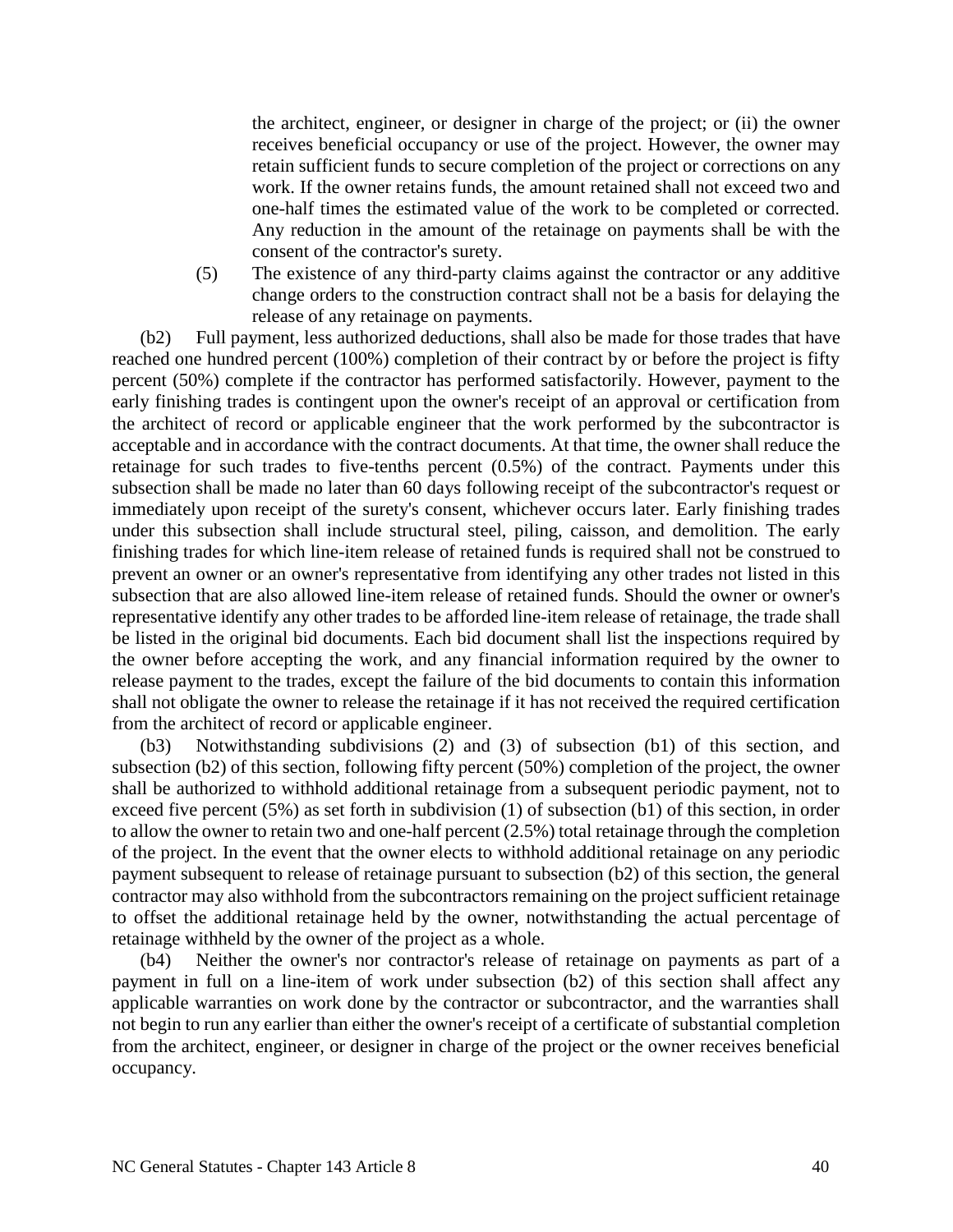(b5) The State or any political subdivision of the State may allow contractors to bid on bonded projects with and without retainage on payments.

(b6) Nothing in subsections (b1), (b2), (b3), and (b4) of this section shall operate to prevent any agency or any political subdivision of the State from complying with the requirements of a federal contract or grant when the requirements of the federal contract or grant conflict with subsections (b1), (b2), (b3), or (b4) of this section. Each bid document must specify when federal preemption of this section shall apply.

(c) Repealed by Session Laws 2007-365, s. 1, effective January 1, 2008.

(d) Nothing in this section shall prevent the prime contractor at the time of application and certification to the owner from withholding application and certification to the owner for payment to the subcontractor for unsatisfactory job progress; defective construction not remedied; disputed work; third party claims filed or reasonable evidence that claim will be filed; failure of subcontractor to make timely payments for labor, equipment, and materials; damage to prime contractor or another subcontractor; reasonable evidence that subcontract cannot be completed for the unpaid balance of the subcontract sum; or a reasonable amount for retainage not to exceed the initial percentage retained by the owner.

(e) Nothing in this section shall prevent the owner from withholding payment to the contractor in addition to the amounts authorized by this section for unsatisfactory job progress, defective construction not remedied, disputed work, or third-party claims filed against the owner or reasonable evidence that a third-party claim will be filed. (1959, c. 1328; 1967, c. 860; 1979, c. 778; 1983, c. 804, ss. 1, 2; 2007-365, s. 1.)

#### **§ 143-134.2. Actions by contractor on behalf of subcontractor.**

(a) A contractor may, on behalf of a subcontractor of any tier under the contractor, file an action against an owner regarding a claim arising out of or relating to labor, materials, or services furnished by the subcontractor to the contractor pursuant to a contract between the subcontractor and the contractor for the same project that is the subject of the contract between the contractor and the owner.

(b) In any action filed by a contractor against an owner under subsection (a) of this section, it shall not be a defense that the costs and damages at issue were incurred by a subcontractor and that subcontractor has not been paid for these costs and damages. The owner shall not be required to pay the contractor for the costs and damages incurred by a subcontractor, unless the subcontractor submits proof to the court that the contractor has paid these costs and damages to the subcontractor. (1997-489, s. 1.)

#### **§ 143-134.3. No damage for delay clause.**

No contractual language forbidding or limiting compensable damages for delays caused solely by the owner or its agent may be enforced in any construction contract let by any board or governing body of the State, or of any institution of State government, or of any county, city, town, or other political subdivision thereof. For purposes of this section, the phrase "owner or its agent" does not include prime contractors or their subcontractors. (1997-489, s. 1.)

## **§ 143-135. Limitation of application of Article.**

(a) Except for the provisions of G.S. 143-129 requiring bids for the purchase of apparatus, supplies, materials or equipment, this Article shall not apply to any of the following: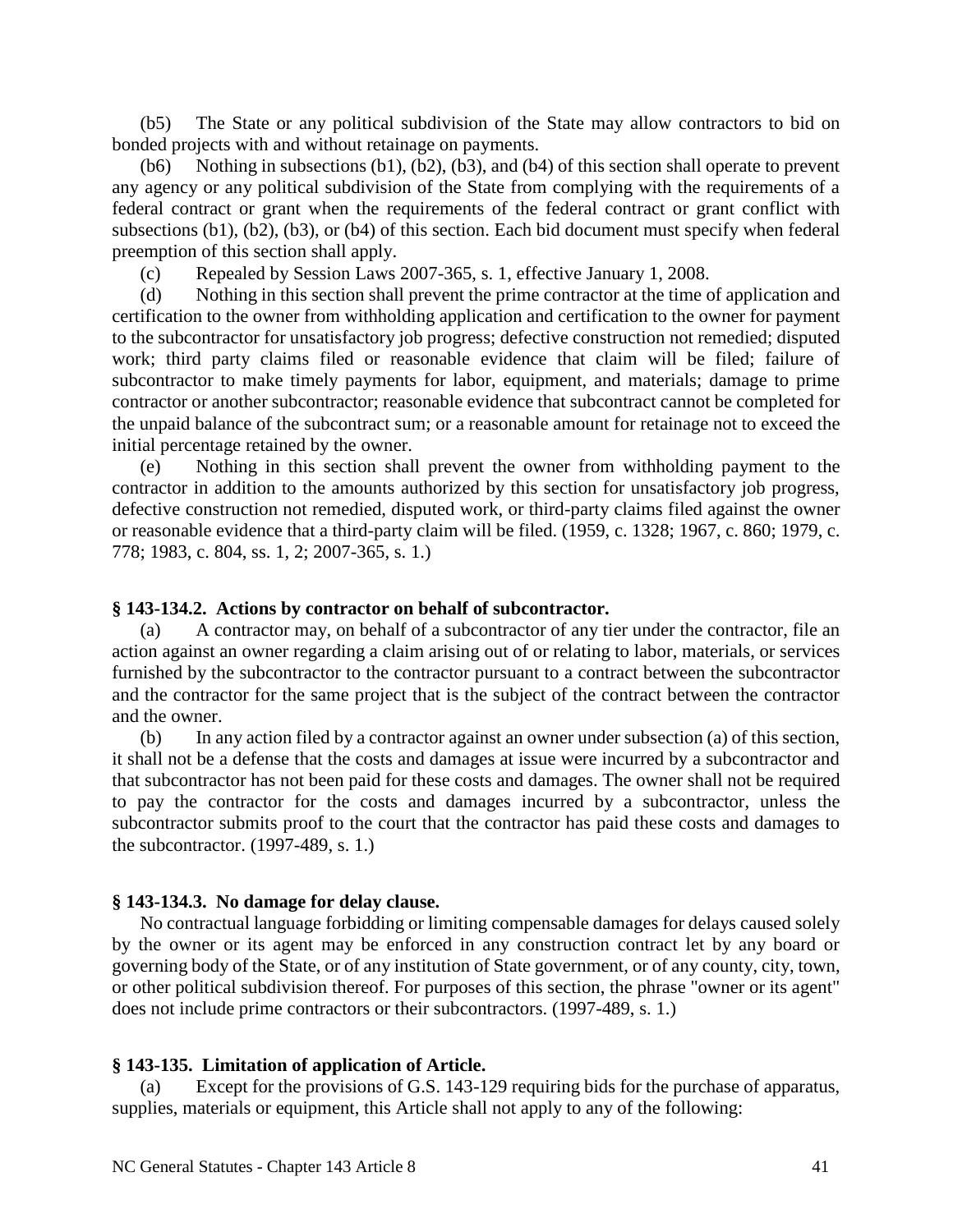- (1) Construction or repair work undertaken by the State (i) when the work is performed by duly elected officers or agents using force account qualified labor on the permanent payroll of the agency concerned and (ii) when either the total cost of the project, including without limitation all direct and indirect costs of labor, services, materials, supplies and equipment, does not exceed one hundred twenty-five thousand dollars (\$125,000) or the total cost of labor on the project does not exceed fifty thousand dollars (\$50,000).
- (2) Construction or repair work undertaken by a subdivision of the State (i) when the work is performed by duly elected officers or agents using force account qualified labor on the permanent payroll of the agency concerned and (ii) when either the total cost of the project, including without limitation all direct and indirect costs of labor, services, materials, supplies and equipment, does not exceed five hundred thousand dollars (\$500,000) or the total cost of labor on the project does not exceed two hundred thousand dollars (\$200,000).
- (3) Construction or repair work undertaken by The University of North Carolina and its constituent institutions (i) when the work is performed by duly elected officers or agents using force account qualified labor on the permanent payroll of the university and (ii) when either the total cost of the project, including, without limitation, all direct and indirect costs of labor, services, materials, supplies, and equipment, does not exceed two hundred thousand dollars (\$200,000) or the total cost of labor on the project does not exceed one hundred thousand dollars (\$100,000).

(b) The force account work undertaken pursuant to this section shall be subject to the approval of the Director of the Budget in the case of State agencies, of the responsible commission, council, or board in the case of subdivisions of the State. Complete and accurate records of the entire cost of such work, including without limitation, all direct and indirect costs of labor, services, materials, supplies and equipment performed and furnished in the prosecution and completion thereof, shall be maintained by such agency, commission, council or board for the inspection by the general public. Construction or repair work undertaken pursuant to this section shall not be divided for the purposes of evading the provisions of this Article. (1933, c. 552, ss. 1, 2; 1949, c. 1137, s. 2; 1951, c. 1104, s. 6; 1967, c. 860; 1975, c. 292, ss. 1, 2; c. 879, s. 46; 1979, 2nd Sess., c. 1248; 1981, c. 860, s. 13; 1995, c. 274, s. 1; 2007-322, s. 5; 2015-276, s. 6.)

### **§ 143-135.1. State buildings exempt from county and municipal building requirements; consideration of recommendations by counties and municipalities.**

(a) Buildings constructed by the State of North Carolina or by any agency or institution of the State in accordance with plans and specifications approved by the Department of Administration or by The University of North Carolina or one of its affiliated or constituent institutions pursuant to G.S. 116-31.11 shall not be subject to inspection by any county or municipal authorities and shall not be subject to county or municipal building codes and requirements.

(b) Inspection fees fixed by counties and municipalities shall not be applicable to such construction by the State of North Carolina. County and municipal authorities may inspect any plans or specifications upon their request to the Department of Administration or, with respect to projects under G.S. 116-31.11, The University of North Carolina, and any and all recommendations made by them shall be given consideration. Requests by county and municipal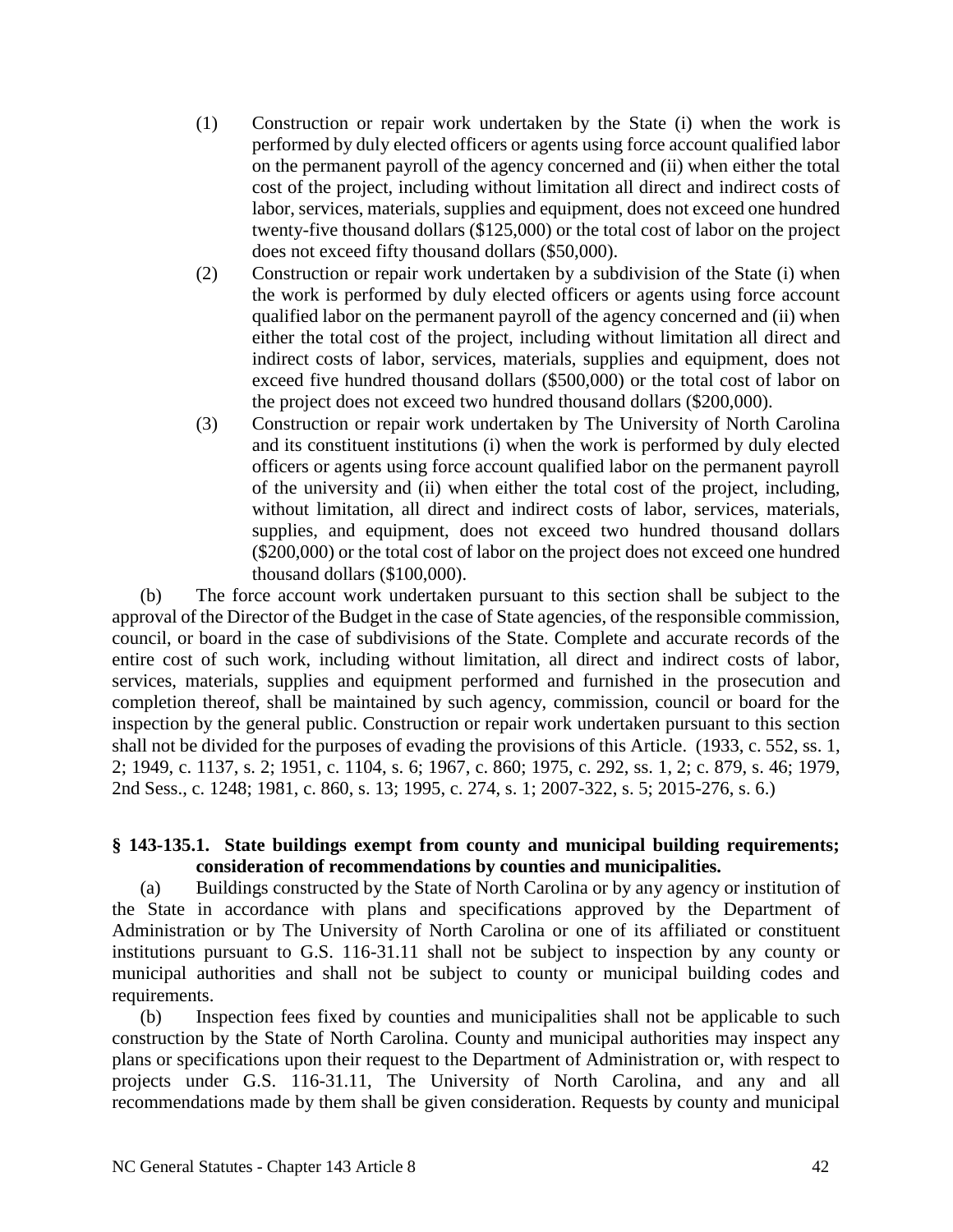authorities to inspect plans and specifications for State projects shall be on the basis of a specific project. Should any agency or institution of the State require the services of county or municipal authorities, notice shall be given for the need of such services, and appropriate fees for such services shall be paid to the county or municipality; provided, however, that the application for such services to be rendered by any county or municipality shall have prior written approval of the Department of Administration, or with respect to projects under G.S. 116-31.11, The University of North Carolina.

(c) Notwithstanding any law to the contrary, including any local act, no county or municipality may impose requirements that exceed the North Carolina State Building Code regarding the design or construction of buildings constructed by the State of North Carolina. (1951, c. 1104, s. 4; 1967, c. 860; 1971, c. 563; 1985, c. 757, s. 170(a); 1997-412, s. 10; 2001-496, s. 8(c); 2005-300, s. 1.)

## **§ 143-135.2. Contracts for restoration of historic buildings with private donations.**

This Article shall not apply to building contracts let by a State agency for restoration of a historic building or structure where the funds for the restoration of such building or structure are provided entirely by funds donated from private sources. (1955, c. 27; 1967, c. 860.)

## **§ 143-135.3. Adjustment and resolution of State board construction contract claim.**

- (a) For purposes of this section, the following shall apply:
	- (1) "Board" shall mean the State of North Carolina or any board, bureau, commission, institution, or other agency of the State, as distinguished from a board or governing body of a subdivision of the State.
		- (2) "A contract for construction or repair work" shall mean any contract for the construction of buildings and appurtenances thereto, including, but not by way of limitation, utilities, plumbing, heating, electrical, air conditioning, elevator, excavation, grading, paving, roofing, masonry work, tile work and painting, and repair work as well as any contract for the construction of airport runways, taxiways and parking aprons, sewer and water mains, power lines, docks, wharves, dams, drainage canals, telephone lines, streets, site preparation, parking areas and other types of construction on which the Department of Administration or The University of North Carolina enters into contracts.
		- (3) "Contractor" shall include any person, firm, association or corporation which has contracted with a State board for architectural, engineering or other professional services in connection with construction or repair work as well as those persons who have contracted to perform such construction or repair work.

(b) A contractor who has not completed a contract with a board for construction or repair work and who has not received the amount that contractor claims is due under the contract may submit a verified written claim to the Director of the Office of State Construction of the Department of Administration for the amount the contractor claims is due. The Director may deny, allow, or compromise the claim, in whole or in part. A claim under this subsection is not a contested case under Chapter 150B of the General Statutes.

(c) A contractor who has completed a contract with a board for construction or repair work and who has not received the amount that contractor claims is due under the contract may submit a verified written claim to the Director of the Office of State Construction of the Department of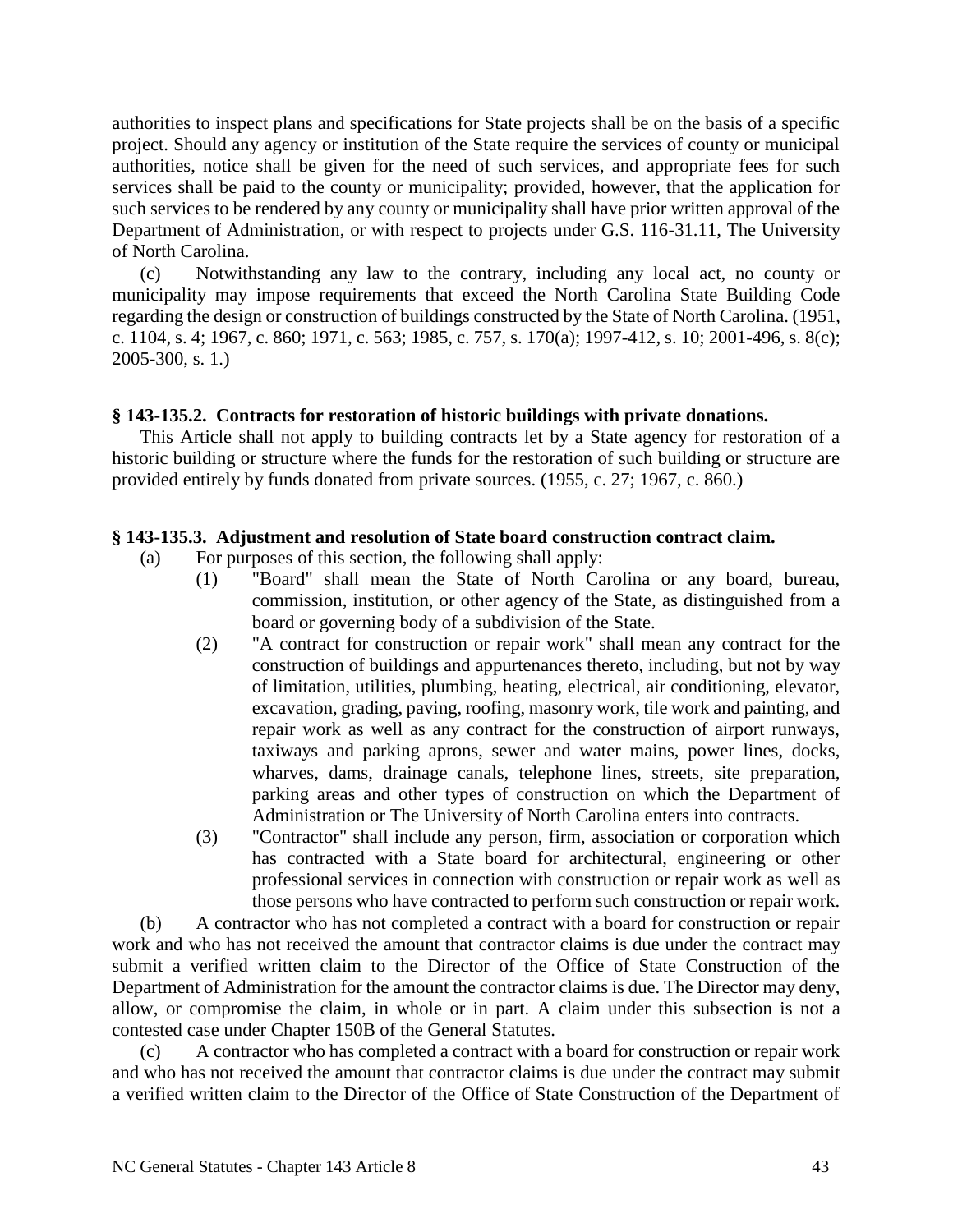Administration for the amount the contractor claims is due. The verified written claim shall be submitted within 60 days after the contractor receives a final statement of the board's disposition of the claim and shall state the factual basis for the claim.

The contractor may appear before the Director, either in person or through counsel, to present facts and arguments in support of the verified written claim. The Director may allow, deny, or compromise the verified written claim, in whole or in part. The Director shall give the contractor a final written decision, as provided in subsection (c2) of this section, allowing or denying those portions of the contractor's claim that have not been previously compromised.

(c1) A contractor who is dissatisfied with the Director's final written decision on a verified written claim, or any portion of a verified written claim, submitted under subsection (c) of this section may commence a contested case on the claim under Chapter 150B of the General Statutes. The contested case shall be commenced within 60 days of receiving the Director's written statement of the decision.

(c2) The verified written claim submitted under subsection (c) of this section shall be disposed of as follows:

- (1) If the verified written claim was originally for an amount less than one hundred thousand dollars (\$100,000), the Director shall investigate and issue a final written decision allowing or denying the verified written claim, in whole or in part, within 120 days of receipt of the contractor's verified written claim.
- (2) If the verified written claim was originally for an amount of at least one hundred thousand dollars (\$100,000) but less than five million dollars (\$5,000,000), the Director shall investigate and issue a final written decision allowing or denying the verified claim, in whole or in part, within 180 days of receipt of the contractor's verified written claim.
- (3) If the verified written claim was originally for an amount of five million dollars (\$5,000,000) or more, the Director shall investigate and issue a final written decision allowing or denying the verified written claim, in whole or in part, within 270 days of receipt of the contractor's verified written claim.

 $(c3)$  Prior to the expiration of the time periods provided for in subsection  $(c2)$  of this section, the Director and contractor may, in writing, extend the time in which the Director shall issue a final written decision. The Director's failure to issue a final written decision as provided in subsection (c2) of this section, or at the expiration of the agreed-upon extended time, shall be deemed a denial of the portions of the verified written claim not previously compromised, and the contractor may seek relief on those portions of the verified written claim as provided in subsection (c1) or (d) of this section.

(d) As to any portion of a verified written claim that is denied by the Director under subsection (c) of this section, the contractor may, in lieu of the procedures set forth in subsection (c1) of this section, within six months of receipt of the Director's final written decision, institute a civil action for the sum the contractor claims to be entitled to under the contract by filing a verified complaint and the issuance of a summons in the Superior Court of Wake County or in the superior court of any county where the work under the contract was performed. The procedure shall be the same as in all civil actions except that all issues shall be tried by the judge, without a jury.

(e) The provisions of this section are part of every contract for construction or repair work made by a board and a contractor. A provision in a contract that conflicts with this section is invalid. (1965, c. 1022; 1967, c. 860; 1969, c. 950, s. 1; 1973, c. 1423; 1975, c. 879, s. 46; 1981,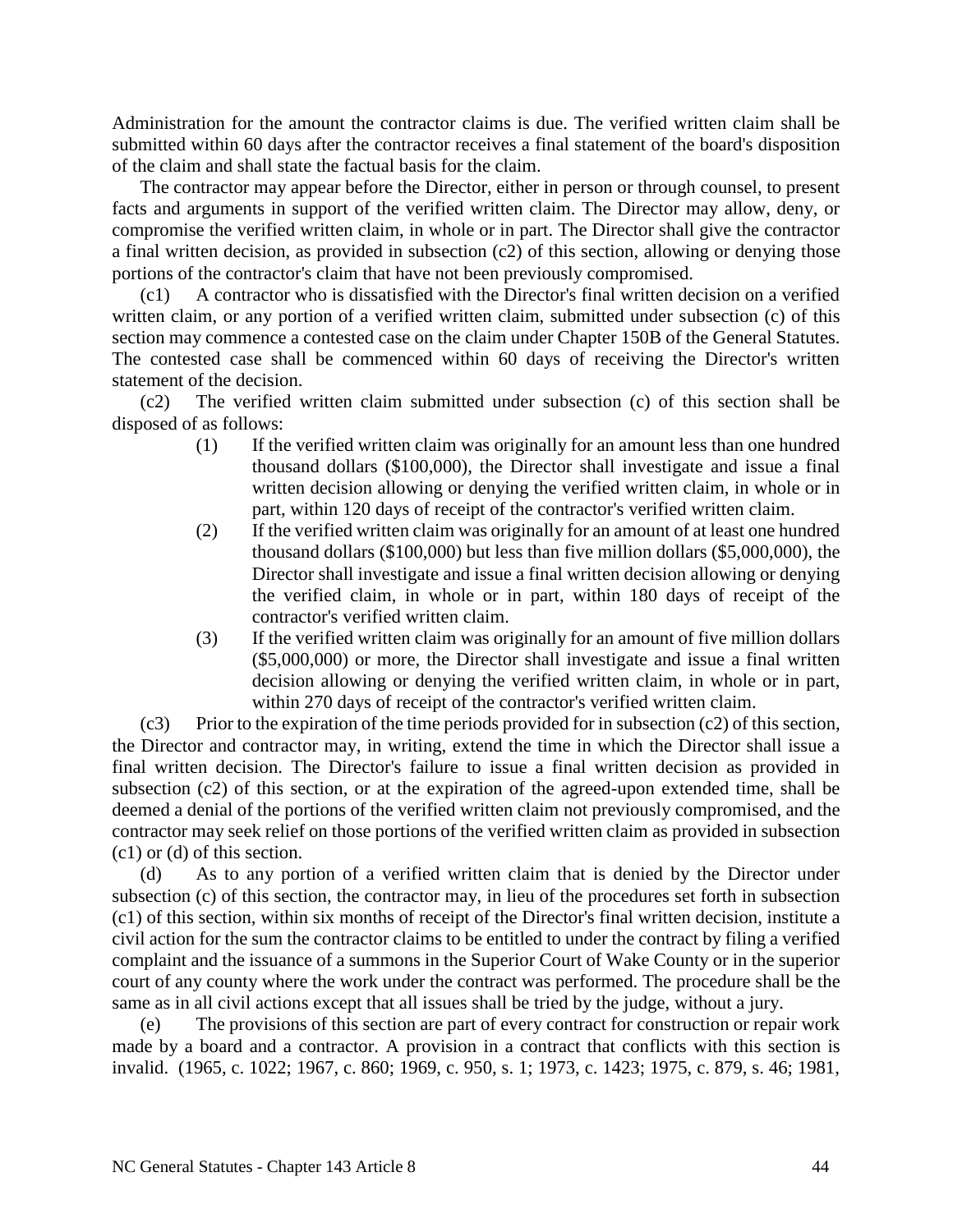c. 577; 1983, c. 761, s. 190; 1985, c. 746, s. 18; 1987, c. 847, s. 4; 1989, c. 40, s. 1; 1991, c. 103, s. 1; 1997-412, s. 7; 2001-496, s. 8(c); 2005-300, s. 1; 2019-39, s. 1.)

### **§ 143-135.4. Authority of Department of Administration not repealed.**

Nothing contained in this Article shall be construed as contravening or repealing any authorities given by statute to the Department of Administration. (1967, c. 860; 1975, c. 879, s. 46.)

## **§ 143-135.5. State policy; cooperation in promoting the use of small, minority, physically handicapped and women contractors; purpose.**

(a) It is the policy of this State to encourage and promote the use of small, minority, physically handicapped and women contractors in State construction projects. All State agencies, institutions and political subdivisions shall cooperate with the Department of Administration and all other State agencies, institutions and political subdivisions in efforts to encourage and promote the use of small, minority, physically handicapped and women contractors in achieving the purpose of this Article, which is the effective and economical construction of public buildings.

(b) It is the policy of this State not to accept bids or proposals from, nor to engage in business with, any business that, within the last two years, has been finally found by a court or an administrative agency of competent jurisdiction to have unlawfully discriminated on the basis of race, gender, religion, national origin, age, physical disability, or any other unlawful basis in its solicitation, selection, hiring, or treatment of another business. (1983, c. 692, s. 1; 2001-496, s. 5.2.)

## **§ 143-135.6. Adjustment and resolution of community college board construction contract claim.**

(a) A contractor who has not completed a contract with a board of a community college for construction or repair work and who has not received the amount that contractor claims is due under the contract may follow the claims procedure in G.S. 143-135.3(b) that is available to a contractor who has contracted with a State board.

(b) A contractor who has completed a contract with a board of a community college for construction or repair work and who has not received the amount that contractor claims is due under the contract may follow the same claims procedure in G.S. 143-135.3(c) through (d) that is available to a contractor who has contracted with a State board.

(c) Repealed by Session Laws 2019-39, s. 2, effective January 1, 2020, and applicable to verified claims submitted on or after that date.

(d) The provisions of this section are part of every contract for construction or repair work made by a board of a community college and a contractor. A provision in a contract that conflicts with this section is invalid.

(e) For the purposes of this section, the following definitions shall apply, unless the context indicates otherwise:

- (1) "Community college" has the same meaning as in G.S. 115D-2(2).
- (2) "Contract for construction or repair work" has the same meaning as in G.S. 143-135.3(a).
- (3) "Contractor" means any person, firm, association, or corporation which has contracted for architectural, engineering, or other professional services in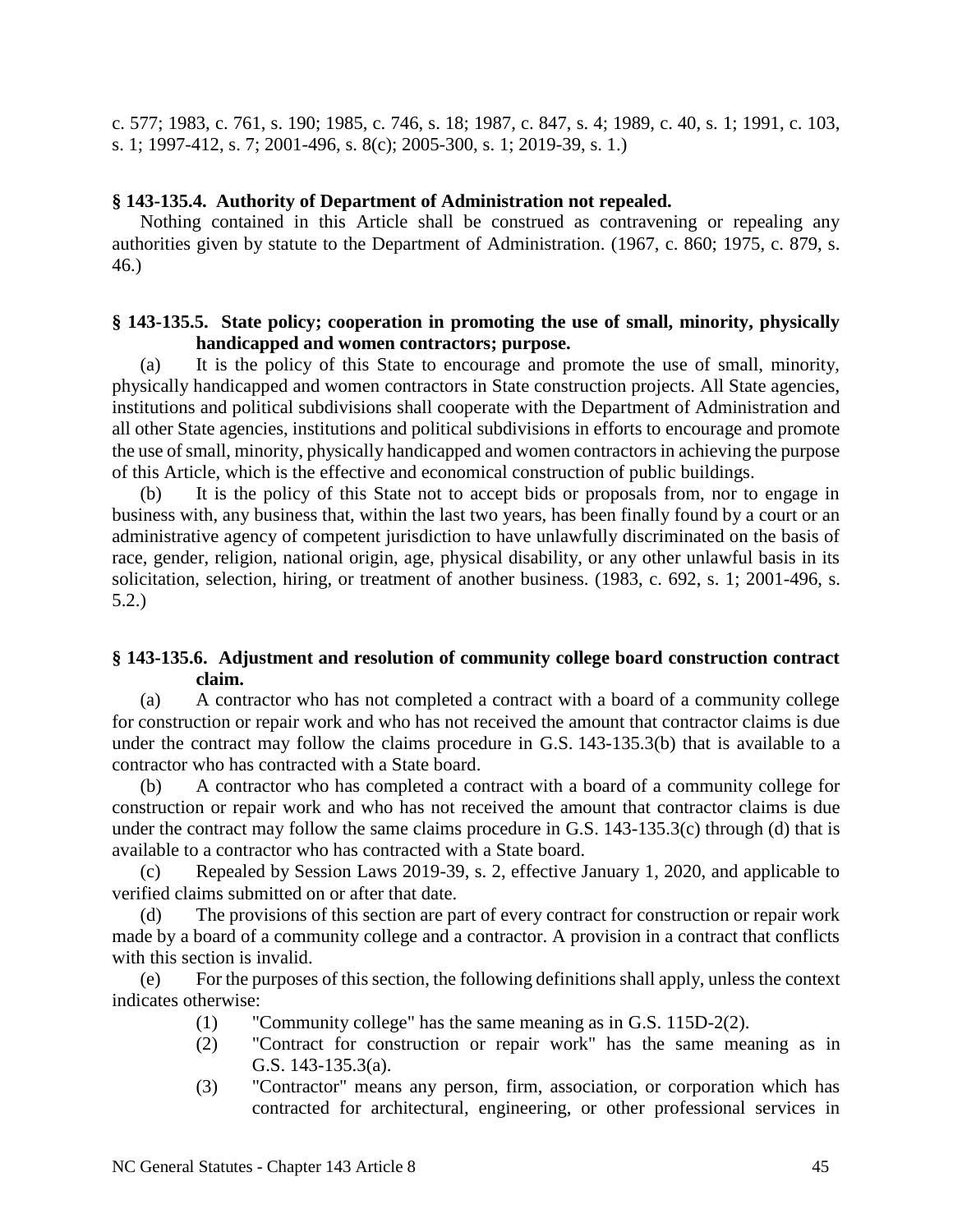connection with construction or repair work, as well as those persons who have contracted to perform the construction or repair work.

(f) The provisions of this section are applicable only to community college buildings subject to G.S. 143-341(3). (1989, c. 40, s. 2; 2019-39, s. 2.)

## **§ 143-135.7. Safety officers.**

Each contract for a State capital improvement project, as defined in Article 8B of this Chapter, shall require the contractor to designate a responsible person as safety officer to inspect the project site for unsafe health and safety hazards, to report these hazards to the contractor for correction, and to provide other safety and health measures on the project site as required by the terms and conditions of the contract. (1991 (Reg. Sess., 1992), c. 893, s. 3.)

## **§ 143-135.8. Prequalification.**

(a) Except as provided in this section, bidders may not be prequalified for any construction or repair work project.

(b) A governmental entity may prequalify bidders for a particular construction or repair work project when all of the following apply:

- (1) The governmental entity is using one of the construction methods authorized in G.S. 143-128(a1)(1) through G.S. 143-128(a1)(3).
- (2) The board or governing body of the governmental entity adopts an objective prequalification policy applicable to all construction or repair work prior to the advertisement of the contract for which the governmental entity intends to prequalify bidders.
- (3) The governmental entity has adopted the assessment tool and criteria for that specific project, which must include the prequalification scoring values and minimum required score for prequalification on that project.

(c) The objective prequalification policy adopted by a governmental entity pursuant to subdivision (2) of subsection (b) of this section shall meet all of the following criteria:

- (1) Must be uniform, consistent, and transparent in its application to all bidders.
- (2) Must allow all bidders who meet the prequalification criteria to be prequalified to bid on the construction or repair work project.
- (3) Clearly state the prequalification criteria, which must comply with all of the following:
	- a. Be rationally related to construction or repair work.
	- b. Not require that the bidder has previously been awarded a construction or repair project by the governmental entity.
	- c. Permit bidders to submit history or experience with projects of similar size, scope, or complexity.
- (4) Clearly state the assessment process of the criteria to be used.
- (5) Establish a process for a denied bidder to protest to the governmental entity denial of prequalification, which process shall be completed prior to the opening of bids under G.S. 143-129(b) and which allows sufficient time for a bidder subsequently prequalified pursuant to a protest to submit a bid on the contract for which the bidder is subsequently prequalified.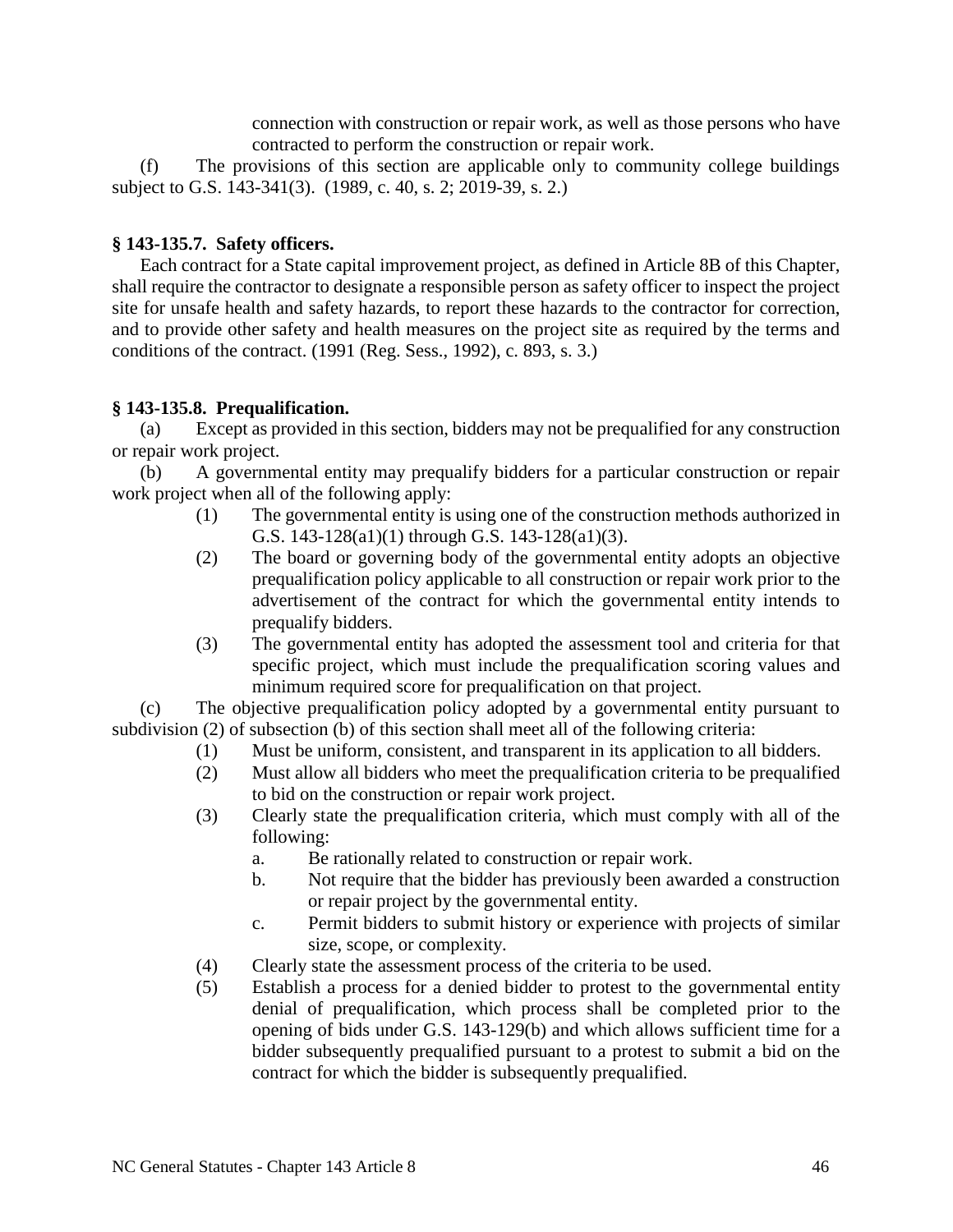(6) Outline a process by which the basis for denial of prequalification will be communicated in writing, upon request, to a bidder who is denied prequalification.

(d) If the governmental entity opts to prequalify bidders, bids submitted by any bidder not prequalified shall be deemed nonresponsive. This subsection shall not apply to bidders initially denied prequalification that are subsequently prequalified pursuant to a protest under the governmental entity's prequalification policy.

(e) Prequalification may not be used for the selection of any qualification-based services under Article 3D of this Chapter, G.S. 143-128.1A, G.S. 143-128.1B, G.S. 143-128.1C, or the selection of the construction manager at risk under G.S. 143-128.1.

- (f) For purposes of this section, the following definitions shall apply:
	- (1) Governmental entity.  $-$  As defined in G.S. 143-128.1B(a)(6).
	- (2) Prequalification. A process of evaluating and determining whether potential bidders have the skill, judgment, integrity, sufficient financial resources, and ability necessary to the faithful performance of a contract for construction or repair work. (1995, c. 367, s. 8; 2014-42, s. 1.)

# **§ 143-135.9. Best Value procurements.**

- (a) Definitions. The following definitions apply in this section:
	- (1) Best Value procurement. The selection of a contractor based on a determination of which proposal offers the best trade-off between price and performance, where quality is considered an integral performance factor. The award decision is made based on multiple factors, including: total cost of ownership, meaning the cost of acquiring, operating, maintaining, and supporting a product or service over its projected lifetime; the evaluated technical merit of the vendor's proposal; the vendor's past performance; and the evaluated probability of performing the requirements stated in the solicitation on time, with high quality, and in a manner that accomplishes the stated business objectives and maintains industry standards compliance.
	- (2) Government-Vendor partnership. A mutually beneficial contractual relationship between State government and a contractor, wherein the two share risk and reward, and value is added to the procurement of needed goods or services.
	- (3) Repealed by Session Laws 2013-188, s. 1, effective June 26, 2013.
	- (4) Solution-Based solicitation. A solicitation in which the requirements are stated in terms of how the product or service being purchased should accomplish the business objectives, rather than in terms of the technical design of the product or service.

(b) Intent. – The intent of Best Value procurement is to enable contractors to offer and the agency to select the most appropriate solution to meet the business objectives defined in the solicitation and to keep all parties focused on the desired outcome of a procurement.

(c) Information Technology. – The acquisition of information technology by the State of North Carolina shall be conducted using the Best Value procurement method. For purposes of this section, business process reengineering, system design, and technology implementation may be combined into a single solicitation. For acquisitions which the procuring agency and the Division of Purchase and Contracts or the Department of Information Technology, as applicable, deem to